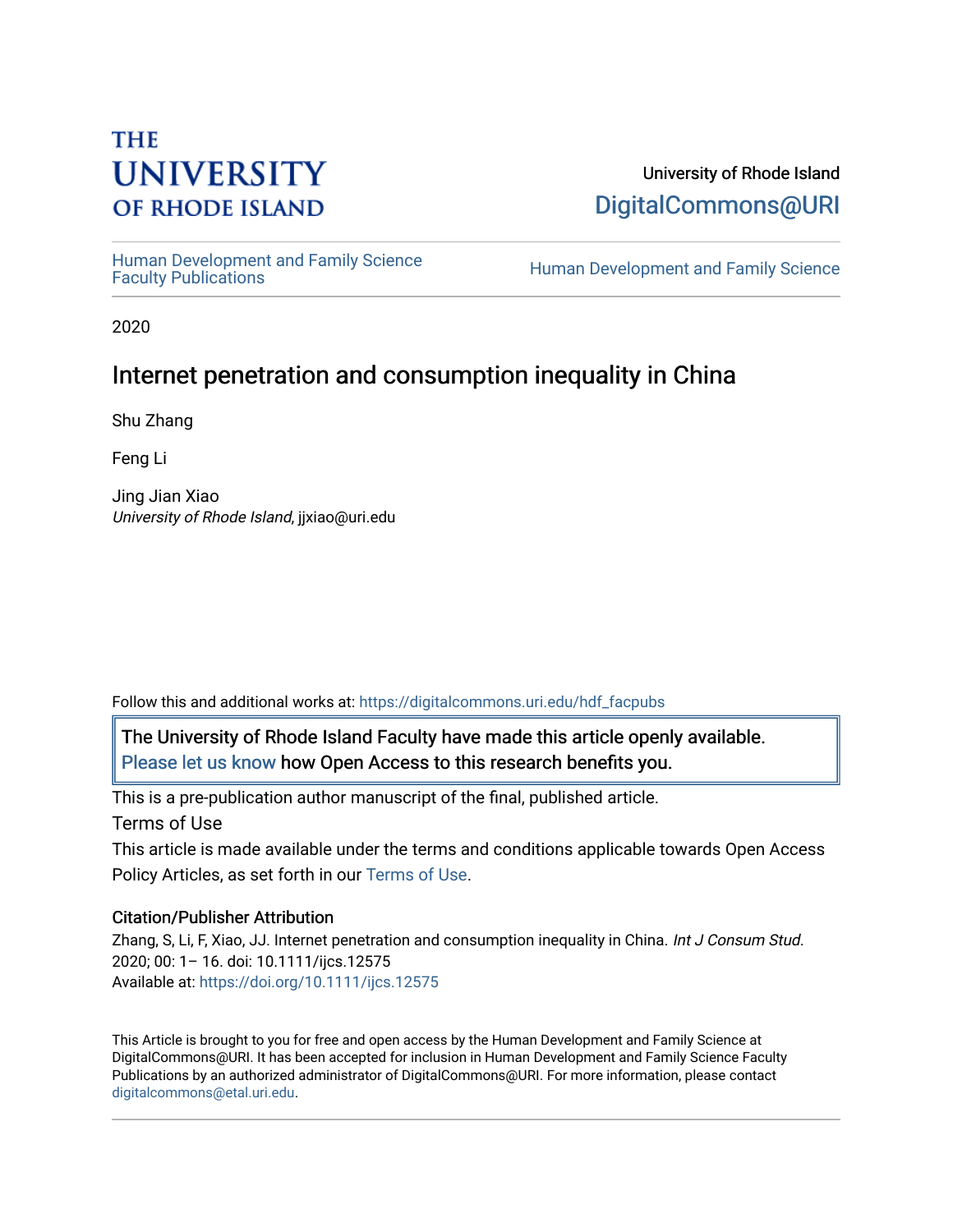### **Internet Penetration and Consumption Inequality in China**

(Published in *International Journal of Consumer Studies,* DOI: 10.1111/ijcs.12575)

Shu Zhang, Feng Li, Jing Jian Xiao

## **Abstract**

Growing research shows that information technology accelerates economic growth and development, but the effect of internet penetration on inequality is less well documented, especially about consumption inequality. On the one hand, internet lowers transaction costs and offers equal access to online products especially beneficial for remote and poor populations, seemingly reducing inequality. On the other hand, uneven access to the internet may increase divergences. This study examines the relationship between internet penetration and consumption inequality. Using data from 155 counties available from 2010-2016 China Family Panel Studies, this study examines whether internet penetration potentially impacts consumption inequality considering regional heterogeneity. Based on fixed-effect models and the two-stage least squares regressions, results suggest the internet penetration may increase consumption inequality measured by the Gini index. Furthermore, higher education and over a certain internet penetration rate buffer the positive impact of the internet. In some cases, the internet has smaller positive or even negative impacts on consumption inequality in regions with higher education levels and over threshold penetrations.

Key Words: Gini index, consumption inequality, internet penetration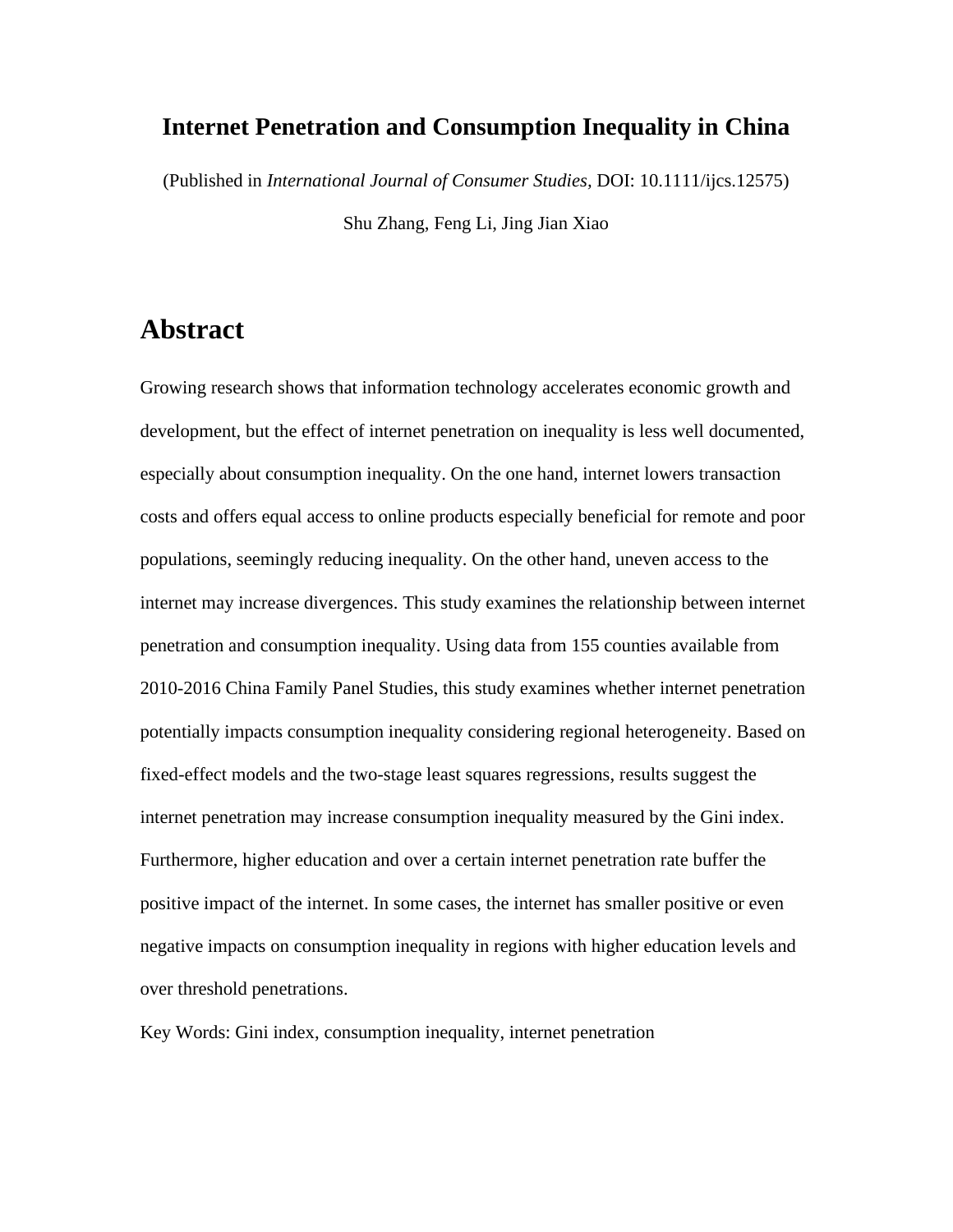### **1. Introduction**

Despite the sustained high economic growth in China, the share of household consumption in GDP is declining and inadequate (Aziz and Cui, 2007). The household consumption ratio (% of GDP) has decreased from 46.9% in 2000 to 35.4% in 2010. Although increasing slightly to 38.7% in 2018, it is still lower than most of the countries, including western countries like the US (67%) and Germany (52%), Asian countries like Japan (56%) and Korea (49%), and developing countries like India (59%) and Brazil (64%) (World Bank, 2019).

Besides, widening consumption disparities are one of the most remarkable social concerns in recent years. In China, consumption inequality has an increasing wave-like trend over last three decades (Ding  $\&$  He, 2018; Xia, Li,  $\&$  Song, 2017) and is more severe within inland areas, poor areas, and higher-education groups (Qu & Zhao, 2008; Zhao et al., 2017). Research on the reduction of the disparities is necessary for balanced economic developments.

The diffusion of the internet has led to an increasing but possibly unbalanced economic development. With the accelerated information spreading and improved job matching, information technology facilitates economic growth (Koutroumpis, 2009; Czernich et al, 2011) as well as per capita consumption. On the one hand, reducing dramatically costs of economic activities in isolated areas, it enables suppliers to reach consumers and obtain profits and productivity over long distances (Forman et al., 2005), and offering job opportunity especially for job seekers in poor and rural areas (Aker & Mbiti 2010; Kuhn & Mansour, 2014). On the other hand, the widespread use of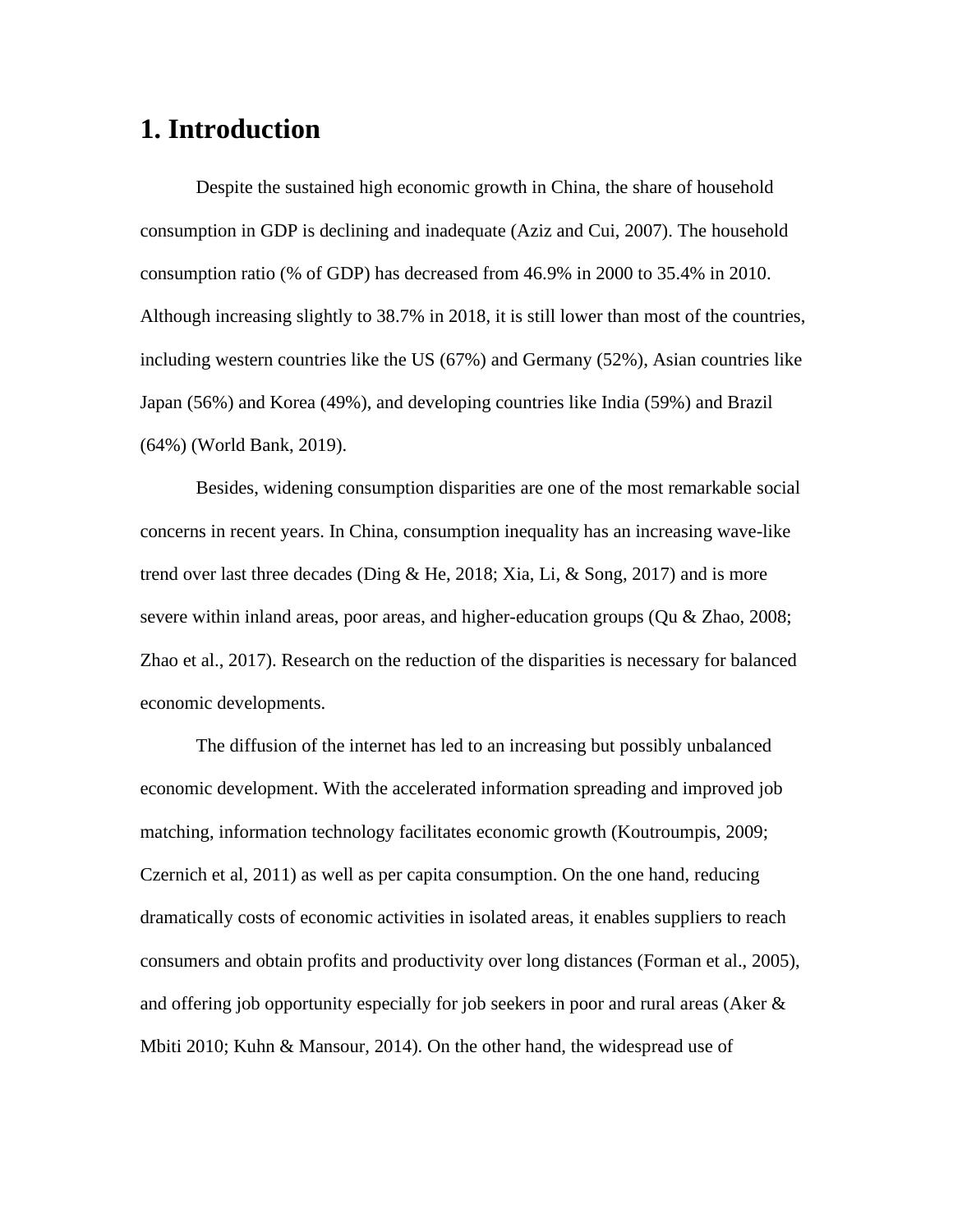technology generates wage growth only in well-off regions with high incomes and large population sizes, causing greater interregional divergences (Forman et al., 2012).

Besides, due to the existence of the digital divide, not all residents have the same access to and skilled use of information and communications technologies (ICT). The digital divide has been identified in various dimensions such as among countries, regions, and sociodemographic (race, age, education, income, etc.) groups (Song, 2008; Xia & Lu, 2008; Lin et al., 2017; Hwang & Nam, 2017). Geographically, technologies like the internet are invented and diffused from the large metropolitan areas with dominant shares of telecommunication infrastructure, and will reinforce these centralizing tendencies (Hwang, 2004). Thus, whether the internet reinforces or reduces consumption inequality still needs to be examined.

Unlike previous research mostly concentrating on income inequality, this study attempts to investigate the relationship between internet penetration and consumption inequality. We use the data of 155 counties available from 2010-2016 China Family Panel Studies (CFPS) and China Statistical Yearbook. To solve the problem of potential endogeneity, fixed-effect models and the two-stage least squares (2SLS) regressions are utilized. Following Gao, Zang, and Sun (2018), we explore the change of provincial internet penetration rate, caused by an exogenous policy shock (Cuncun Tong project), as the instrumental variable of county-level internet penetration. The Cuncun Tong (CT) project, with the purpose of providing villages with the internet accessibility, is planned by the provincial governments and implemented by state-owned companies. The 2SLS estimations suggest that the positive impact of the internet on consumption inequality is buffered by regional demographics and penetration level. Regions with higher education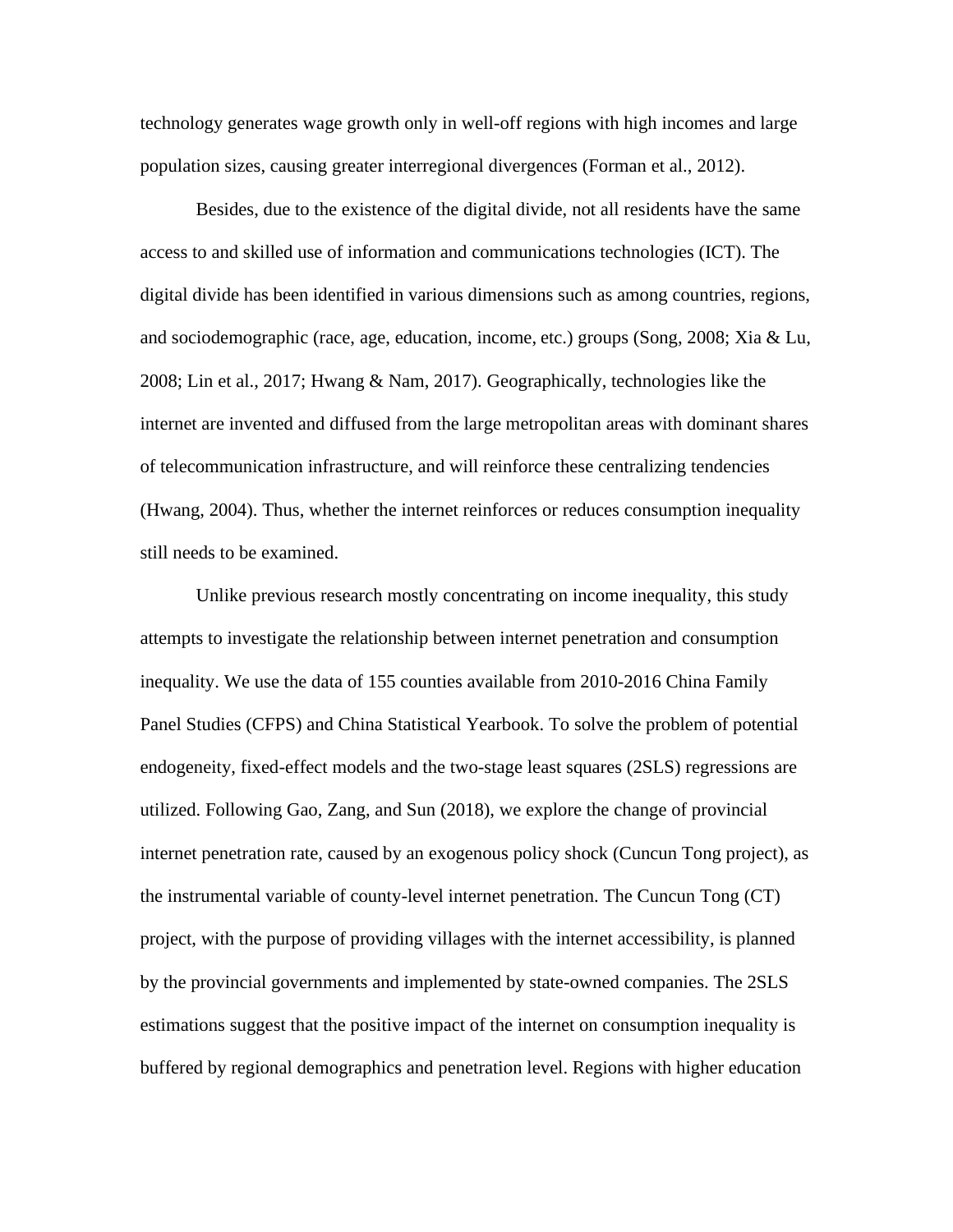levels show fewer inequality increases caused by the internet. Besides, fewer inequalities are generated in regions with a higher internet penetration rate. When the buffering effect is strong enough, the internet causes small consumption inequality increases in some advanced counties. Finally, the outcomes of a robustness check are consistent with the main results.

This study is similar to the work by Houngbonon and Liang (2018), which documents the negative effect of broadband internet on income inequality in counties of the United States. Compared with their research, this study has unique contributions to the literature. First, we focus on consumption inequality rather than income inequality, as consumption is a better indicator than income for measuring the welfare (Meyer  $\&$ Sullivan, 2003; Attanasio & Pistaferri, 2016). Second, we discuss conceptually advantages and disadvantages (digital divide) of internet diffusion that may co-exist, which may cause bidirectional impacts of the internet on consumption inequality. Empirical analyses based on the data from the emerging market (China) are conducted. Different from the negative effect from the work by Houngbonon and Liang (2018), our results suggest internet penetration may increase consumption inequality within a region at the early stage of internet development. Third, we consider the buffering effects of regional factors, especially education. In developed regions with higher education levels and higher penetration rates, the internet may result in smaller consumption inequality increases.

The rest of the paper is organized as follows. Section 2 presents the literature review and hypotheses. Section 3 describes the data and empirical strategies and section 4 presents basic results. Section 5 focuses on heterogeneity and section 6 concludes.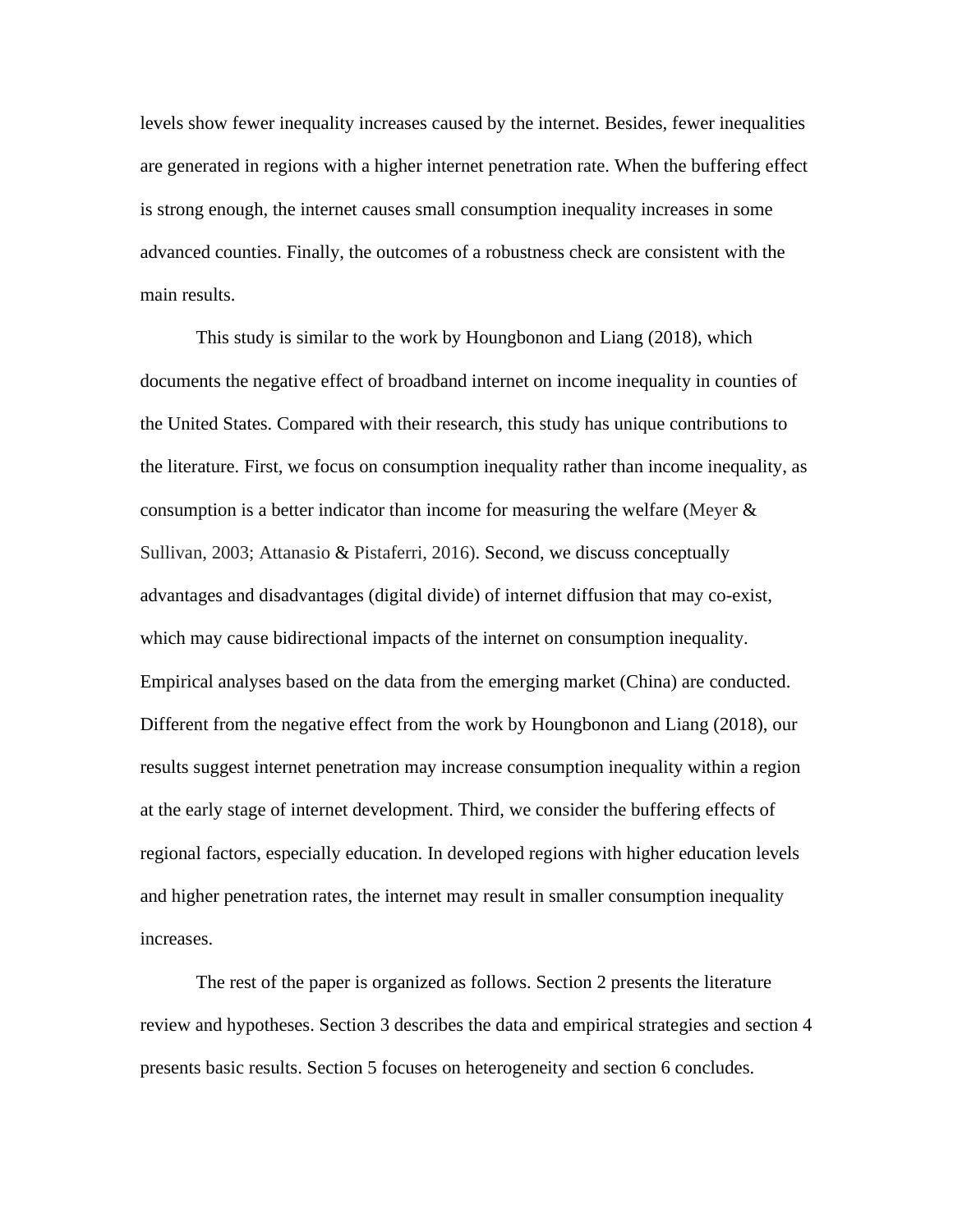### **2. Literature Review and Hypotheses**

### **2.1 The Internet and E-Commerce in China**

Since connected to the global network in 1994, the internet of China has been taken off phenomenally. The number of internet users has increased more than 480 times, from 620,000 in 1997 to 298 million in 2008 (CNNIC, 2009), the largest of the world. However, despite the rapid growth, the internet penetration rate, 22.6%, was far below the advanced economies (Li & Shiu, 2012), and the severe digital divide exists (Song, 2008). For example, the coastal provinces have high internet penetration rates, while the rates of the central and western provinces are lower than the national average. Besides, the rural areas have less access to the internet and slower diffusion rates (Xia & Lu, 2008; Lin et al., 2017).

In 2006, the central government promulgated "Information Development Strategy 2006-2020" and the 11<sup>th</sup> Five-year Plan to guide the development of the internet. The internet services are mainly provided by the largest state-owned telecommunication companies (China Telecom, China Unicom and China Mobile), which accounted for over 90% of the internet user population in 2018.

Since 2005, the Cuncun Tong (CT) project, an exogenous policy shock aimed to provide villages with public infrastructures, has focused on the broadband internet accessibility. At the beginning of the year, provincial governments made the plan about the internet connection, which was then implemented by the three state-owned companies. The government plans and company establishment are the primary determinants of the change of internet availability at provincial level, making the CT project an exogenous shock (Gao et al., 2018). The counties within provinces are also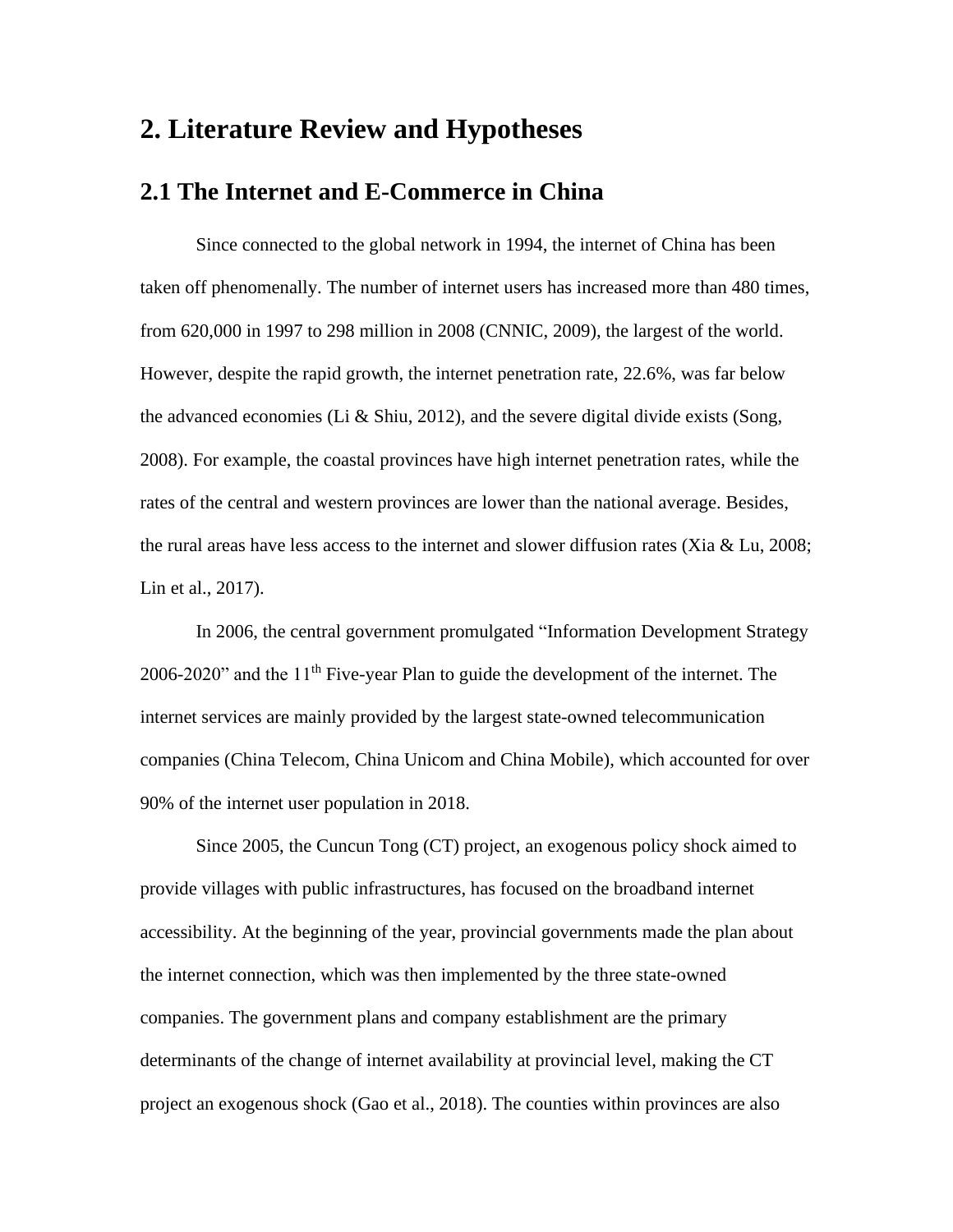subject to this policy. Due to the lack of statistics about counties, we utilize the change of provincial internet penetration as the instrument variable of county internet level. The validity of the IV will be explained in section 4.2.

The internet development has brought about the rise of e-commerce. In China, the nominal value of online sales increased from RMB 10,400 billion in 2013 to RMB 29,160 billion in 2018, with an annual growth rate of 29.4% (CNNIC, 2019). Around 73.6% of internet users have purchased online, contributing to 18.4% of total retail sales. Besides, residents from smaller cities spend more disposable income online (Dobbs et al., 2013), and the growth rate of online shoppers is larger in rural (19.8%) than urban (12.9%) in 2015 (CNNIC, 2016).

#### **2.2 Internet and Income Inequality**

Generally, the advent of internet technology has transformed the economy and may impact inequality within a country. Providing that improving access to information with lower costs, the diffusion of the internet would enhance economic development (Koutroumpis, 2009; Czernich et al., 2011; Billon et al., 2018) and wage growth (Forman et al., 2012). Reducing dramatically the costs of economic activities in isolated areas, it enables suppliers to reach consumers and gain profits and productivity over long distances (Forman et al., 2005), and also offers job opportunities especially for job seekers in poor and rural areas (Aker & Mbiti, 2010; Kuhn & Mansour, 2014). Besides, the internet exhibits increasing returns due to network externalities (Koutroumpis, 2009), strengthens social capital and ICT skills for job seekers to alleviate poverty (Blanco & López Bóo, 2010; Richmond & Triplett, 2017).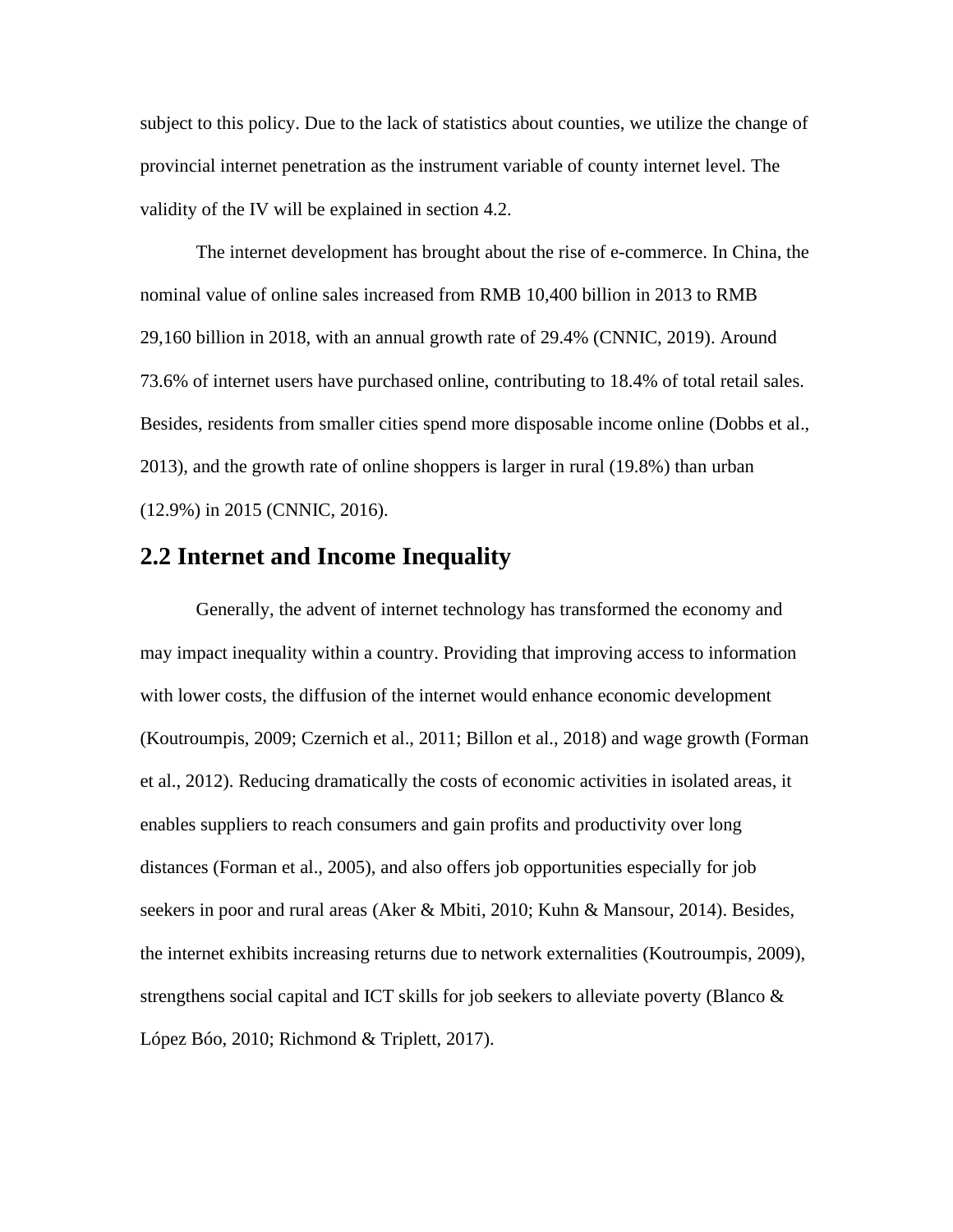Empirical studies present mixed evidence on how the internet impacts income inequality. An empirical study exhibits a significantly positive relationship between the ICT stock capital share with income inequality in 51 countries (Jaumotte et al., 2013). However, other researchers provide opposite evidence. Ningsih and Choi (2018) contend that internet penetration reduced income inequality in Southeast Asian countries. Using data from EU-27 countries, Asteriou et al. (2014) find that increasing ICT spending share of GDP is associated with decreasing income inequality, but only significant in high technology countries. Richmond and Triplett (2014) conclude that the association conditionally depends on the type of access; Internet and mobile use are negatively, while broadband penetration is positively linked with income inequality. Thus, the effect of the internet on income inequality seems mixed and conditional on regional characteristics.

#### **2.3 Internet, E-Commerce and Consumption Inequality**

The consumption inequality closely tracks income inequality in China (Ding and He, 2018), and the internet also matters for the distribution of consumption. With emerging e-commerce changing consumer behavior substantially, several mechanisms through which e-commerce may benefit consumers. Firstly, e-commerce platforms provide consumers with greater varieties of products (Brynjolfsson et al. 2003), including products unavailable offline and products of new companies entered. Secondly, the introduction of the internet or e-commerce might improve the match quality between consumers and products (Glenn & Ellison, 2014) and reduce prices (Brown & Goolsbee, 2002). Furthermore, the increased competition may cause reduced price dispersions in online retailing: Yet, there are persisting substantial price dispersions across online stores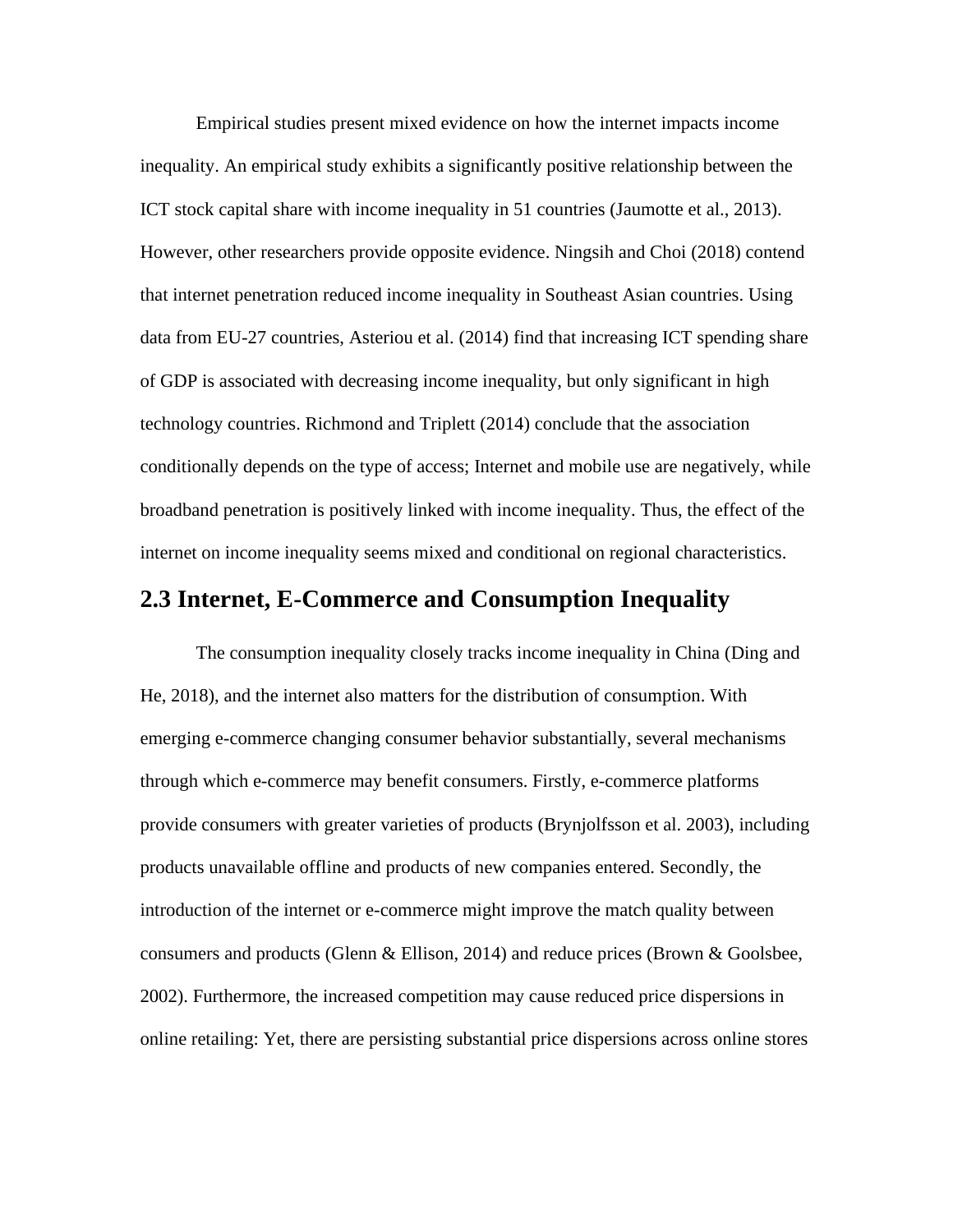(Clay et al., 2002). Affluent consumers can avoid trips to physical stores and gain convenience benefits from online shopping (Dolfen et.al, 2019).

For the impact of the internet, previous literature used to pay attention to the general dispersions of countries, while more recent literature points to consumption divergences across geographic and social groups within regions, including counties. Geographically, remote areas far from the markets benefit more from e-commerce. Combing e-commerce sales data with city-level characteristics in China, Fan et al. (2018) manifest that consumers in the smallest and remote cities spend the greatest proportions of purchases online and gain the largest welfare (real wage growth). Based on household data, Couture et al. (2018) conclude that the introduction of e-commerce in villages leads to a reduction in the cost of living especially for households far from the township centers. Also, Luo et al. (2019) find that the relationship between consumption growth and county e-commerce development is stronger for rural and inland households. Among socioeconomic groups, poor households have the largest consumption growth (Luo et al., 2019), while younger and richer households obtain higher consumer gains (Couture et al., 2018). Based on the empirical studies, we extend the study on the relationship of the internet and the consumption inequality to county-level analysis.

Internet may affect consumers through two mechanisms: wage growth and equal access to products. For low quintile group, the poor and remote workforce may reap higher wage growths with the internet thus narrowing wage gaps (Aker & Mbiti 2010; Kuhn and Mansour, 2014), then resulting in purchasing power convergence. Besides, the internet provides consumers with equal access to products far away. In contrast to the high penetration of large, big-box retail stores in developed countries, China's traditional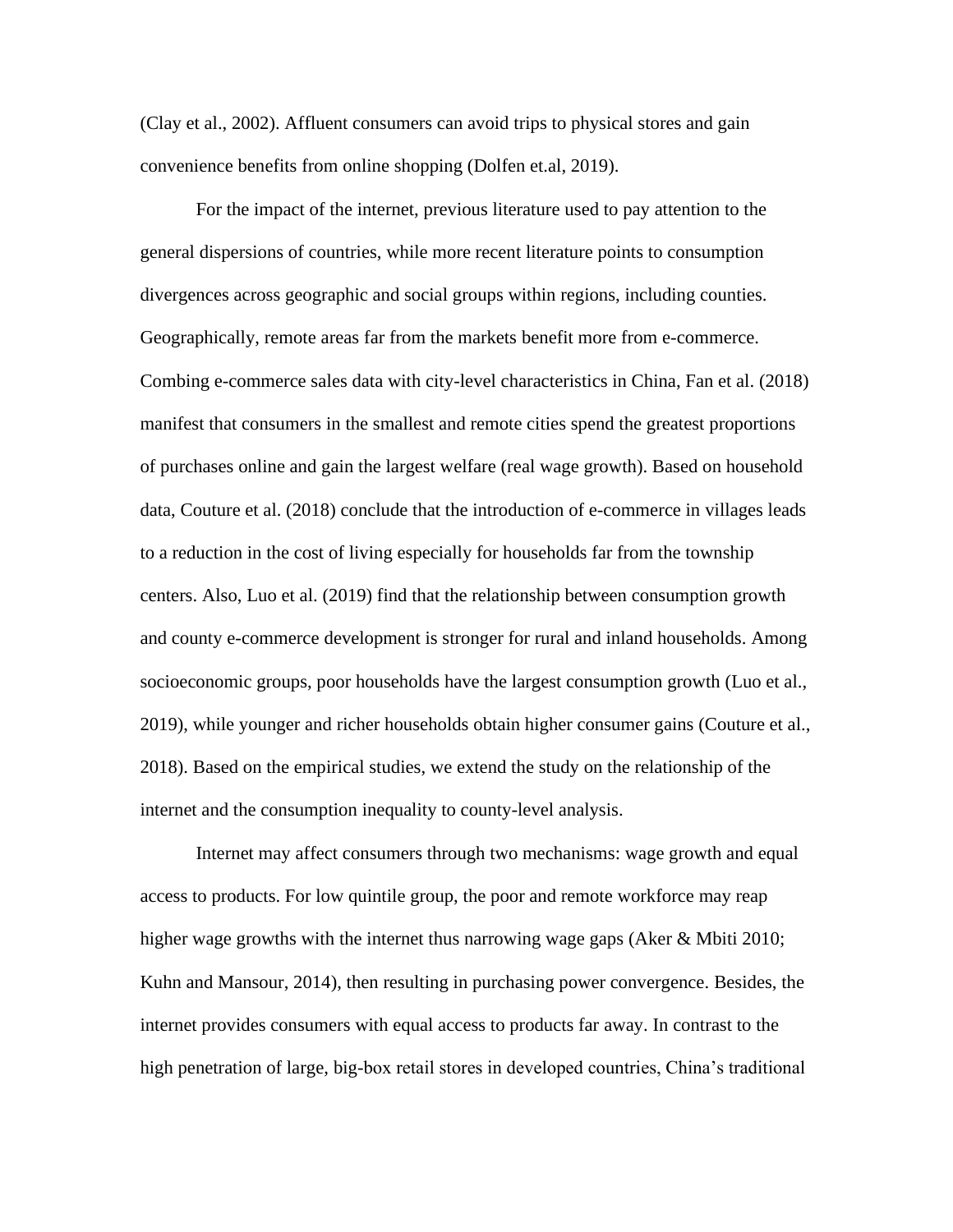retail industry is less developed and centered in metropolitan areas (Fan et al., 2018). To make up the fixed costs of opening new stores and transportation costs along with, big retailers are more likely to gain profits entering big markets with large demands. Thus, regions with fewer population densities suffer from limited product varieties. The equal accessibility to products through the internet might break down the unequal distribution of retail infrastructure and unleash the pent-up demands. However, despite the widespread use of the internet, the digital divide is a serious phenomenon within regions (Salemink et al., 2017). Absent or unqualified internet users may benefit less for wage growth, missing their spots in the "peer-to-peer" economy associated with Uber, Airbnb and other websites (Robinson, 2015), increasing consumption inequality in the information era. Thus, we propose the following alternative hypotheses:

**Hypothesis1a**: Internet penetration increases consumption inequality.

**Hypothesis1b**: Internet penetration decreases consumption inequality.

Since the digital divide and regional heterogeneity exist, effects of the internet may differ among regions. Usually, innovations such as information technology are invented in and diffused from advanced areas to peripherals, causing the digital divide. When the internet starts to spread, the positive externalities kick in when reaching a certain threshold and the effect grows with increasing adoption (Koutroumpis,2009; Galperin  $\&$  Viecens, 2017). The internet investment seems only cause wage growth in advanced counties where per capita income, population size, and IT usage are salient factors before the internet taking off (Forman et al., 2012). In practice, these advanced counties have the advantage of internet adoption and benefit first from the threshold effect and reap fast growth. Due to the coordination and market forming of the internet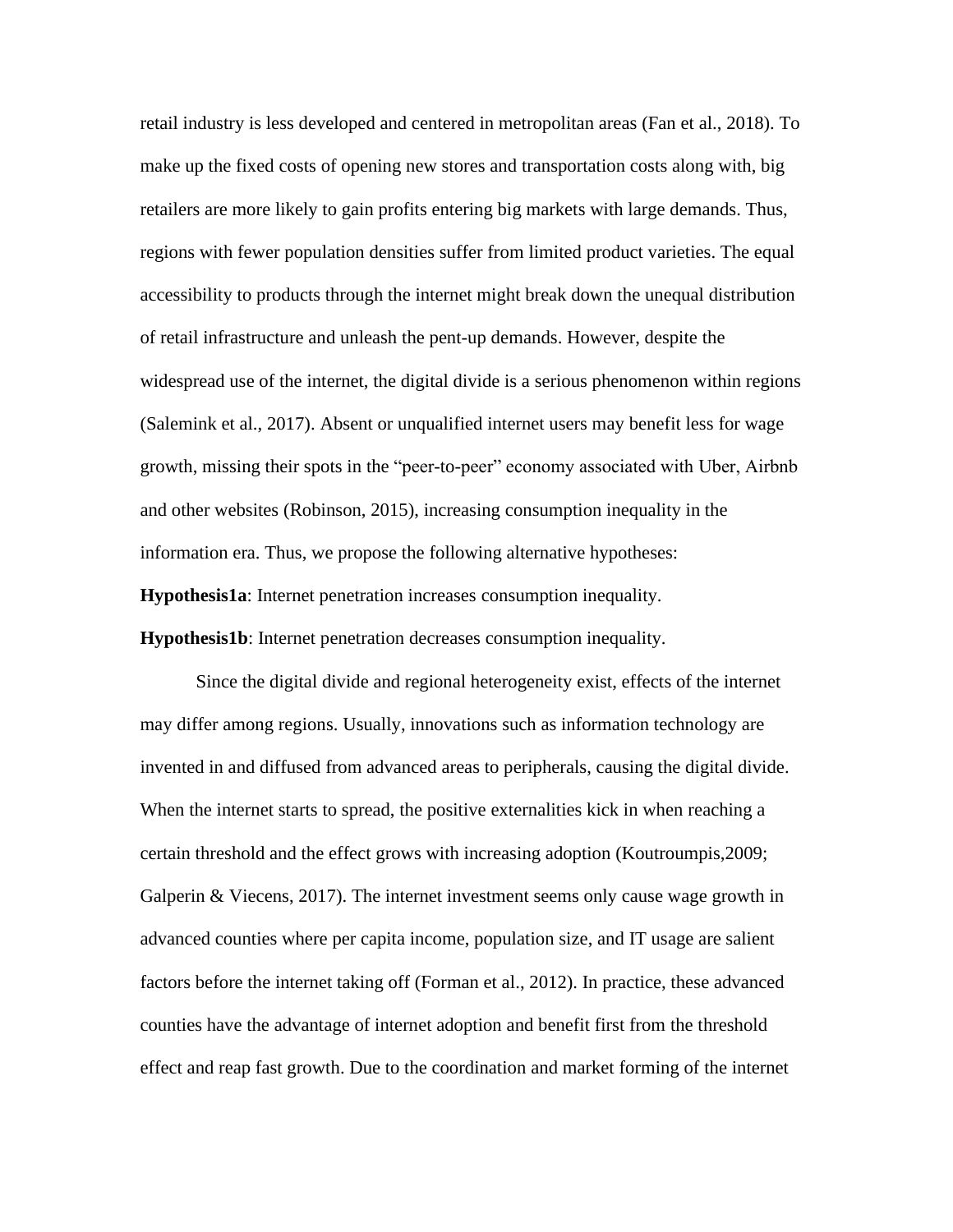economy, the advantaged counties are centered by information industries and absorb much more workforces. It is even harder for less advantaged counties to develop and narrow the growth gap. Besides the technological intervention, the effect of ICT also interacts with economic and political factors that are combined to determine the distribution of consumption (Bauer, 2018). Further, the development of e-commerce is supported by logistics, highways, and other related infrastructures, resulting in substantial incremental effects in advanced areas.

These advanced areas may be salient in some pertinent regional factors. First, GDP per capita is associated with technology changes, labor market transitions, and product supplements, probably exacerbating disparities (Seven and Coskun, 2016; Richmond and Triplett, 2018). Second, regions with larger population sizes have larger labor markets for technology adoption, productivity improvement (Forman et al., 2012) as well as consumer benefits. Besides, the age structure is also one of the main factors for inequality (Houngbonon  $&$  Liang, 2018), as the young generation tends to utilize technology and skills more than the elder. Education can improve the accessibility and skilled usage of the internet including information searching (Ertiö & Räsänen, 2019). Not only does the education reduce the digital divide (Li & Shiu, 2012), but it also narrows the wage gap, which is essential for poverty alleviation. Finally, the threshold effect of the internet means that the high penetration rate may exhibit positive externalities. The developed areas, which are in the top quartile in these characteristics, may benefit more and gain more from the increasing internet penetration. Thus, we propose the following hypothesis: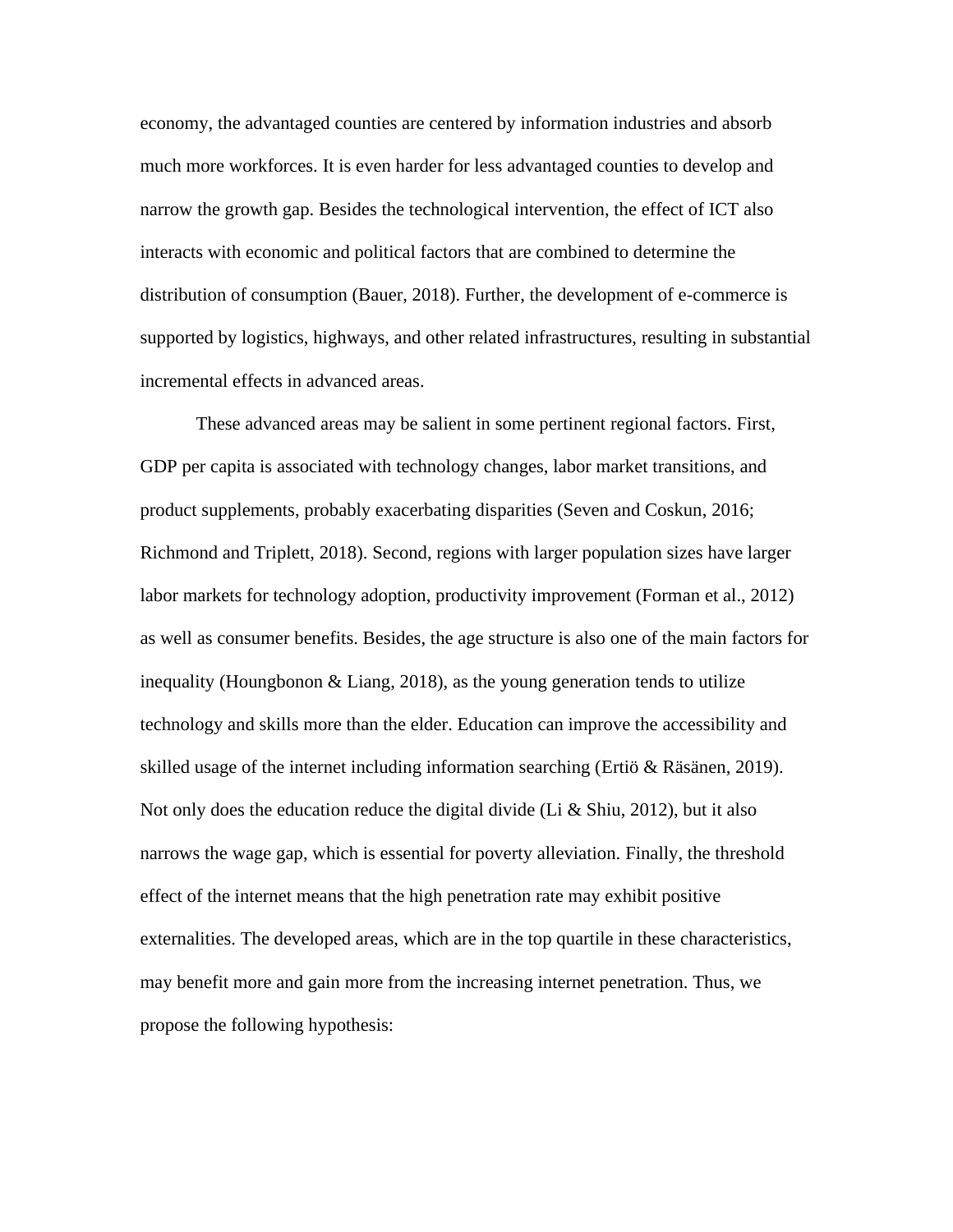**Hypothesis 2:** The effects of internet penetration on consumption inequality are moderated by per capita GDP, population size, age structure, education, and high internet level.

### **3. Method**

### **3.1 Data and Variables**

The data used in this study come from the China Family Panel Studies (CFPS) and China Statistical Yearbook. The CFPS is a nationally representative micro-household survey conducted by the China Social Science Research Center of Peking University. The CFPS survey sample covers 14,798 households in 162 counties among 25 provinces across the country. The households were chosen randomly at village level (Xie & Hu, 2014). By collecting individual, household, and community data, this dataset provides information for academic research and public policy analyses. At present, CFPS has been carried out four waves in the year 2010, 2012, 2014 and 2016. In this study, county-level panel data from all four waves were used.

The CFPS surveys consist of household and personal level questionnaires, thus data processing is necessary to compile county-level data. First, we combine personal level with household level data to collect information about internet accessibility. Second, variables based on household level data are averaged at the county level. Third, we only keep the counties investigated from the first wave, obtaining samples who participated in all waves. Finally, there are 155 counties and 569 observations from the year 2010 to  $2016^1$ .

<sup>&</sup>lt;sup>1</sup> More details about data processing are shown in the Appendix.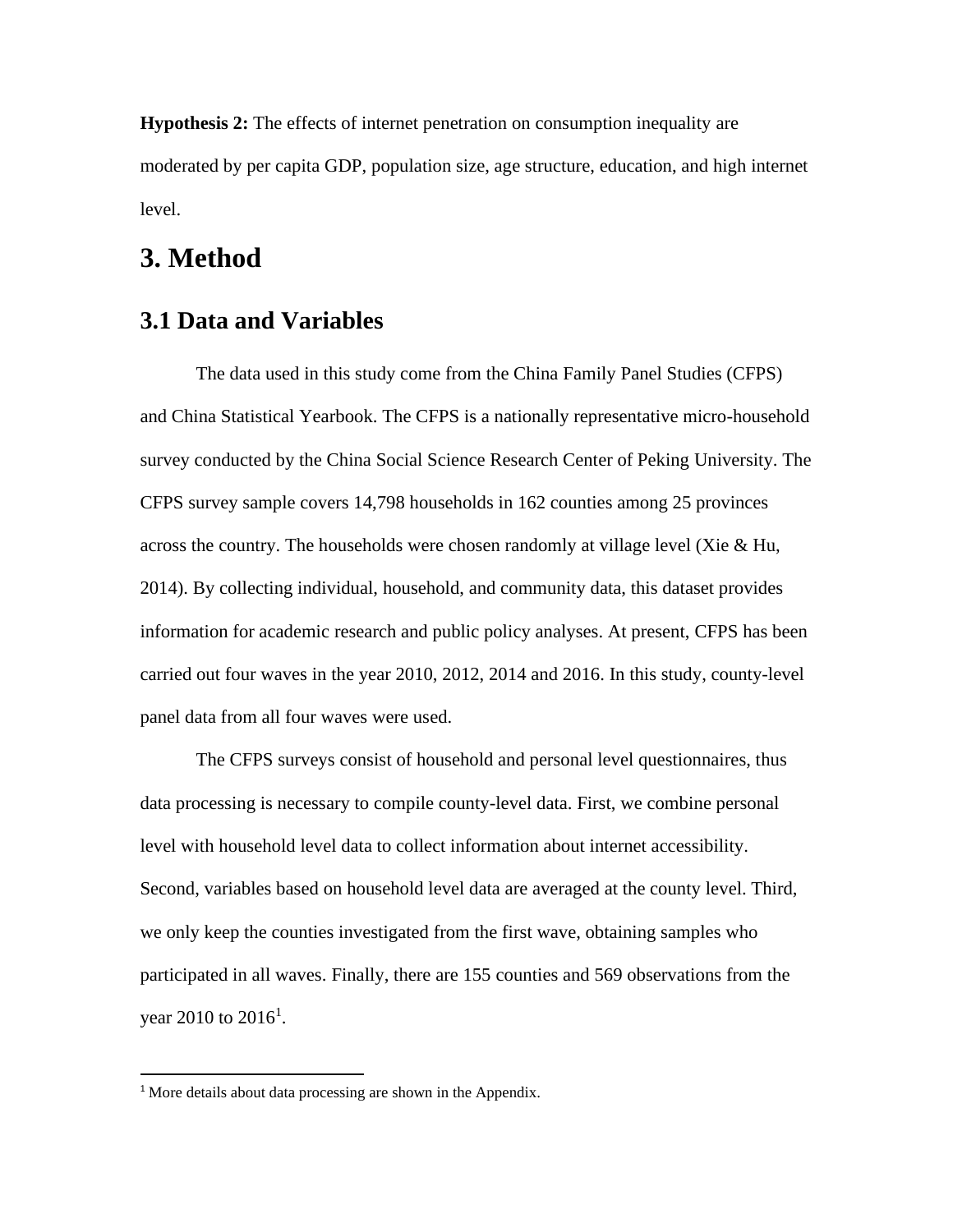*Consumption inequality* is the dependent variable at the county level.

Consumption inequality can be measured by the Gini coefficient which is widely used in previous research. Followed by Gini (1921) and Yao (1999), the definition of the Gini coefficient is presented as follows:

Gini = 
$$
1 - \sum_{i=1}^{n} p_i (2 \sum_{k=1}^{i} Q_i - w_i)
$$
 (1)

Within each county,  $w_i$  and  $p_i$  represent, respectively, the consumption share and relative population frequency of the household  $i$  ( $i = 1, 2, ..., n$ ). Besides,  $Q_i = \sum_{k=1}^{i} w_i$  is the cumulative consumption share up to  $i$ . Before calculation, households should be arranged to follow the ascending order of mean household consumption. According to China Statistical Yearbook, the Gini coefficients of income inequality were 48.1, 47.4, 46.9, and 46.5 for the year 2010, 2012, 2014 and 2016, respectively. From Table 1, the mean values of consumption inequality of counties were 45.8, 47.7, 41.5 and 44.0, which shows a similar decline trend from 2012 to 2016.

*Internet* is the key factor in this study. We use the log of the number of households with internet connections per 100 households in one county to represent the degree of internet availability at the county level. In the dataset, internet users may have access to the internet through either smartphones or laptops. From Table 1, internet penetration keeps growing during the period.

Control variables include county and provincial level variables. The county-level variables including education are shown in Table 1, and provincial control variables in Table 2. Education is measured by the ratio of high school graduates to the total population in each county and may reduce consumption disparities (Jaumotte et al., 2008; Asteriou et al., 2014). Economic development is controlled by GDP per capita and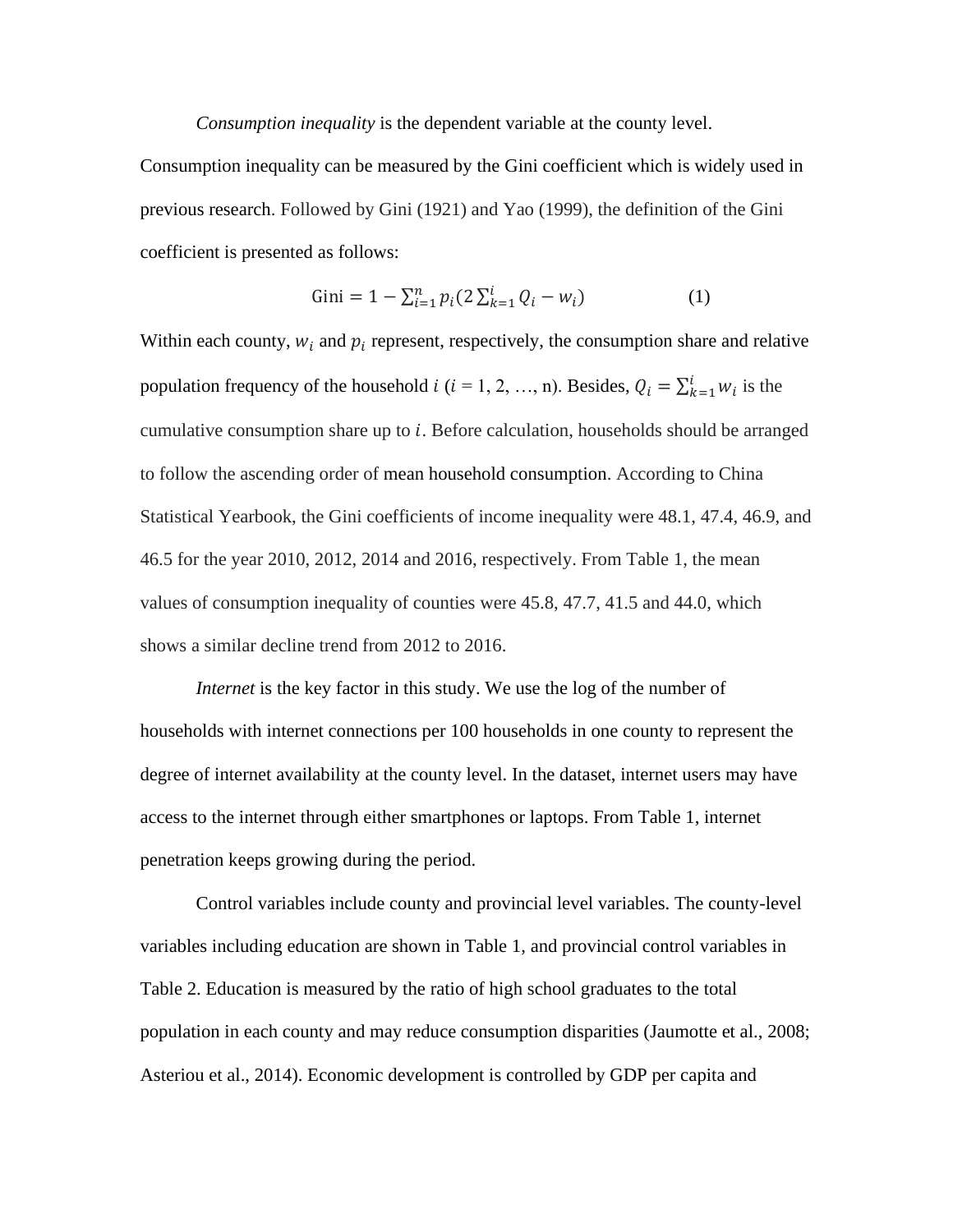industrial structure, as industrialization and service sector development can boost economic growth. The industrial structure is measured by the compositions of secondary and tertiary industries in provinces' GRP separately. Previous studies show that GDP per capita (Seven & Coskun, 2016; Richmond & Triplett, 2018) and shares of agriculture and manufacturing industry (Jaumotte et al., 2008; Asteriou et al., 2014) may widen social inequality. Per capita consumption is used to measure the average consumption level. Age structure is represented by the ratio of the elder generation with age above 65 to the total provincial population, following Houngbonon and Liang (2018). All variables are adjusted with the CPI index as a deflator. Urban rate is measured by the proportion of the urban population that may impact inequality at the national and city levels (Kanbur  $\&$ Zhuang, 2013; Li et al., 2019; Wang, Shao and Li, 2019). To control regional agglomerative economies' effects, we include population size, measured by the logarithm of the provincial population. Unemployment rate and foreign direct investment (logged form) are influential factors on wage distribution as well as consumption. Unemployment and openness may reinforce disparities (Lee & Kim, 2016).

#### **3.2 Models**

We focus on the internet penetration and consumption inequality among counties. Based on hypothesis 1, internet penetration might have an impact on consumption disparity. Based on the model from Houngbonon and Liang (2018), we formulate the fixed effect regression model:

$$
lnGini_{it} = \alpha + \beta internet_{it} + \gamma C_{it} + \nu_t + \mu_i + \varepsilon_{it}
$$
 (1)

The outcome variable  $lnGini_{it}$  captures consumption inequality in county *i* in year  $t$ . The key variable *internet<sub>it</sub>* is measured by the log of the number of households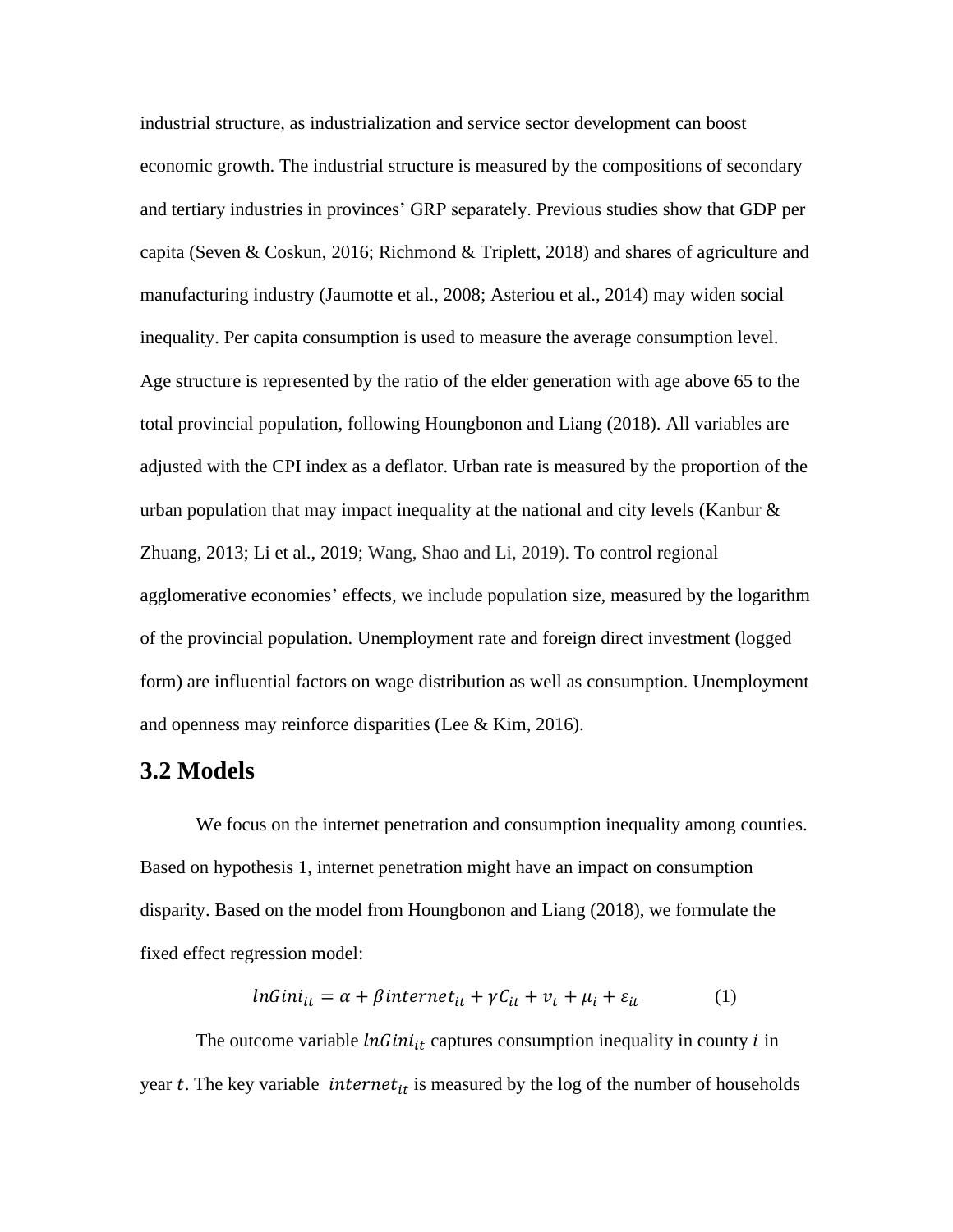per 100 households connected with internet in county  $i$  in year t.  $C_{it}$  represents control variables measuring regional conditions including education, GDP per capita, industrial structure, consumption, population, age structure, FDI and unemployment rate. Last,  $v_t$ and  $\mu_i$  are the dummy variables for year fixed effects and county fixed effects.

However, this model has some problems to account for the causal relationship. First, reverse causality may exist, causing biased estimators. Besides, some omitted variables may simultaneously impact both internet penetration and consumption inequality. Thus, we add more fixed effects to control for unobserved fixed factors, including province-year fixed effects. Furthermore, we use an instrumental variable and 2SLS method to identify potential causality. Following Gao et al. (2018), the change of provincial internet is utilized as the instrumental variable. The test of causality and justification of the IV will be discussed in section 4.2.

## **4. Results**

#### **4.1 Baseline model**

The results of the baseline regression are shown in Table 3. Column 1 measures the association between internet penetration and inequality with county and time fixed effects, showing a significantly positive correlation. After controlling province-year fixed effects in Column 2, the association is still significant. The estimated coefficient 0.0718 means counties with one percent increase of internet penetration rate, will experience 0.0718 percent increase of Gini index of consumption inequality. Based on the estimated mean value of internet penetration rate and Gini index, we can calculate the real percentage variations. Ten percentage points increase of internet penetration rate are associated with 0.738 (10\*46.071\*0.0718 /44.795) change in Gini index of consumption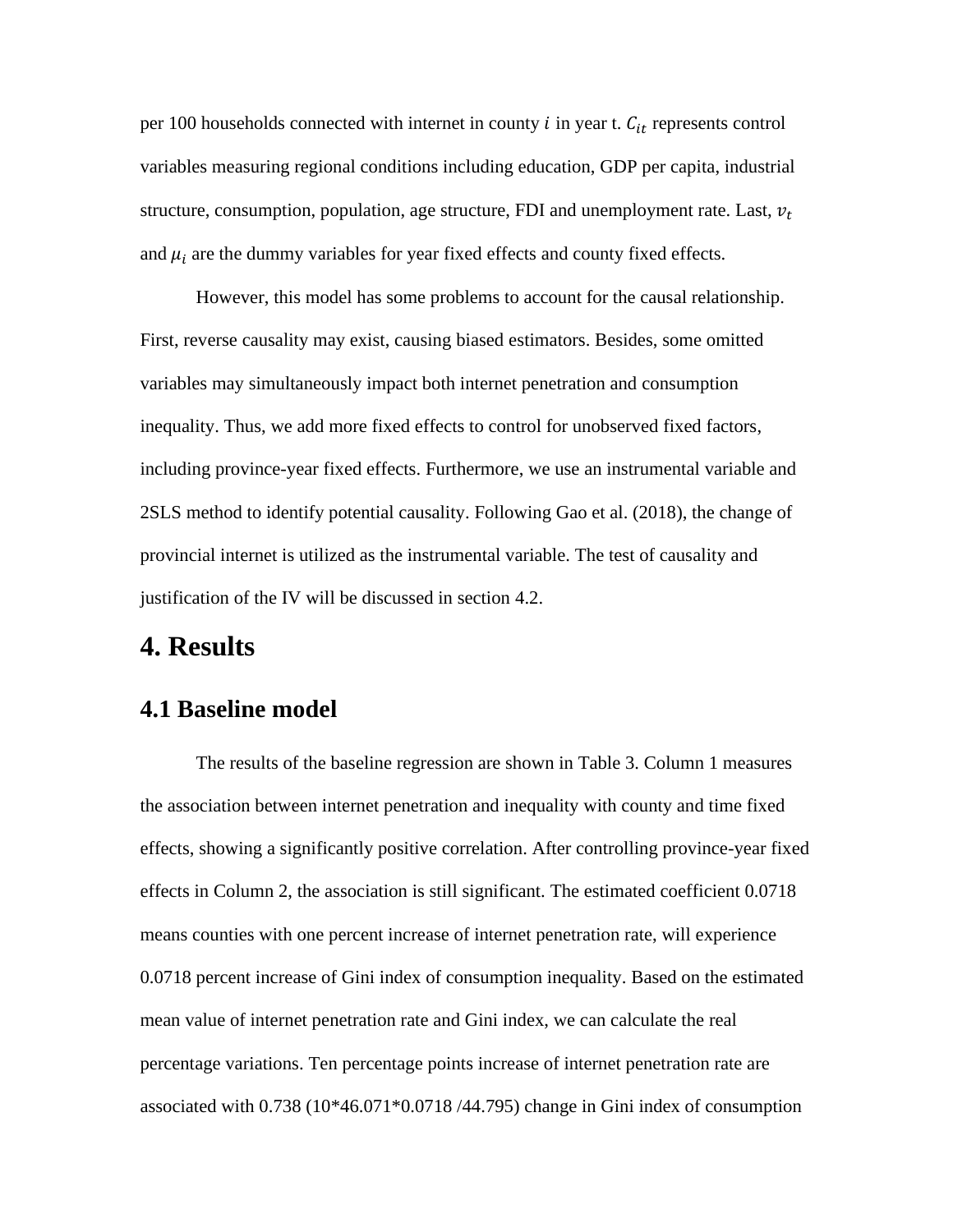inequality, a little larger than estimated result 0.36 of income inequality estimated by Houngbonon and Liang (2018).

The results imply that more households' accesses to the internet may result in higher consumption inequality among counties. In column 3, we include all control variables, provincial GDP per capita significantly increase consumption inequality, while consumption per capita reduces it. As the endogeneity problem exists, the IV is utilized to demonstrate the causality in the following section.

#### **4.2 Evidence on the Causal Direction**

As mentioned before, internet penetration may be endogenous as advanced regions invest more in broadband infrastructure. We use the instrument variable and the 2SLS regressions to address the problem of the measurement-error bias and omitted variables bias (Angrist & Pischke, 2009). The regression models used can be written as follows:

$$
internet_{it} = \alpha + \beta \Delta PI_{it} + \gamma C_{it} + \nu_t + \mu_i + \varepsilon_{it}
$$
\n<sup>(2)</sup>

$$
lnGini_{it} = v + \lambda int \widehat{ernet}_{it} + \phi C_{it} + v_t + \mu_i + \varepsilon_{it}
$$
 (3)

where  $\Delta PI_{it}$  denotes the change of the provincial internet penetration rate, and *internet<sub>it</sub>* is the predicted internet penetration rate at the county level. Equation (2) and (3) are first-stage and second-stage estimations, respectively. In the first stage, we use the change of provincial internet ( $\Delta PI_{it}$ ) as the IV to predict county-level internet penetration rate (internet<sub>it</sub>). In the second stage, we explore the impact of the predicted internet (internet<sub>it</sub>) on consumption inequality. The estimated outcomes of two stages are shown in column 1 and 2 of Table 4. Before we discuss estimated results, several related tests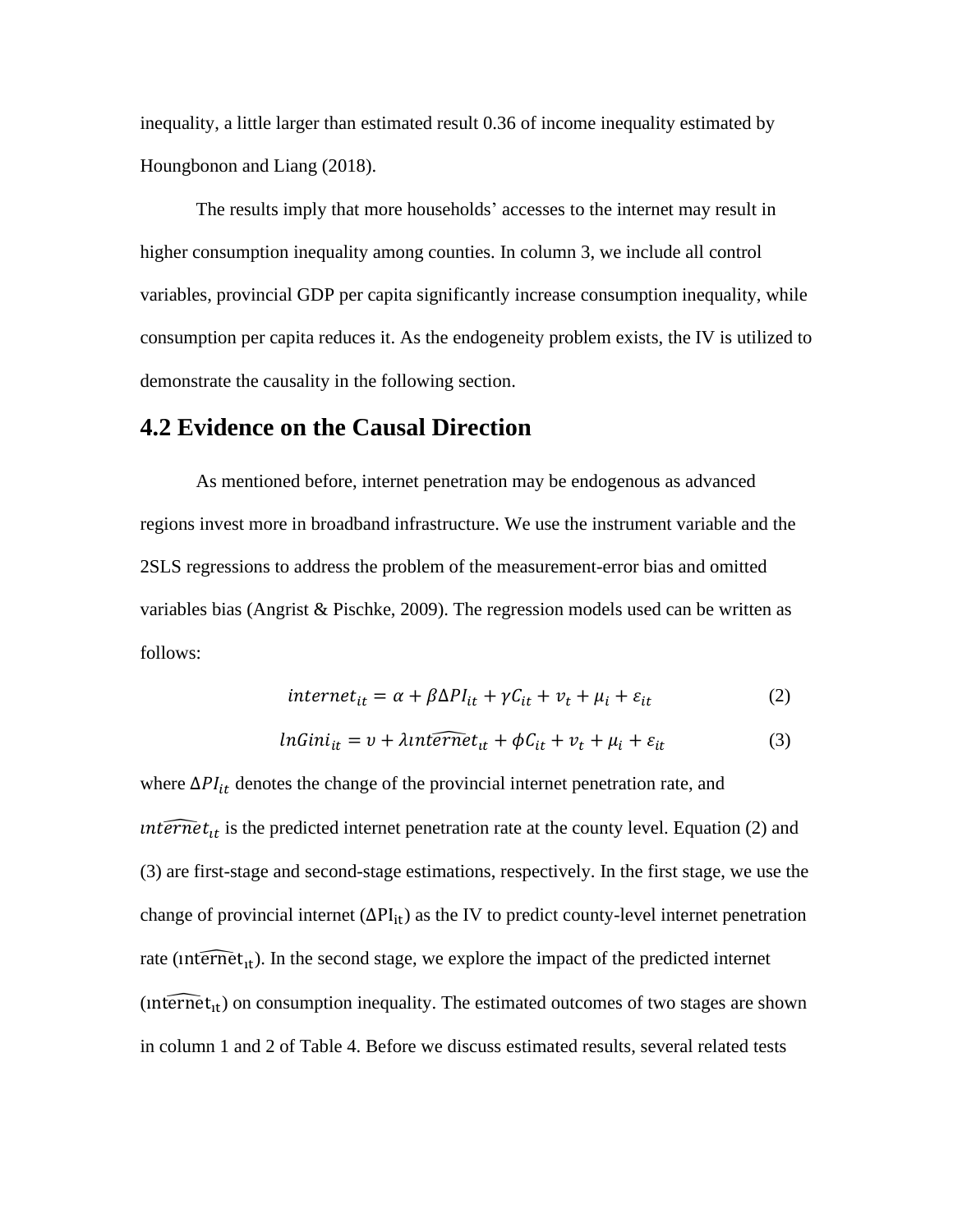should be processed to address the qualification of the IV, including the correlation, independence, and exclusion.

First, the IV should be correlated with the endogenous variable. From column 1 of Table 4, the change of provincial internet has a close association with county-level internet penetration rate and the explained variance is adequate (R-square value=0.719). Besides, the correlation justification is supported by the under-identification test (Pvalue=0.0016) and the weak identification test. Second, the IV should be independent of omitted variables. The correlation of the IV with the residuals estimated from equation (1) is statistically insignificant (P-value=0.256). Third, the exclusion condition means the IV can only impact consumption inequality through the internet. As emphasized before, the change of provincial internet penetration rate is exogenous policy shock and has no direct influence on county-level consumption distribution. Thus, the IV is qualified to solve the potential endogeneity problem.

In column 2 of Table 4, the *internet* represents the predicted internet penetration rate at the first stage. The estimated coefficient of the impact of predicted internet on consumption inequality is 0.587, higher than previous baseline regressions in Table 3. One potential explanation is that measurement error leads to a downward bias of baseline regressions (Zhang, Liu and Yung, 2007). The internet increases consumption inequality significantly, supporting hypothesis 1a.

### **5. Heterogenous Effect and Robustness Check**

### **5.1 Heterogeneity Caused by Regional Factors**

We investigate the heterogeneous effects of internet penetration among four regional conditions: GDP per capita, education, population size, and age structure.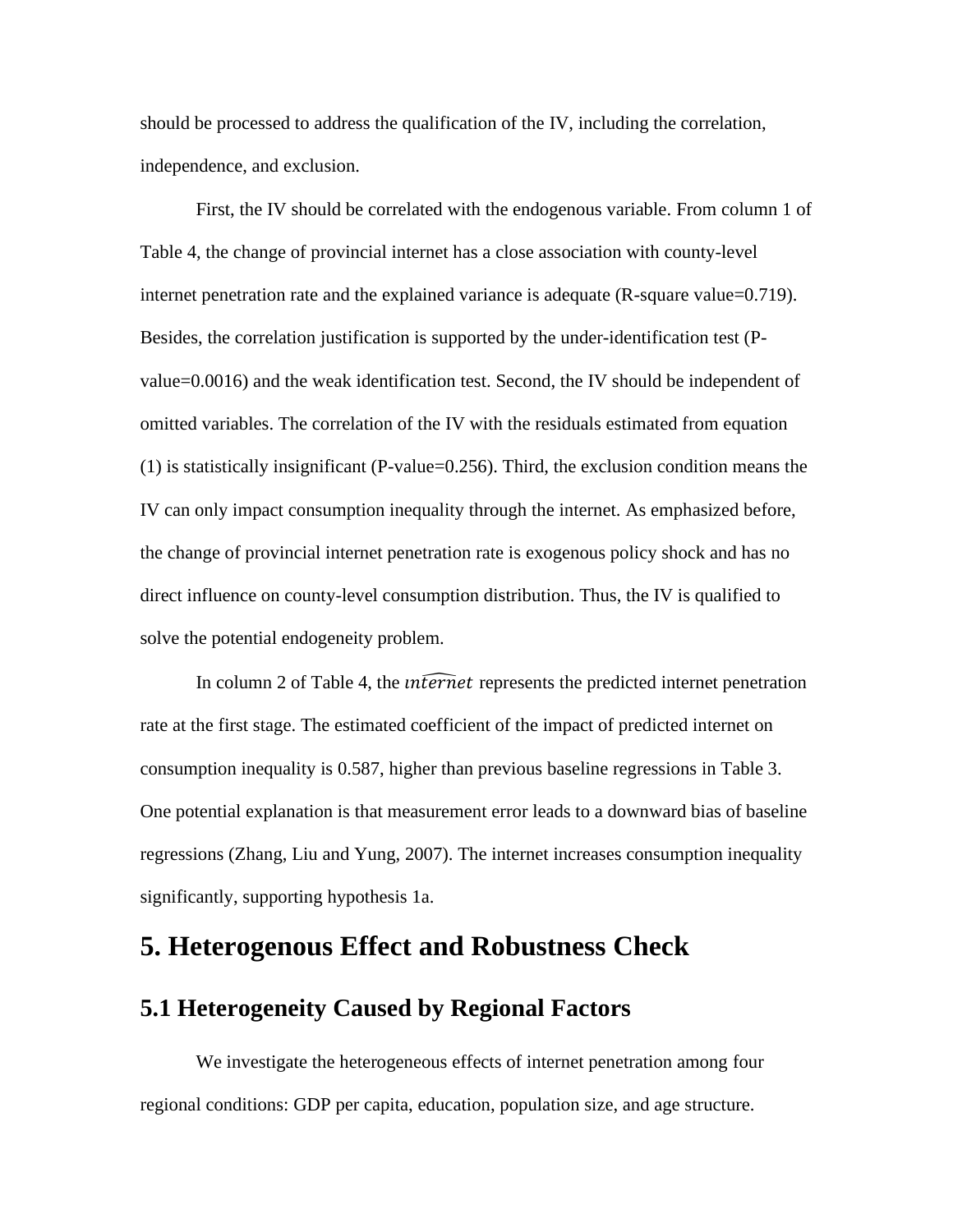Specifically, we interact the predicted internet penetration rate with these heterogeneous items separately, shown in Table 5. The increasing effect of internet penetration diminishes in counties with higher education levels, where equal technology diffusion exists, and the advantages of the internet is unleashed. Education is vital to avoid the digital divide and narrow consumption gap. However, the moderate effects of regional GDP per capita, population size and age structure are negatively but insignificant. One possible reason is that provincial control variables have limited explanations for consumption distribution. In conclusion, these counties with more education levels enable lower social classes to make full use of the internet for income-generating and consumption beneficial activities.

#### **5.2 Nonlinear Effect of the Internet**

Previous research shows the existence of the non-linear effect of the internet with a certain threshold, which is identified as 10% (Czernich et al., 2011) and 30% (Houngbonon & Liang, 2018). We test the nonlinear relationship of the internet on consumption inequality using the following model:

$$
lnGini_{it} = \alpha + \beta_1 nt \widehat{ermet}_{it} + \beta_2 nt \widehat{ermet}_{it} * D_{it} + \delta D_{it} + \phi C_{it} + \nu_t + \mu_i + \varepsilon_{it} \ (4)
$$

In the equation above,  $D_{it}$  is a dummy variable when the internet penetration is above a certain level. After testing threshold effects, we find that a significant threshold effect exists when internet penetration above 46%. Suggested in column 6 in Table 6, the interaction between internet and high penetration rate status may reduce consumption inequality.

### **5.3 Heterogeneity of Subgroups**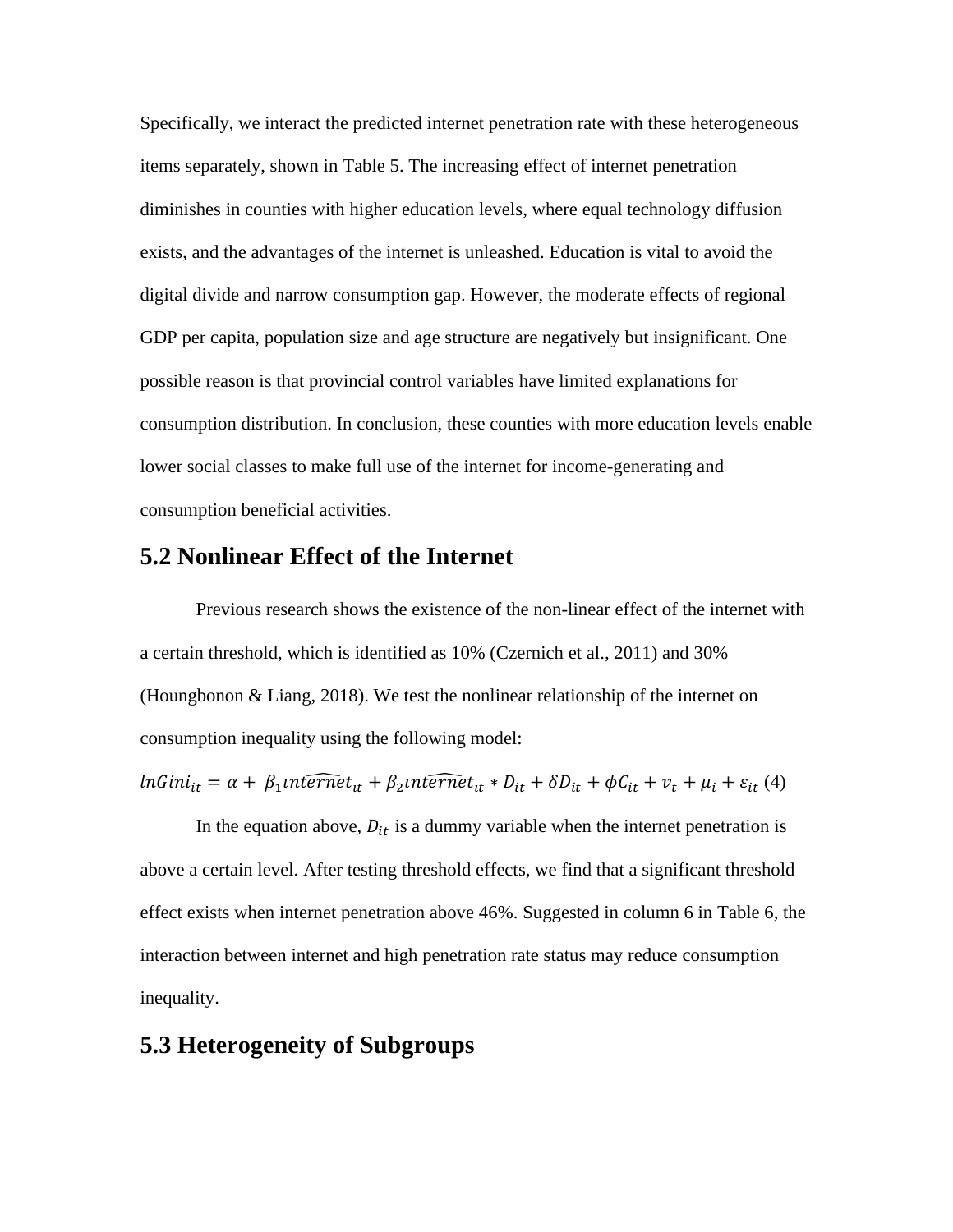Since the buffering effect of education and high internet penetration, we wonder whether there is potential heterogeneities where the internet may reduce inequality. Thus, we define a well-developed county of which the internet penetration is over 46% and the education ranks among the top 5% counties. As shown in equation 5,  $H_{it}$  equals one when the county is defined as well developed. The estimation of the interaction between  $H_{it}$  and internet<sub>it</sub> is listed in column 6 of Table 6, which is negatively significant. Compared to other counties, the internet causes smaller consumption inequality increases in the highly developed counties. With higher education and technology penetration, the internet can strength its advantages and benefit consumers more evenly causing small increases in consumption inequality. However, for places lack of education and technology, the penetration of the internet would generate a larger gap and make the situation worse.

 $ln Gini_{it} = \alpha + \beta_1$ *nternet<sub>it</sub>* +  $\beta_2$ *nternet<sub>it</sub>* \*  $H_{it} + \delta H_{it} + \phi C_{it} + \nu_t + \mu_i + \varepsilon_{it}$  (5)

#### **5.4 Robustness Check**

For robustness check, we use two methods separately. First, a Logit regression model is established to test the propensity to be a higher inequality group. The dependent variable is a binary variable which equals one when a county has higher than average consumption inequality. In table 6, counties with higher internet show the significant propensity of being in a high Gini group. The estimated results of the 2SLS regressions exhibit the causal relationship and buffering effects of regional characteristics, consistent with previous results.

The second robustness check is based on the cross-sectional data at county-level from CFPS in the year 2010, which is the only wave provided with detailed county-level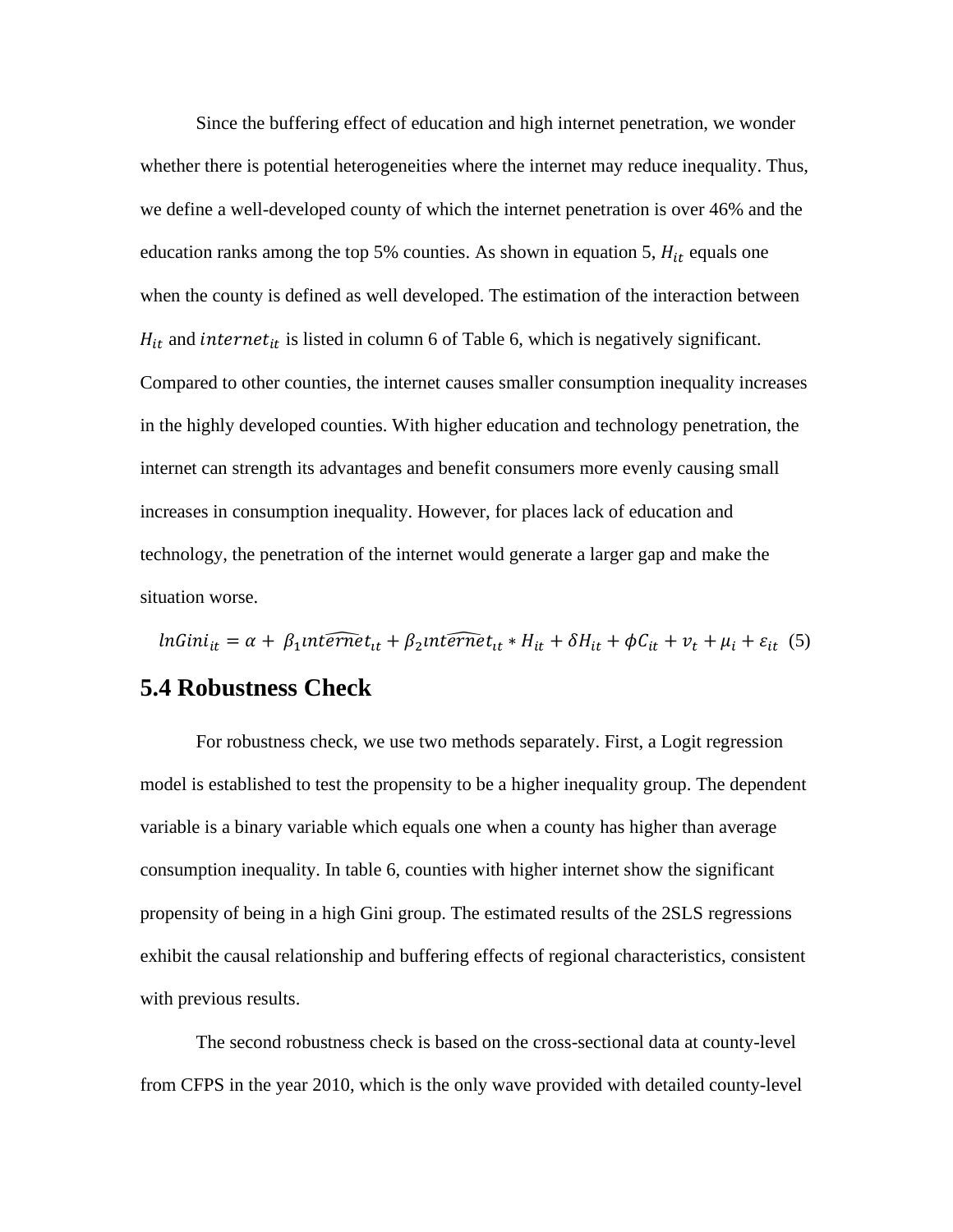control variables. The OLS regression model is used and the estimated results of baseline regression are shown in Table 7, presenting a significant positive impact of internet penetration. The buffering effect of high education (the top 5%) and high penetration rate (over  $62.88\%$ )<sup>2</sup> is presented in Table 8. Furthermore, the advanced counties are redefined as those with the top 5% education level and high penetration rate. Compared to other counties, there is a significantly negative association between internet and consumption inequality in advanced counties, suggesting internet penetration may decrease consumption inequality.

### **6. Conclusions**

This study examines the potential impact of internet penetration on consumption inequality. With county-level data from 2010-2016 CFPS, results suggest that internet penetration may have a significantly positive effect on consumption inequality. However, the buffering effects exist where high education rates and high internet penetration rate (over 46%) will reduce the positive impact of internet on consumption inequality. Improving education and raising the penetration rate of the internet may result in more people benefited, causing smaller positive impact on consumption inequality. Furthermore, based on a cross sectional data from wave 2010, the OLS estimation shows that there is a negative association between internet and inequality in advanced counties. That is, the internet may reduce consumption inequality for counties with the high education level and high internet penetration rate.

 $2$  The threshold effect is re-tested based on data from the year 2010.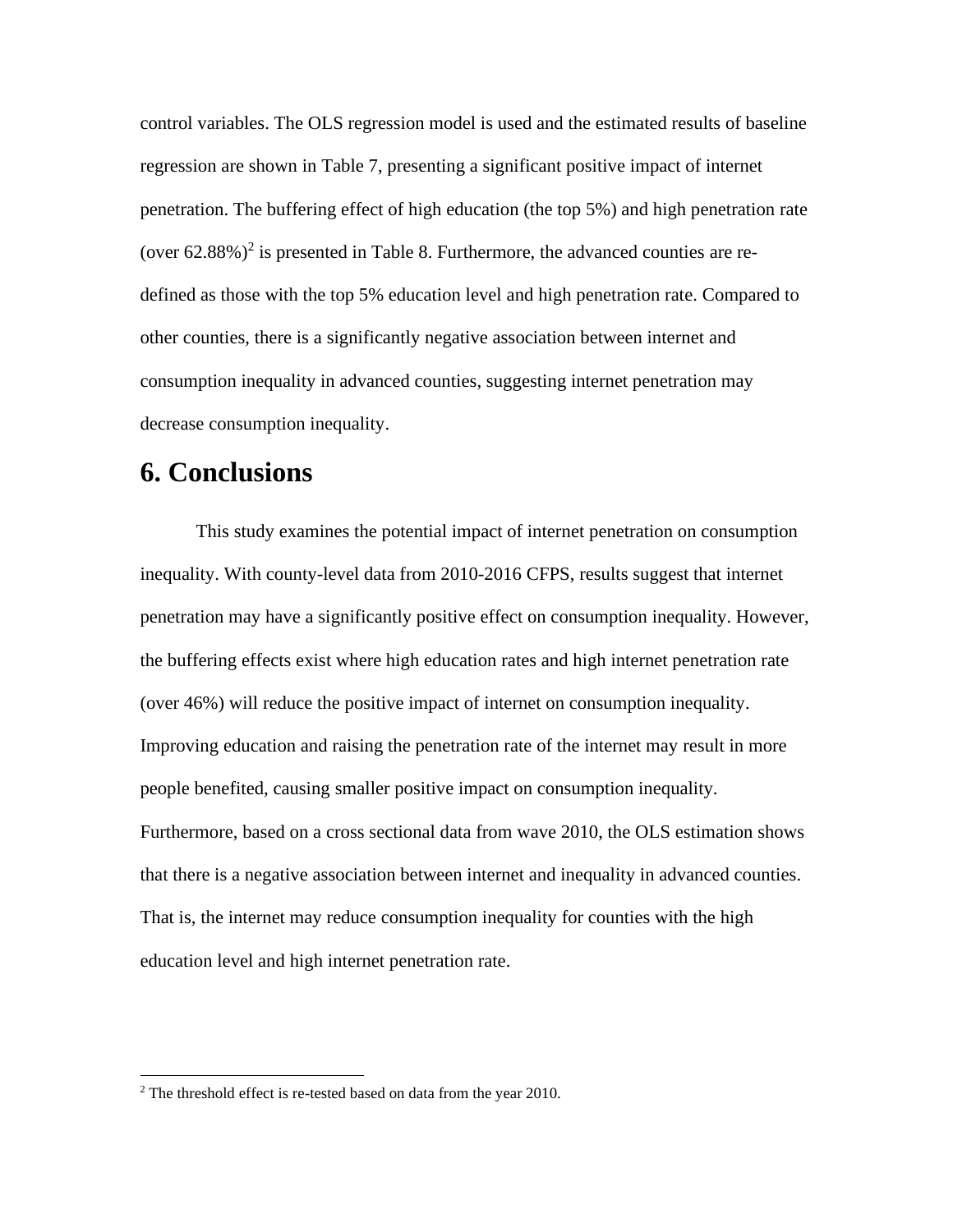These results shed light on the internet and equal development. Besides massive broadband infrastructure investment, the adoption and skilled usage of the internet also matter to reduce the digital divide. Education not only reduce inequality but also buffer the positive effect of the internet on consumption inequality. Thus, internet literacy and related education should be enhanced to narrow digital divide. Meanwhile, speeding up the construction of the high-speed broadband network and reducing related fees, as General Office of the State Council suggested (2015), will benefit rural consumers' wellbeings and bring balanced economic developments. To take full advantage of ICT, related policies should be made to support the development of internet-based industries such as e-commerce, and allocate resources among production, logistics, and distribution sectors. Provided with a better economic environment for internet, consumers would be more equal to establish and maintain close relationships with firms in the era of information economy.

Several limitations exist in this study. More waves with detailed data should be included and examined for further research. For example, the impact of the internet on categories of consumption, such as housing expenditure, can be explored. Besides, detailed geographic information will allow studies on the spatial autocorrelation. Also, further research could examine the urban-rural consumption gap. In this paper, we assume the internet may impact consumers through two mechanisms by wage growth and equal access to e-commerce. However, these two mechanisms still need to be tested with more specific variables. For examples, on what conditions low quintiles will gain more wage growth from internet adoption? Besides, which subgroups of consumers benefit more from e-commerce or online shopping? The mechanisms behind the relationship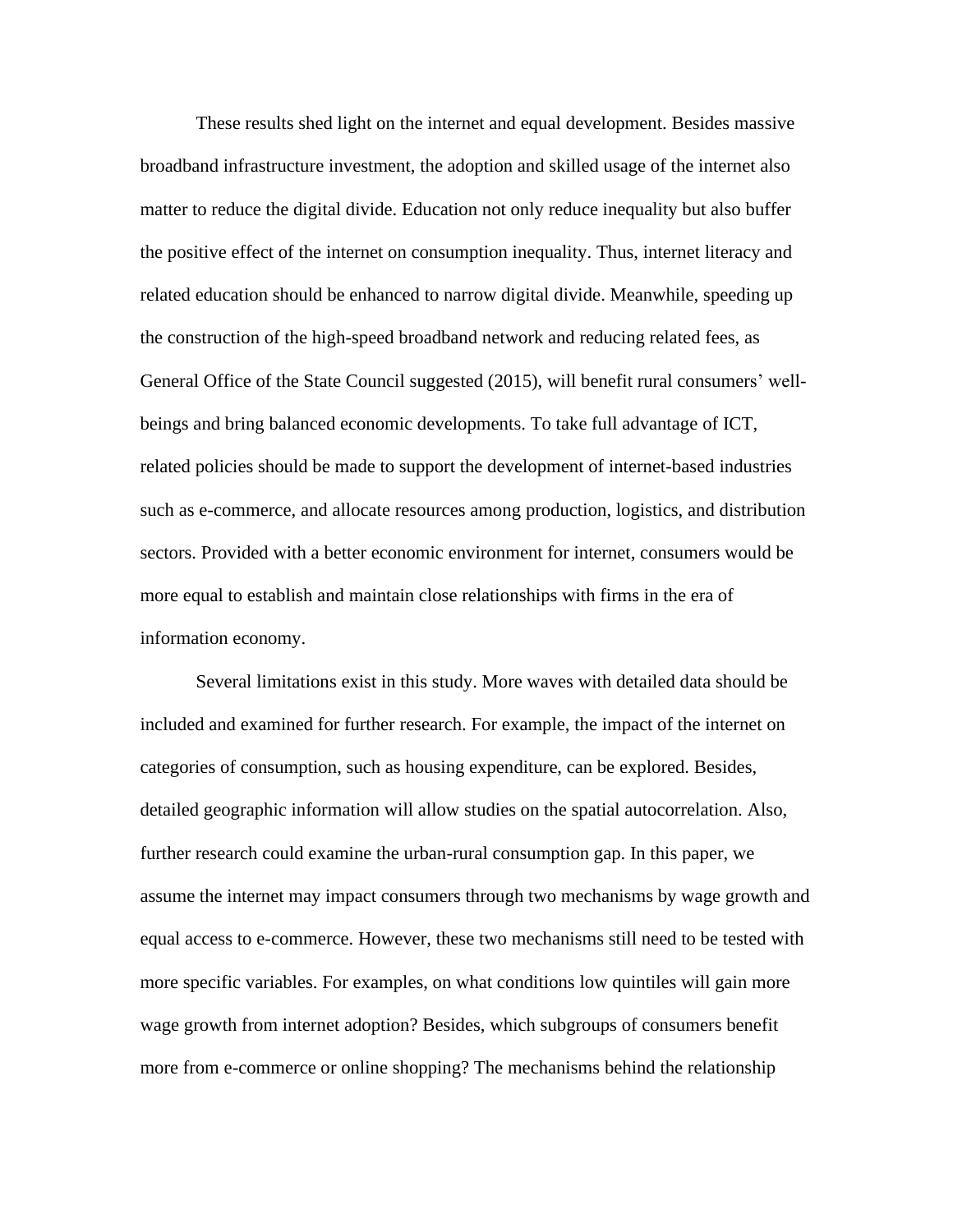between internet penetration and consumption inequality can be addressed in future research.

## **Reference**

- Aker, J. C., & Mbiti, I. M. (2010). Mobile phones and economic development in Africa. *Journal of Economic Perspectives*, *24*(3), 207-32.
- Angrist, J. D., & Pischke, J. S. (2009). *Mostly harmless econometrics: An empiricist's companion*. Princeton, NJ: Princeton University Press.
- Asteriou, D., Dimelis, S., & Moudatsou, A. (2014). Globalization and income inequality: A panel data econometric approach for the EU27 countries. *Economic modelling*, *36*, 592-599.
- Attanasio, O. P., & Pistaferri, L. (2016). Consumption inequality. *Journal of Economic Perspectives*, *30*(2), 3-28.
- Aziz, M. J., & Cui, L. (2007). *Explaining China's low consumption: the neglected role of household income*. International Monetary Fund Working Paper no. 07/181.Bauer, J. M. (2018). The Internet and income inequality: Socio-economic challenges in a hyperconnected society. *Telecommunications Policy*, *42*(4), 333- 343.
- Billon, M., Crespo, J., & Lera-López, F. (2018). Educational inequalities: do they affect the relationship between Internet use and economic growth?. *Information Development*, *34*(5), 447-459.
- Blanco, M., & López Bóo, F. (2010). Ict skills and employment: A randomized experiment. *IZA Discussion Paper No. 5336*.
- Brown, J. R., & Goolsbee, A. (2002). Does the Internet make markets more competitive? Evidence from the life insurance industry. *Journal of political economy*, *110*(3), 481-507.
- Brynjolfsson, Erik, Yu, Hu, Smith, Michael D., 2003. Consumer surplus in the digital economy: estimating the value of increased product variety at online booksellers. Manag.Sci. 49 (11), 1580–1596.
- China Internet Network Information Center (CNNIC), 2009. The 23th China Statistical Report on Internet Development. http://www.cnnic.net.cn/hlwfzyj/hlwxzbg/index\_4.htm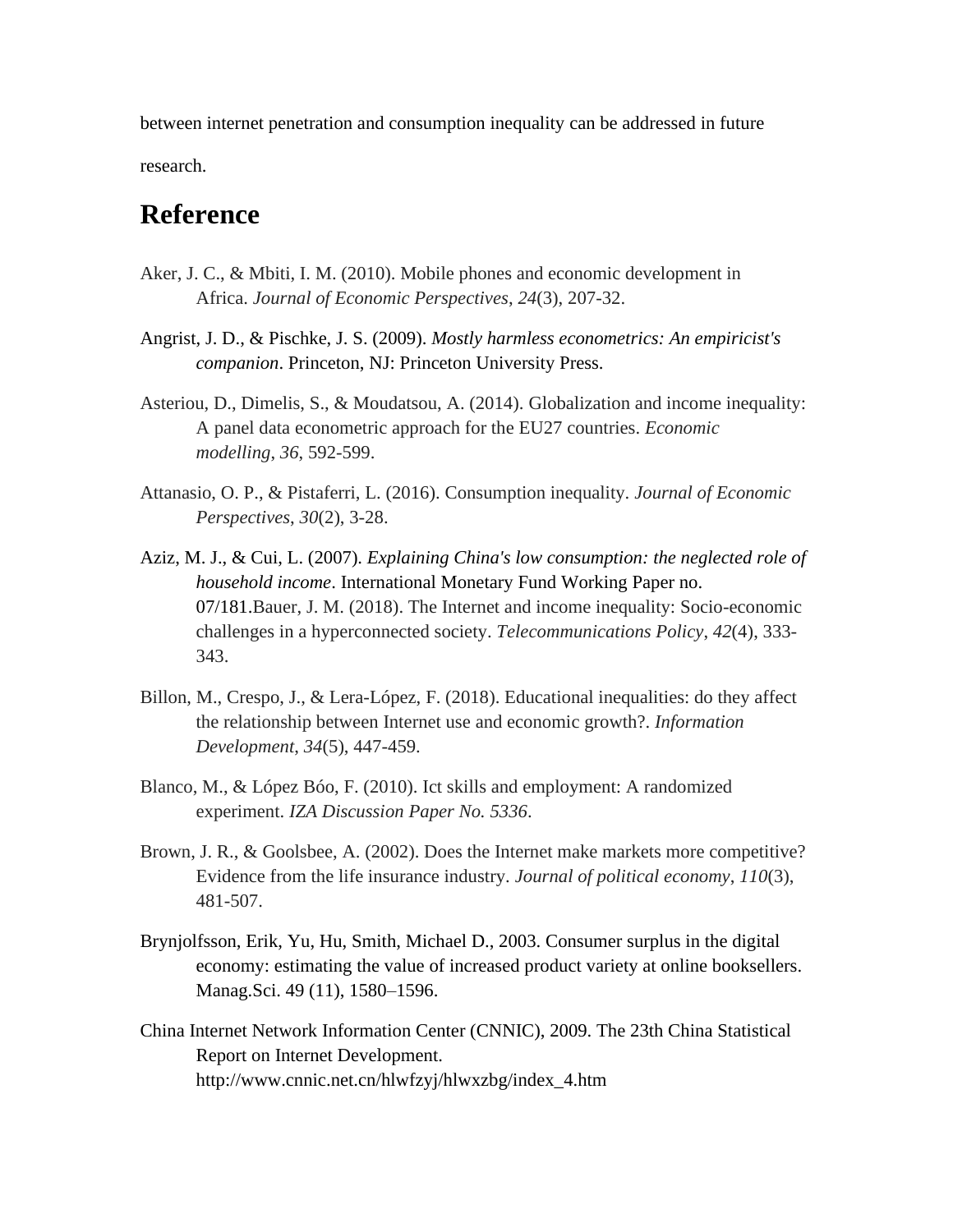- China Internet Network Information Center (CNNIC), 2016. The report on China's rural Internet development in 2015. http://www.cnnic.net.cn/hlwfzyj/hlwxzbg/ncbg/201608/P0201709073489674983 75.pdf
- China Internet Network Information Center (CNNIC), 2019. The 43rd China Statistical Report on Internet Development. http://www.cnnic.net.cn/hlwfzyj/hlwxzbg/hlwtjbg/201902/P02019031852302975 6345.pdf
- Clay, K., Krishnan, R., Wolff, E., & Fernandes, D. (2002). Retail strategies on the web: Price and non–price competition in the online book industry. *The Journal of Industrial Economics*, *50*(3), 351-367.
- Couture, V., Faber, B., Gu, Y., & Liu, L. (2018). E-Commerce Integration and Economic Development: Evidence from China. *National Bureau of Economic Research*, No. w24384.
- Czernich, N., Falck, O., Kretschmer, T., & Woessmann, L. (2011). Broadband infrastructure and economic growth. *The Economic Journal*, *121*(552), 505-532.
- Ding, H., & He, H. (2018). A tale of transition: An empirical analysis of economic inequality in urban China, 1986–2009. *Review of Economic Dynamics*, *29*(3), 106-137.
- Dobbs, Richard, Chen, Yougang, Orr, Gordon, Manyika, James, Chui, Michael, Chang, Elsie, 2013. China's E-tail Revolution: Online Shopping as a Catalyst for Growth. The McKinsey Global Institute.
- Dolfen, P., Einav, L., Klenow, P. J., Klopack, B., Levin, J. D., Levin, L., & Best, W. (2019). Assessing the Gains from E-Commerce. *National Bureau of Economic Research Working Paper*, No. w25610.
- Ellison, G., & Ellison, S. F. (2018). Match quality, search, and the Internet market for used books. *National Bureau of Economic Research*, No. w24197.
- Ertiö, T., & Räsänen, P. (2019). Consumerism in online health information search and self‐tracking devices. *International Journal of Consumer Studies*, *43*(3), 245-252.
- Fan, J., Tang, L., Zhu, W., & Zou, B. (2018). The alibaba effect: Spatial consumption inequality and the welfare gains from e-commerce. *Journal of International Economics*, *114*, 203-220.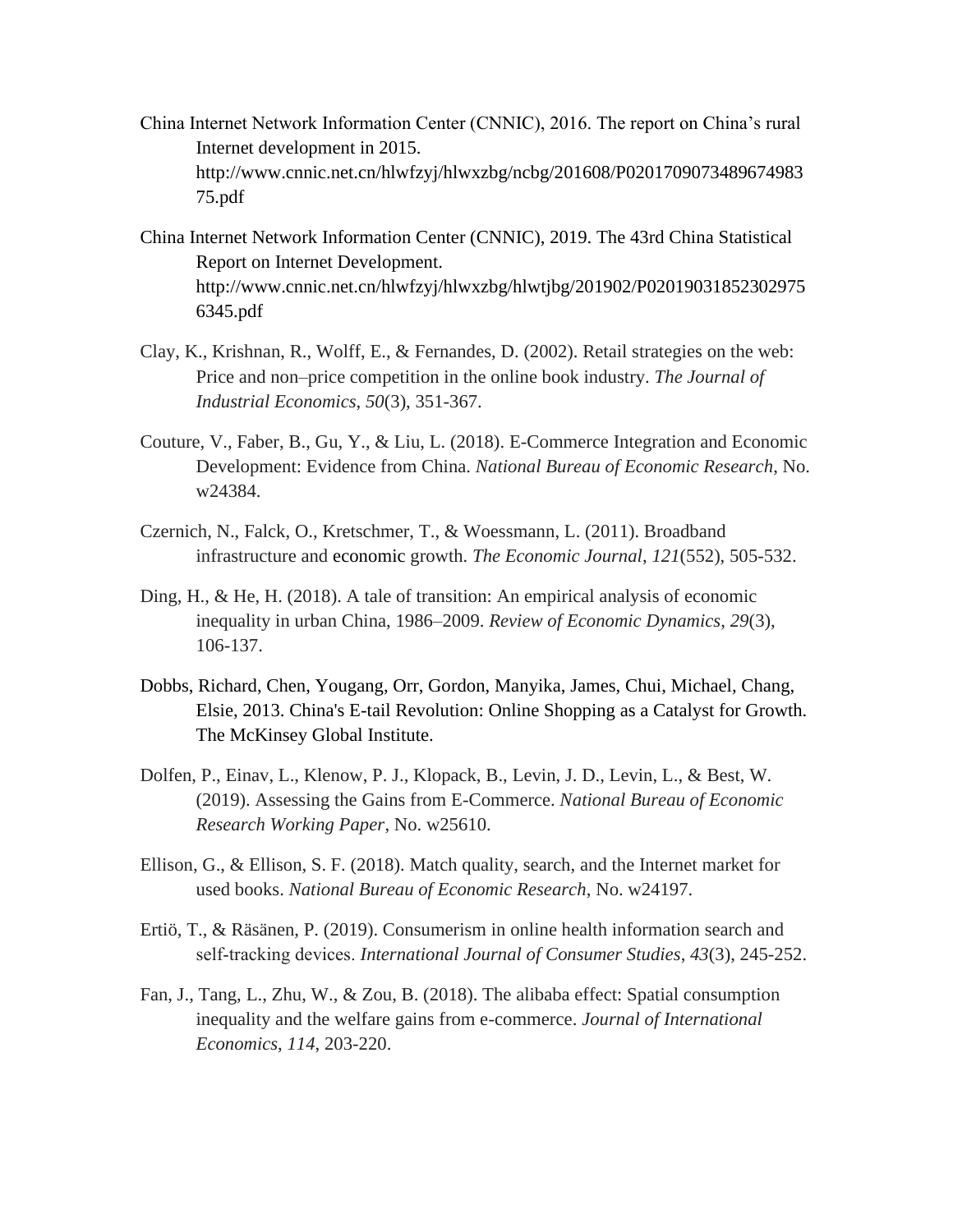- Forman, C., Goldfarb, A., & Greenstein, S. (2005). How did location affect adoption of the commercial Internet? Global village vs. urban leadership. *Journal of urban Economics*, *58*(3), 389-420.
- Forman, C., Goldfarb, A., & Greenstein, S. (2012). The Internet and local wages: A puzzle. *American Economic Review*, *102*(1), 556-75.
- Galperin, H., & Fernanda Viecens, M. (2017). Connected for Development? Theory and evidence about the impact of Internet technologies on poverty alleviation. *Development Policy Review*, *35*(3), 315-336.
- Gao, Y., Zang, L., & Sun, J. (2018). Does computer penetration increase farmers ' income ? An empirical study from China. *Telecommunications Policy*, *42*(5), 345–360.
- General Office of the State Council. (2005). Guiding Opinions on Accelerating the Construction of High-speed Broadband Network to Increase Internet Speed and Cut Service Charges (Guo Ban Fa [2015]. No 41).
- Gini, C. (1921). Measurement of inequality of incomes. *The Economic Journal*, *31*(121), 124-126.
- Houngbonon, G. V., & Liang, J. (2018). Broadband Internet and Income Inequality. *Social Science Research Network,* No. 2963860.
- Hwang, H., & Nam, S. J. (2017). The digital divide experienced by older consumers in smart environments. *International journal of consumer studies*, *41*(5), 501-508.
- Hwang, J. S. (2004). Digital divide in Internet use within the urban hierarchy: The case of South Korea. *Urban Geography*, *25*(4), 372-389
- Jaumotte, F., Lall, S., & Papageorgiou, C. (2013). Rising income inequality: technology, or trade and financial globalization?. *IMF Economic Review*, *61*(2), 271-309.
- Kanbur, R., & Zhuang, J. (2013). Urbanization and inequality in Asia. *Asian Development Review*, *30*(1), 131-147.
- Koutroumpis, P. (2009). The economic impact of broadband on growth: A simultaneous approach. *Telecommunications policy*, *33*(9), 471-485.
- Kuhn, P., & Mansour, H. (2014). Is Internet job search still ineffective?. *The Economic Journal*, *124*(581), 1213-1233.
- Lee, J. H., & Kim, J. (2016). Do Free Trade Agreements Affect Income Inequality?: An Empirical Investigation. *Journal of International Trade & Commerce*, *12*(6), 53-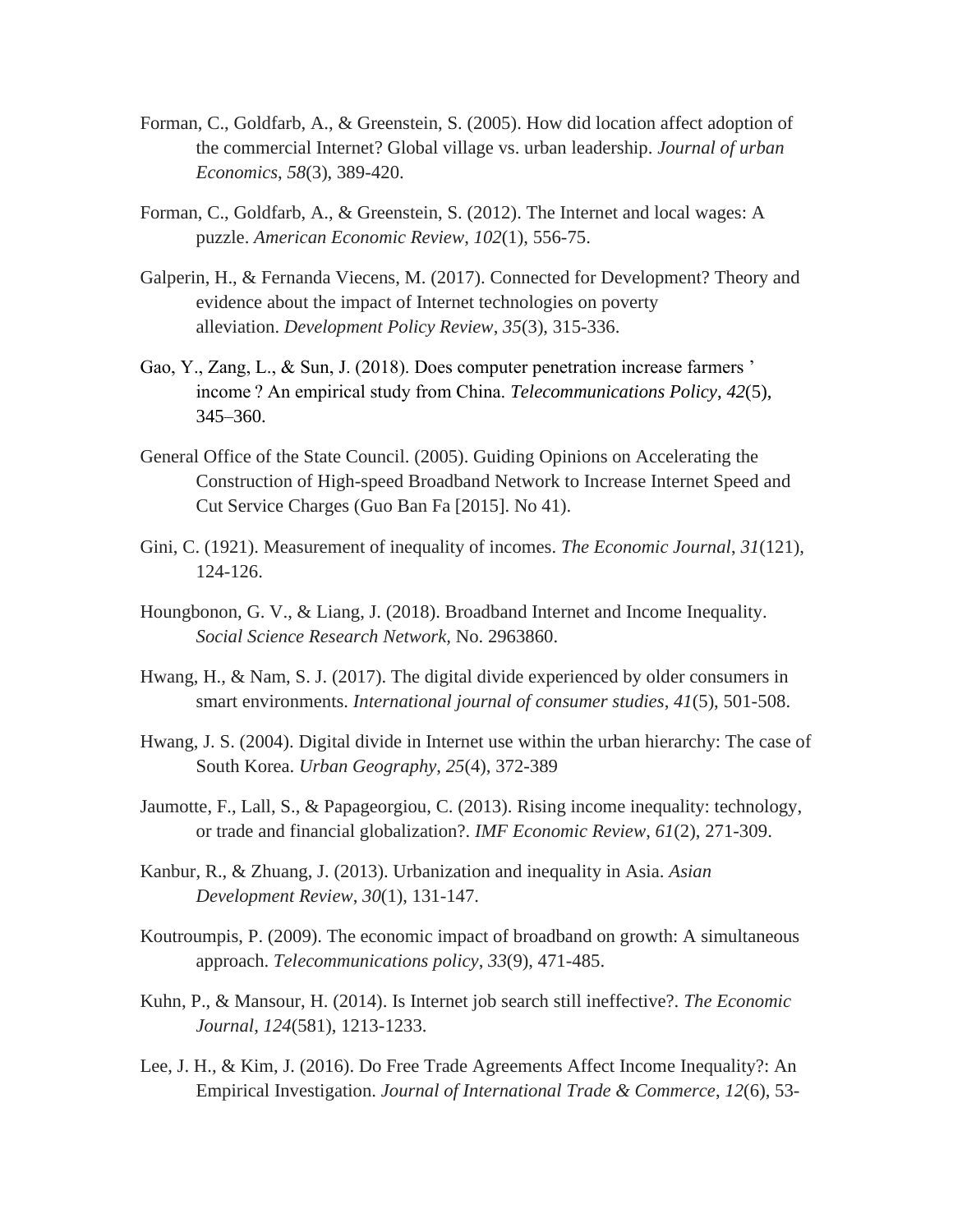63.

- Li, J., Cheong, T. S., Shen, J., & Fu, D. (2019). Urbanization and Rural–Urban Consumption Disparity: Evidence from China. *The Singapore Economic Review*, *64*(04), 983-996.
- Li, R., & Shiu, A. (2012). Internet diffusion in China: A dynamic panel data analysis. *Telecommunications Policy*, *36*(10-11), 872-887.
- Liang, J. (2018). Broadband Infrastructure and Income Inequality ∗, (July), 1–30.
- Lin, J., Yu, Z., Wei, Y. D., & Wang, M. (2017). Internet access, spillover and regional development in china. *Sustainability*, *9*(6), 946.
- Meyer, B. D., & Sullivan, J. X. (2003). *Measuring the well-being of the poor using income and consumption* (No. w9760). National Bureau of Economic Research.
- Ningsih, C., & Choi, Y. J. (2018). An Effect of Internet Penetration on Income Inequality in Southeast Asian Countries. *22nd ITS Biennial Conference Paper.*
- Qu, Z. F., & Zhao, Z. (2008). Urban-rural consumption inequality in China from 1988 to 2002: Evidence from quantile regression decomposition. *Institute for the Study of Labor (IZA) Discussion Papers*.
- Richmond, K., & Triplett, R. E. (2018). ICT and income inequality: a cross-national perspective. *International Review of Applied Economics*, *32*(2), 195-214.
- Robinson, L., Cotten, S. R., Ono, H., Quan-Haase, A., Mesch, G., Chen, W., ... & Stern, M. J. (2015). Digital inequalities and why they matter. *Information, communication & society*, *18*(5), 569-582.
- Salemink, K., Strijker, D., & Bosworth, G. (2017). Rural development in the digital age: A systematic literature review on unequal ICT availability, adoption, and use in rural areas. *Journal of Rural Studies*, *54*, 360-371.
- Seven, U., & Coskun, Y. (2016). Does financial development reduce income inequality and poverty? Evidence from emerging countries. *Emerging Markets Review*, *26*, 34-63.
- Song, W. (2008). Development of the Internet and digital divide in China: A spatial analysis. *Intercultural Communication Studies*, *12*(3), 20–43.Wang, X., Shao, S., & Li, L. (2019). Agricultural inputs, urbanization, and urban-rural income disparity: Evidence from China. *China Economic Review*, *55*, 67-84.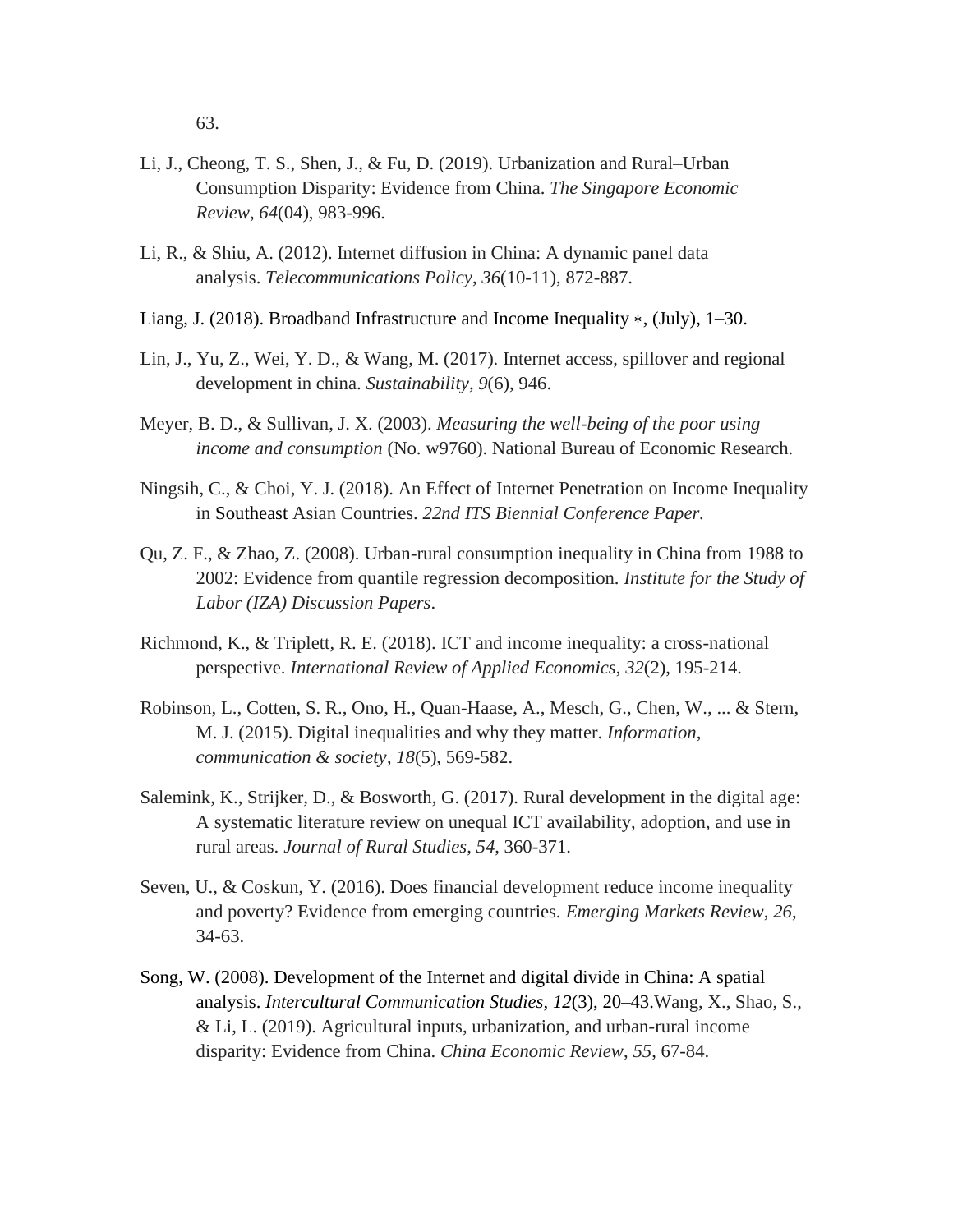- World Bank, 2019. "Households and NPISHs final consumption expenditure (% of GDP)." Webpage. https://data.worldbank.org/indicator/NE.CON.PRVT.ZS.
- Xia, J., & Lu, T. J. (2008). Bridging the digital divide for rural communities: The case of China. *Telecommunications Policy*, *32*(9-10), 686-696.
- Xia, Q., Li, S., & Song, L. (2017). Urban consumption inequality in China. *Institute for the Study of Labor (IZA) Discussion Paper Series*, No. 11150.
- Xie, Y., & Hu, J. (2014). An introduction to the China family panel studies (CFPS). *Chinese sociological review*, *47*(1), 3-29.
- Yao, S. (1999). On the decomposition of Gini coefficients by population class and income source: a spreadsheet approach and application. *Applied economics*, *31*(10), 1249-1264.
- Zhang, J., Liu, P. W., & Yung, L. (2007). The Cultural Revolution and returns to schooling in China: Estimates based on twins. *Journal of Development Economics*, *84*(2), 631-639.
- Zhao, D., Wu, T., & He, Q. (2017). Consumption inequality and its evolution in urban China. *China Economic Review*, *46*, 208-228.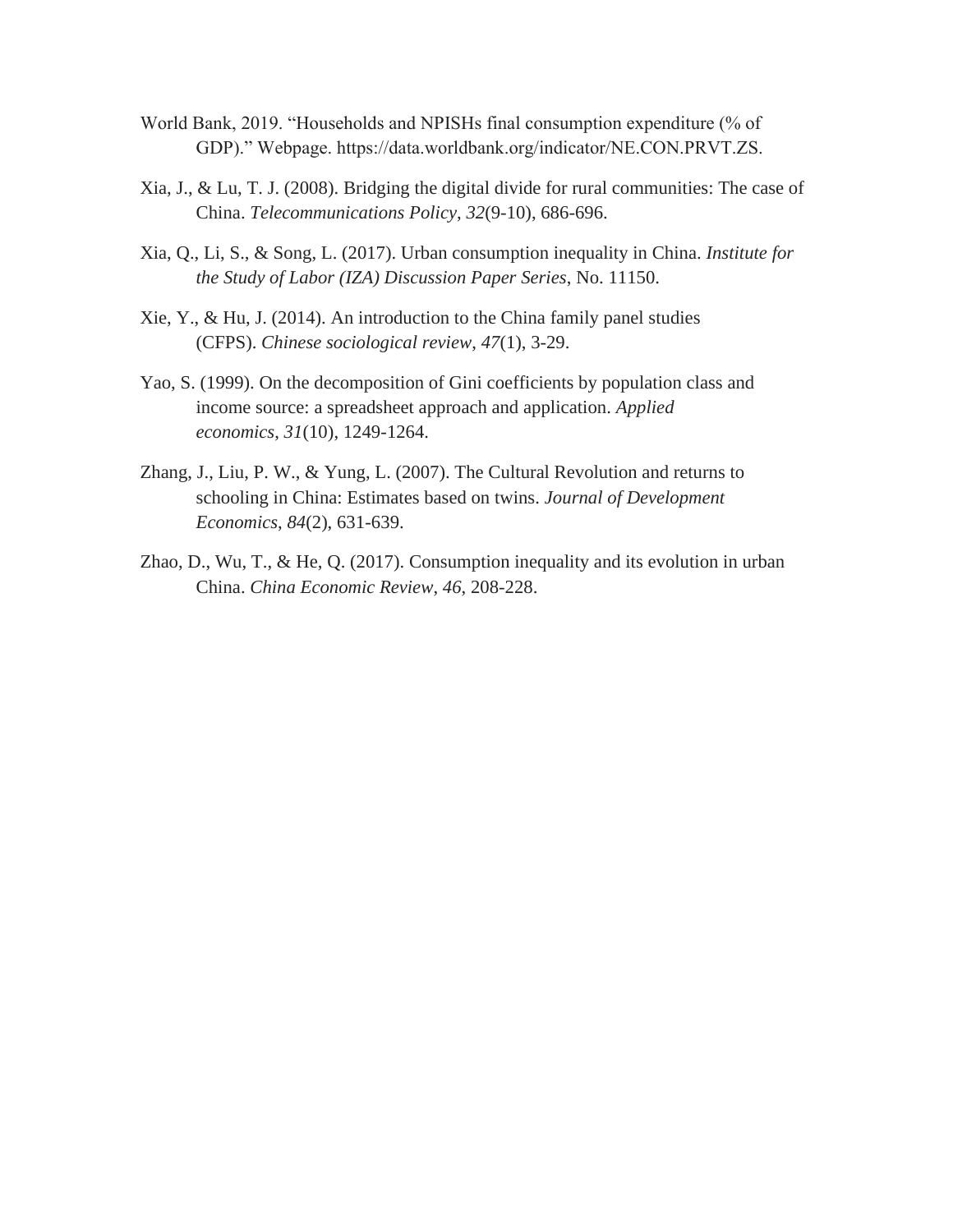### **Tables**

| <b>Table 1. Descriptions of County-Level Variables</b> |  |
|--------------------------------------------------------|--|
|                                                        |  |

|                         | <b>Description</b>                                                                          | 2010   | 2012   | 2014   | 2016   |
|-------------------------|---------------------------------------------------------------------------------------------|--------|--------|--------|--------|
| Num. of counties        | The number of counties                                                                      | 150    | 142    | 140    | 137    |
| Sum household<br>number | The mean number of<br>households included in counties                                       | 81.893 | 81.338 | 79.629 | 79.044 |
| Gini                    | Gini index of consumption<br>within counties                                                | 45.828 | 47.745 | 41.502 | 43.973 |
| Internet                | logarithm of the number of<br>households with internet per<br>100 households in each county | 3.365  | 3.655  | 3.833  | 4.102  |
| Education               | The ratio of high school<br>graduates' share of county<br>population $(\%)$                 | 14.137 | 17.644 | 21.287 | 21.327 |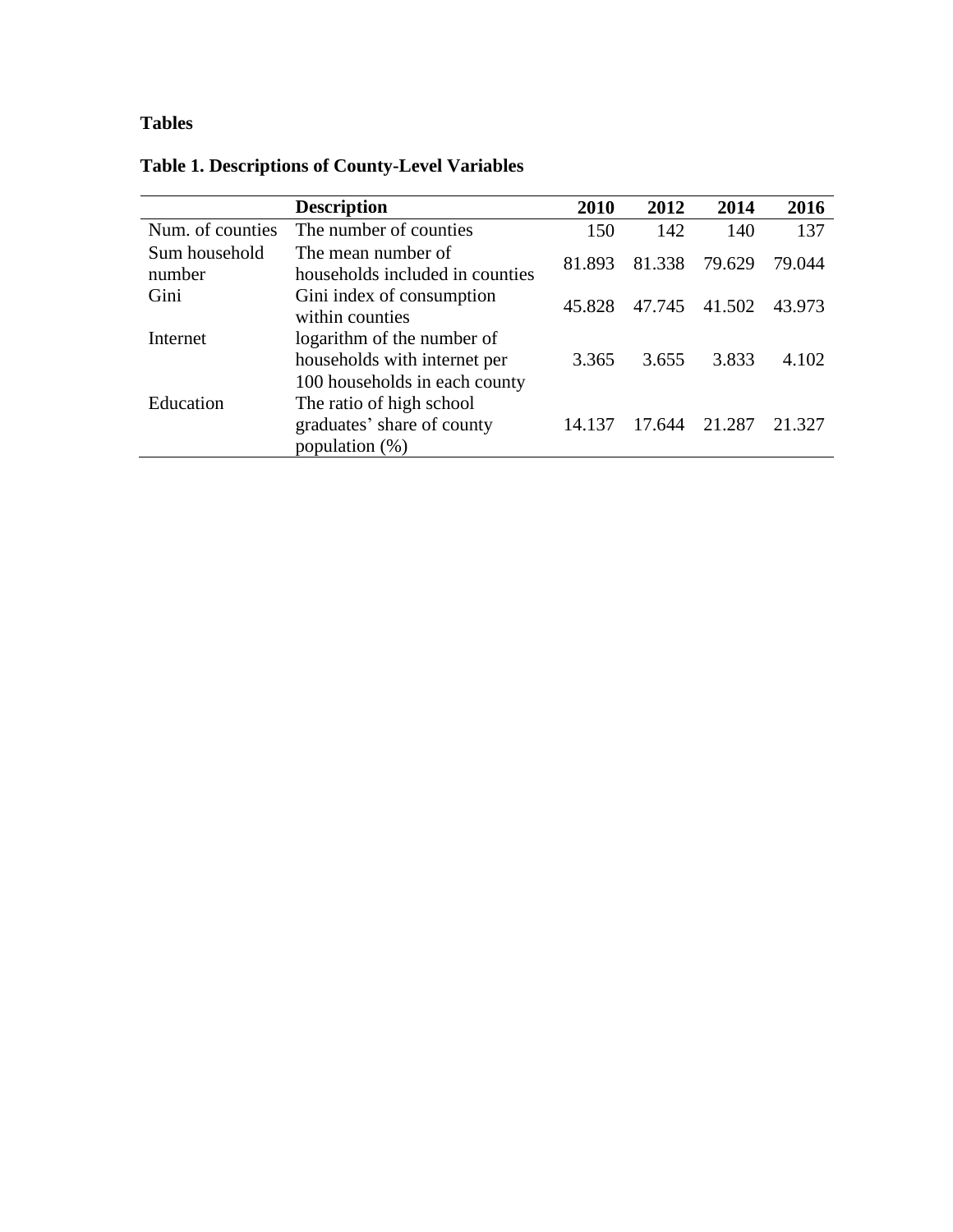| <b>Variable</b>               | <b>Description</b>                                               | Obs | <b>Mean</b> | Std.<br>Dev. | Min    | <b>Max</b> |
|-------------------------------|------------------------------------------------------------------|-----|-------------|--------------|--------|------------|
| <b>GDP</b>                    | The logarithm of provincial<br>GDP per capita                    | 100 | 10.427      | 0.479        | 9.303  | 11.374     |
| consumption                   | The logarithm of provincial<br>consumption per capita            | 100 | 9.380       | 0.443        | 8.526  | 10.517     |
| population                    | The logarithm form of<br>Population size                         | 100 | 8.422       | 0.508        | 7.169  | 9.306      |
| urban rate                    | Urbanization rate (%)                                            | 100 | 56.209      | 13.853       | 33.810 | 89.600     |
| age structure                 | The ratio of elder<br>generation (age $>65$ ) (%)                | 100 | 9.739       | 1.616        | 6.560  | 14.080     |
| unemployment<br>rate          | Unemployment ratio at<br>provincial level (%)                    | 100 | 3.452       | 0.649        | 1.200  | 4.500      |
| secondary<br>industry share   | The share of the secondary<br>industry in provincial GRP<br>(% ) | 100 | 47.285      | 7.485        | 19.738 | 59.045     |
| tertiary industry<br>share    | The share of the tertiary<br>industry in provincial GRP<br>(% )  | 100 | 42.669      | 9.607        | 29.265 | 79.653     |
| <b>FDI</b>                    | logarithm of foreign direct<br>investment                        | 100 | 6.580       | 1.191        | 3.721  | 9.082      |
| Provincial<br>internet change | The change in provincial<br>internet penetration (%)             | 100 | 8.439       | 3.859        | 2.294  | 20.460     |

**Table 2 Descriptions of Provincial Level Variables**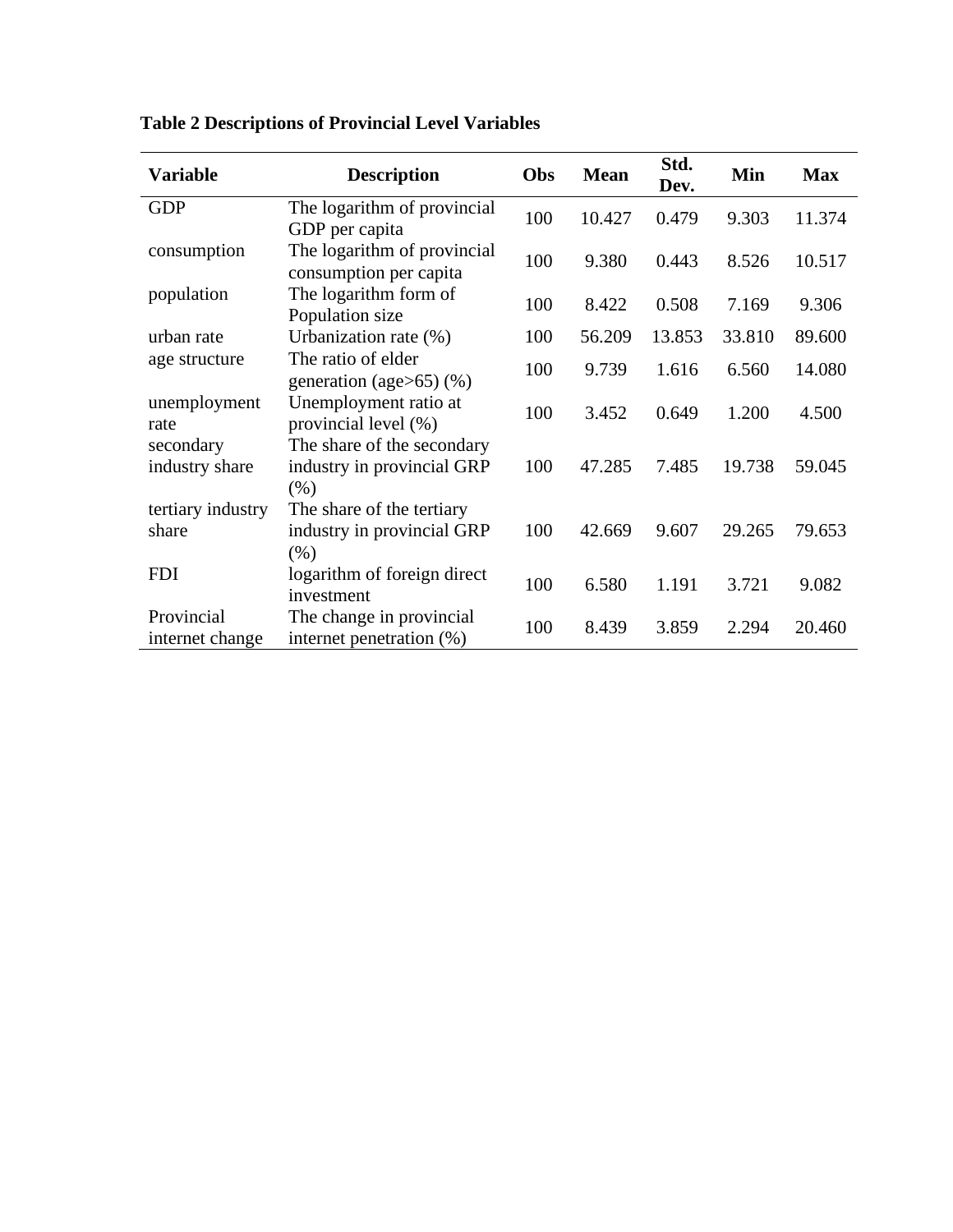|                          | (1)           | (2)           | (3)                      |
|--------------------------|---------------|---------------|--------------------------|
|                          | <b>InGini</b> | <b>InGini</b> | <b>InGini</b>            |
| Internet                 | $0.0718***$   | $0.0555*$     | $0.063\overline{1^{**}}$ |
|                          | (2.94)        | (1.83)        | (2.09)                   |
| education                |               |               | $-0.000432$              |
|                          |               |               | $(-0.20)$                |
| <b>GDP</b>               |               |               | $0.703***$               |
|                          |               |               | (2.68)                   |
| consumption              |               |               | $-0.545**$               |
|                          |               |               | $(-2.40)$                |
| population               |               |               | $-0.511$                 |
|                          |               |               | $(-0.77)$                |
| urban rate               |               |               | $-0.00191$               |
|                          |               |               | $(-0.26)$                |
| age structure            |               |               | $-0.0102$                |
|                          |               |               | $(-0.94)$                |
| unemployment rate        |               |               | $-0.0230$                |
|                          |               |               | $(-0.54)$                |
| secondary industry share |               |               | $-0.0153$ <sup>*</sup>   |
|                          |               |               | $(-1.75)$                |
| tertiary industry share  |               |               | $-0.00668$               |
|                          |               |               | $(-0.71)$                |
| <b>FDI</b>               |               |               | $-0.0422$                |
|                          |               |               | $(-0.77)$                |
| $_{cons}$                | $3.572***$    | $3.689***$    | 7.364                    |
|                          | (44.16)       | (36.63)       | (1.19)                   |
| FE of year               | Y             | Y             | Y                        |
| FE of county             | Y             | Y             | Y                        |
| FE of year and province  |               | Y             |                          |
| $\overline{N}$           | 569           | 569           | 569                      |
| adj. $R^2$               | 0.170         | 0.225         | 0.176                    |

**Table 3. The Effect of Internet Penetration on Consumption Inequality**

Note: *t* statistics in parentheses

 $p < 0.1$ ,  $p < 0.05$ ,  $p < 0.01$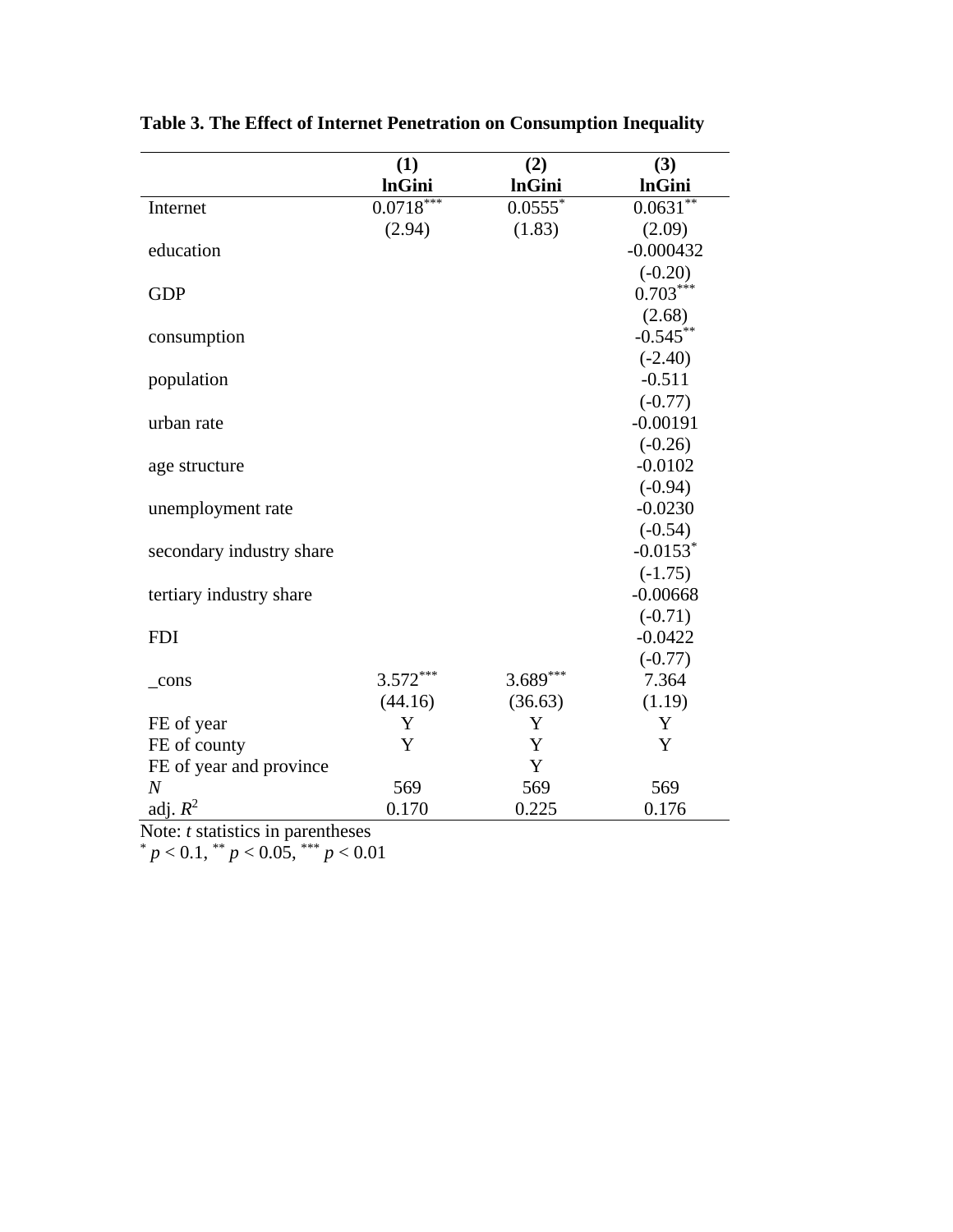|                                           | (1)                | (2)                    |
|-------------------------------------------|--------------------|------------------------|
|                                           | <b>First-stage</b> | <b>Second-stage</b>    |
|                                           | internet           | <b>InGini</b>          |
| Provincial Internet change                | $0.0189***$        |                        |
|                                           | (2.85)             |                        |
| <i>internet</i>                           |                    | $0.587**$              |
|                                           |                    | (2.22)                 |
| education                                 | $0.0130***$        | $-0.00745$             |
|                                           | (2.85)             | $(-1.64)$              |
| <b>GDP</b>                                | 0.538              | 0.293                  |
|                                           | (1.23)             | (0.74)                 |
| consumption                               | $-0.315$           | $-0.313$               |
|                                           | $(-0.80)$          | $(-0.94)$              |
| population                                | 0.780              | $-0.550$               |
|                                           | (0.59)             | $(-0.53)$              |
| urban rate                                | $0.0479***$        | $-0.0281$ <sup>*</sup> |
|                                           | (4.12)             | $(-1.74)$              |
| age structure                             | 0.0205             | $-0.0161$              |
|                                           | (1.52)             | $(-1.21)$              |
| unemployment rate                         | $-0.0208$          | $-0.00895$             |
|                                           | $(-0.27)$          | $(-0.19)$              |
| secondary industry share                  | $-0.0430**$        | 0.00664                |
|                                           | $(-2.24)$          | (0.40)                 |
| tertiary industry share                   | $-0.0452**$        | 0.0154                 |
|                                           | $(-2.49)$          | (0.88)                 |
| <b>FDI</b>                                | $-0.189$           | 0.0565                 |
|                                           | $(-0.96)$          | (0.63)                 |
| $_{\rm cons}$                             | $-3.798$           | 6.855                  |
|                                           | $(-0.32)$          | (0.71)                 |
| FE of time                                | Y                  | Y                      |
| FE of county                              | Y                  | Y                      |
| the corr. of residuals and iv (P value)   |                    | 0.256                  |
| LM test for under-identification test (P- |                    | 9.906 (0.0016)         |
| value)                                    |                    |                        |
| Cragg-Donald Wald F statistic for weak    |                    | 9.806 (8.96)           |
| identification test (15% maximal IV size) |                    |                        |
| $\it N$                                   | 569                | 569                    |
| adj. $R^2$                                | 0.719              |                        |

**Table 4. The Causality of Internet Penetration and Consumption Inequality**

Note: *t* statistics in parentheses

 $p < 0.1$ ,  $\binom{**}{p} < 0.05$ ,  $\binom{***}{p} < 0.01$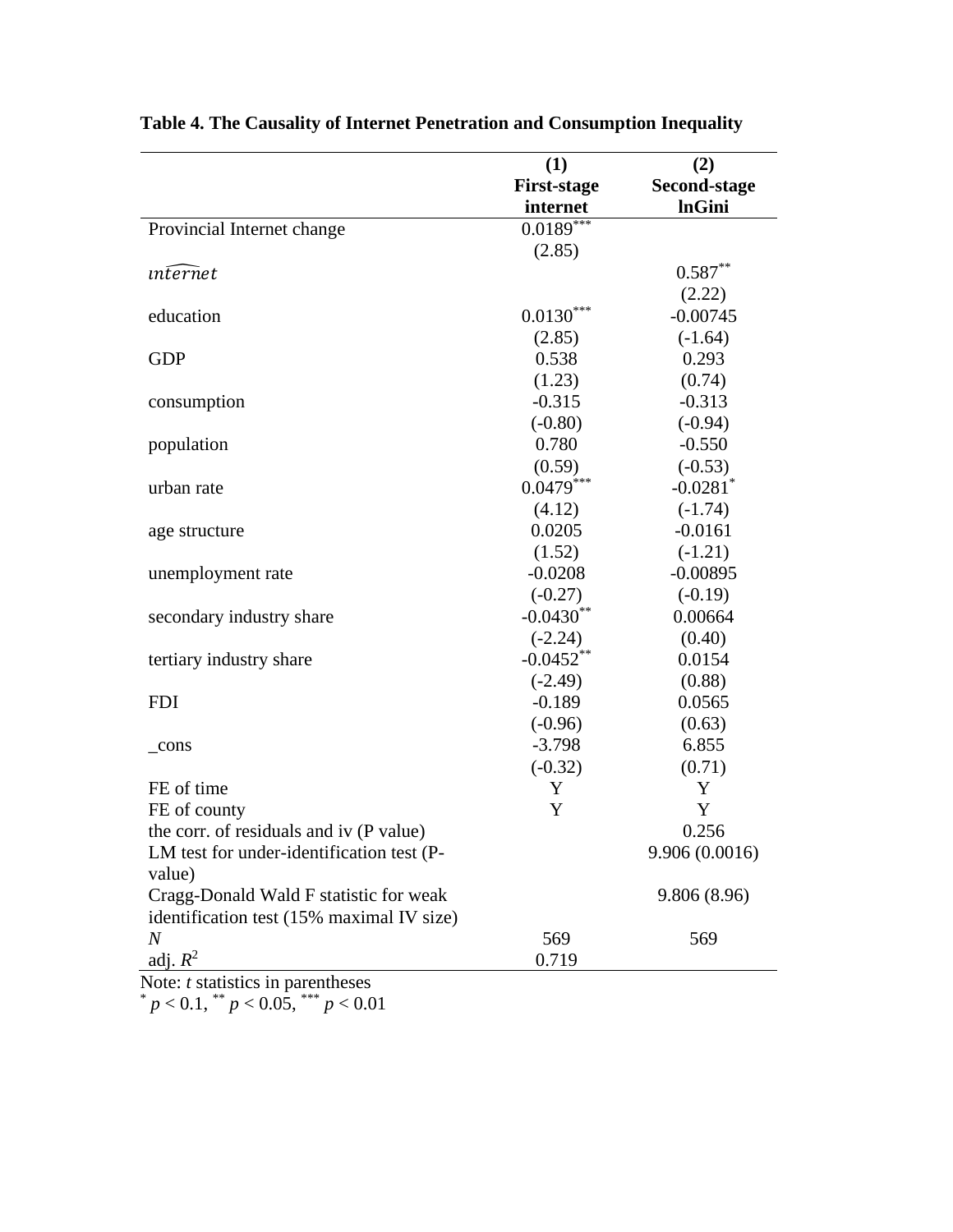## **Table 5. Heterogeneity of Regional Factors**

| <b>InGini</b>                       | (1)<br><b>Provincial</b><br>per capita | (2)<br><b>Education</b> | (3)<br>Populatio<br>n size | (4)<br>age<br>structure | (5)<br><b>Nonlinear</b><br>effect | (6)<br><b>Highly</b><br>developed |
|-------------------------------------|----------------------------------------|-------------------------|----------------------------|-------------------------|-----------------------------------|-----------------------------------|
|                                     | <b>GDP</b>                             |                         |                            |                         |                                   | county                            |
| <i>internet</i>                     | $0.771*$                               | $0.565***$              | $1.070***$                 | $0.607***$              | $0.520***$                        | $0.540***$                        |
|                                     | (1.72)                                 | (2.91)                  | (2.08)                     | (2.91)                  | (2.67)                            | (2.86)                            |
| $\widehat{\mathit{unfernet}}$ *GDP  | $-0.0208$                              |                         |                            |                         |                                   |                                   |
|                                     | $(-0.49)$                              |                         |                            |                         |                                   |                                   |
| $in \widehat{fernet}^*$ education   |                                        | $-0.00493***$           |                            |                         |                                   |                                   |
|                                     |                                        | $(-2.69)$               |                            |                         |                                   |                                   |
| $\widehat{unfernet}^*$ population   |                                        |                         | $-0.0539$                  |                         |                                   |                                   |
|                                     |                                        |                         | $(-1.08)$                  |                         |                                   |                                   |
| $inferred$ *consumption             |                                        |                         |                            |                         |                                   |                                   |
|                                     |                                        |                         |                            |                         |                                   |                                   |
|                                     |                                        |                         |                            | $-0.00478$              |                                   |                                   |
| $\widehat{internet}$ *age structure |                                        |                         |                            |                         |                                   |                                   |
|                                     |                                        |                         |                            | $(-0.44)$               |                                   |                                   |
| internet*Penetration above 46%      |                                        |                         |                            |                         | $-0.103***$                       |                                   |
|                                     |                                        |                         |                            |                         | $(-2.69)$                         |                                   |
| Penetration above 46%               |                                        |                         |                            |                         | $0.404***$                        |                                   |
|                                     |                                        |                         |                            |                         | (2.79)                            |                                   |
| internet*Highly developed           |                                        |                         |                            |                         |                                   | $-0.415***$                       |
| county                              |                                        |                         |                            |                         |                                   |                                   |
|                                     |                                        |                         |                            |                         |                                   | $(-5.51)$                         |
| Highly developed county             |                                        |                         |                            |                         |                                   | $1.735***$                        |
|                                     |                                        |                         |                            |                         |                                   | (5.43)                            |
| $_{\rm cons}$                       | 6.535                                  | 9.941                   | 6.219                      | 6.830                   | 9.268                             | 8.839                             |
|                                     | (1.05)                                 | (1.46)                  | (1.09)                     | (1.11)                  | (1.39)                            | (1.49)                            |
| FE of time                          | Y                                      | Y                       | Y                          | Y                       | Y                                 | Y                                 |
| FE of county                        | Y                                      | Y                       | $\mathbf Y$                | Y                       | Y                                 | $\mathbf Y$                       |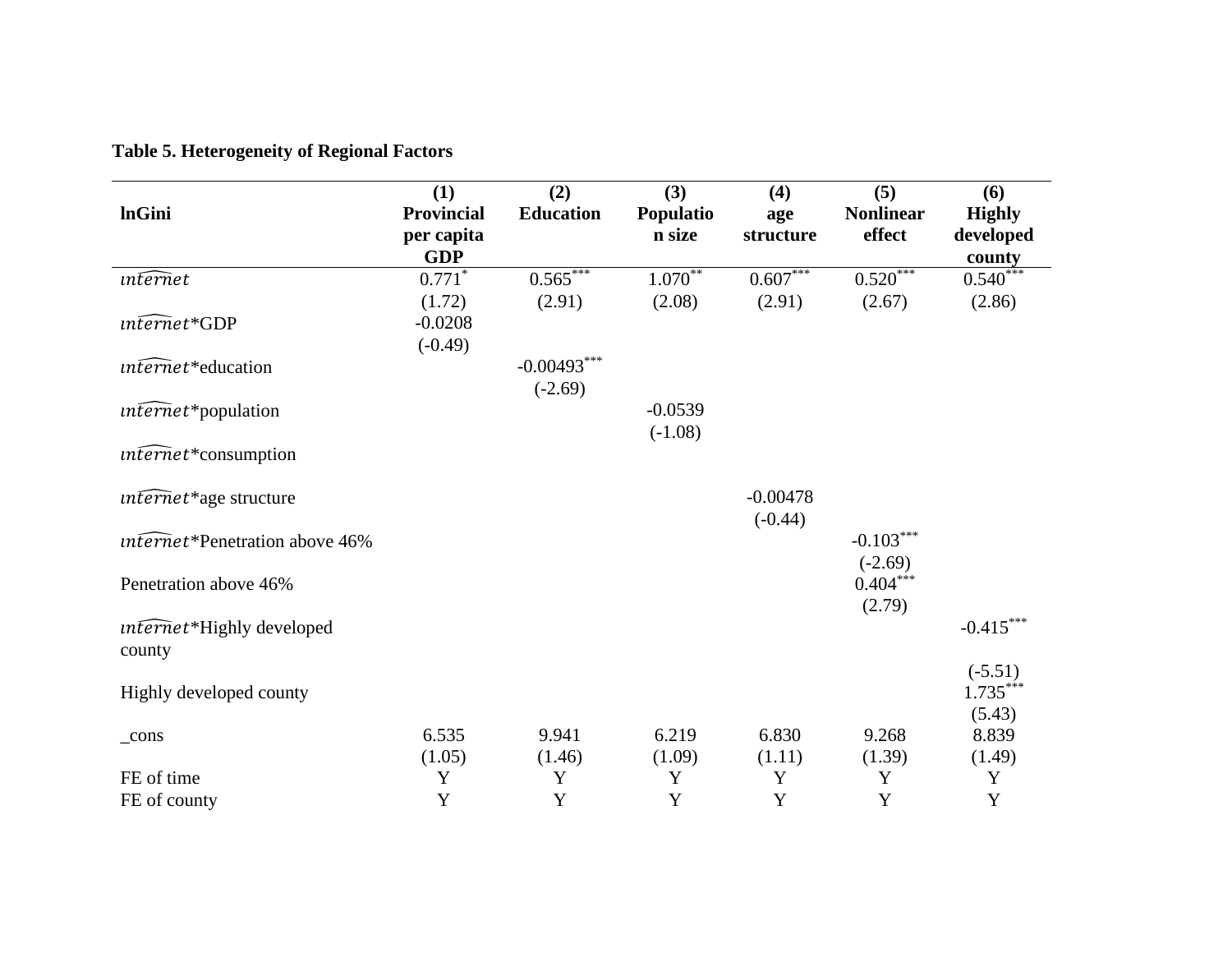| Control variables |       |       |       |     |           | - -   |
|-------------------|-------|-------|-------|-----|-----------|-------|
| N<br>. .          | 569   | 569   | 569   | 569 | 569       | 569   |
| adj. $R^2$        | ).184 | 0.202 | 0.186 | 184 | $0.201\,$ | 0.207 |
| __<br>.<br>$\sim$ |       |       |       |     |           |       |

Note: *t* statistics in parentheses

 $p < 0.1$ ,  $\binom{**}{p} < 0.05$ ,  $\binom{***}{p} < 0.01$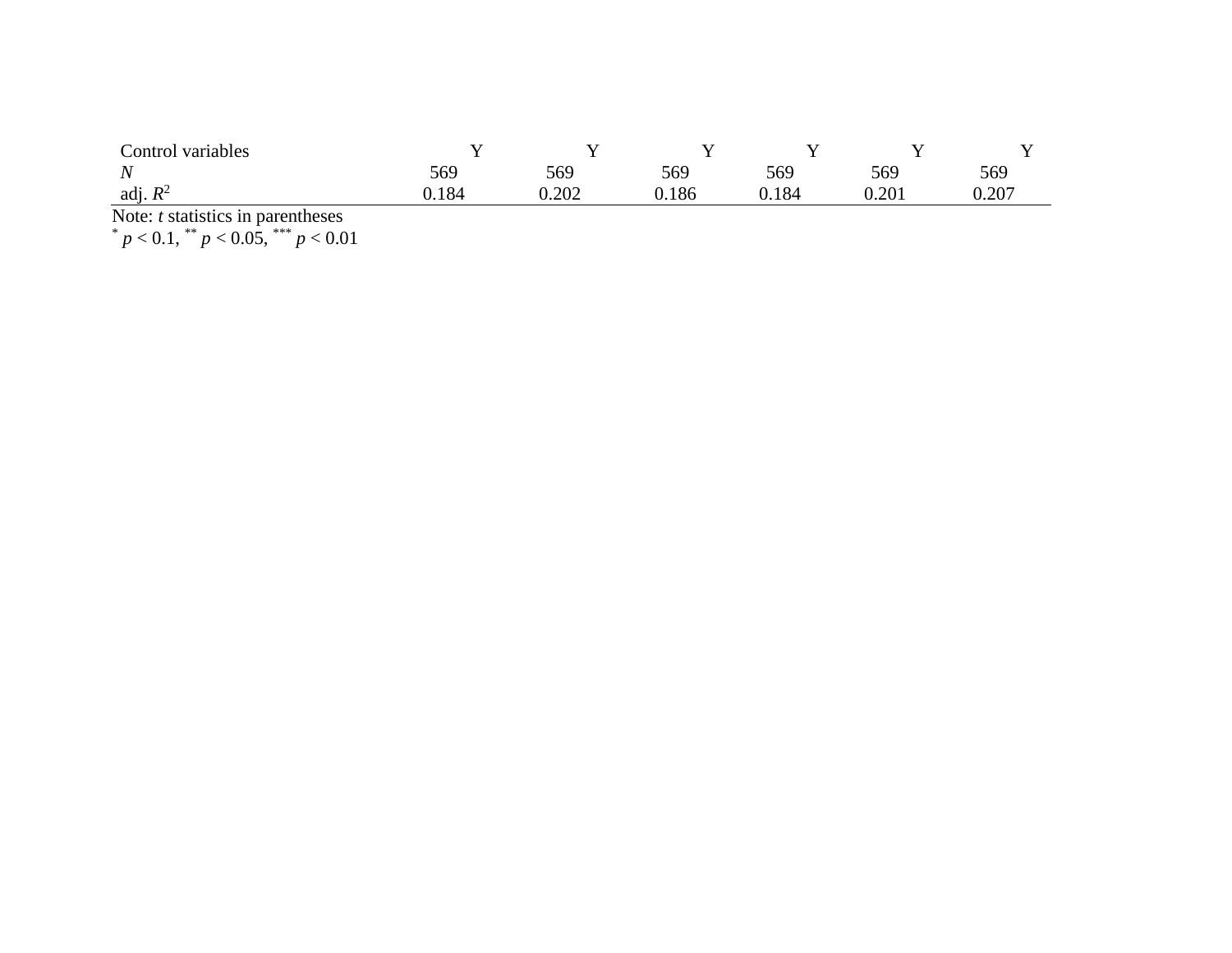| <b>High Gini Group</b>            | (1)<br>Correla<br>tion | (2)<br><b>Causality</b> | (3)<br><b>Provincial</b><br>per capita<br><b>GDP</b> | (4)<br><b>Education</b> | (5)<br>Population<br>size | (6)<br><b>Nonlinear</b><br>effect | (7)<br><b>Highly</b><br>developed<br>county |
|-----------------------------------|------------------------|-------------------------|------------------------------------------------------|-------------------------|---------------------------|-----------------------------------|---------------------------------------------|
| <i>internet</i>                   | $1.312$ <sup>**</sup>  |                         |                                                      |                         |                           |                                   |                                             |
|                                   | (2.52)                 |                         |                                                      |                         |                           |                                   |                                             |
| $in \widehat{ternet}$             |                        | $2.505***$              | $14.54*$                                             | $6.471*$                | 9.788                     | 5.768                             | $6.083*$                                    |
|                                   |                        | (2.26)                  | (1.79)                                               | (1.76)                  | (1.00)                    | (1.57)                            | (1.65)                                      |
| $\widehat{r}$ internet*GDP        |                        |                         | $-0.928$                                             |                         |                           |                                   |                                             |
|                                   |                        |                         | $(-1.14)$                                            |                         |                           |                                   |                                             |
| $\widehat{unfernet}^*$ education  |                        |                         |                                                      | $-0.0787**$             |                           |                                   |                                             |
|                                   |                        |                         |                                                      | $(-2.51)$               |                           |                                   |                                             |
| $\widehat{r}$ internet*population |                        |                         |                                                      |                         | $-0.390$                  |                                   |                                             |
|                                   |                        |                         |                                                      |                         | $(-0.38)$                 |                                   |                                             |
| $\widehat{internet}$ *consumption |                        |                         |                                                      |                         |                           |                                   |                                             |
| <i>unternet</i> * Penetration     |                        |                         |                                                      |                         |                           | $-1.508**$                        |                                             |
| above 46%                         |                        |                         |                                                      |                         |                           |                                   |                                             |
|                                   |                        |                         |                                                      |                         |                           | $(-2.27)$                         |                                             |
| $\widehat{n\text{t}ernet*}$ High  |                        |                         |                                                      |                         |                           |                                   | $-5.042$                                    |
| developed county                  |                        |                         |                                                      |                         |                           |                                   |                                             |
|                                   |                        |                         |                                                      |                         |                           |                                   | $(-1.60)$                                   |
| FE of time                        | Y                      | Y                       | $\mathbf Y$                                          | Y                       | Y                         | $\mathbf Y$                       | Y                                           |
| Fe of county                      | Y                      | Y                       | Y                                                    | $\mathbf Y$             | Y                         | Y                                 | $\mathbf Y$                                 |
| Control variables                 |                        |                         | Y                                                    | Y                       | Y                         | Y                                 | $\mathbf Y$                                 |
| $\overline{N}$                    | 446                    | 446                     | 446                                                  | 446                     | 446                       | 446                               | 446                                         |
| pseudo $R^2$                      | 0.145                  | 0.141                   | 0.210                                                | 0.226                   | 0.206                     | 0.226                             | 0.219                                       |

|  |  | Table 6. A Robustness Check with Logit Regression Model |
|--|--|---------------------------------------------------------|
|  |  |                                                         |

Note: *t* statistics in parentheses

 $p < 0.1$ ,  $p < 0.05$ ,  $p < 0.01$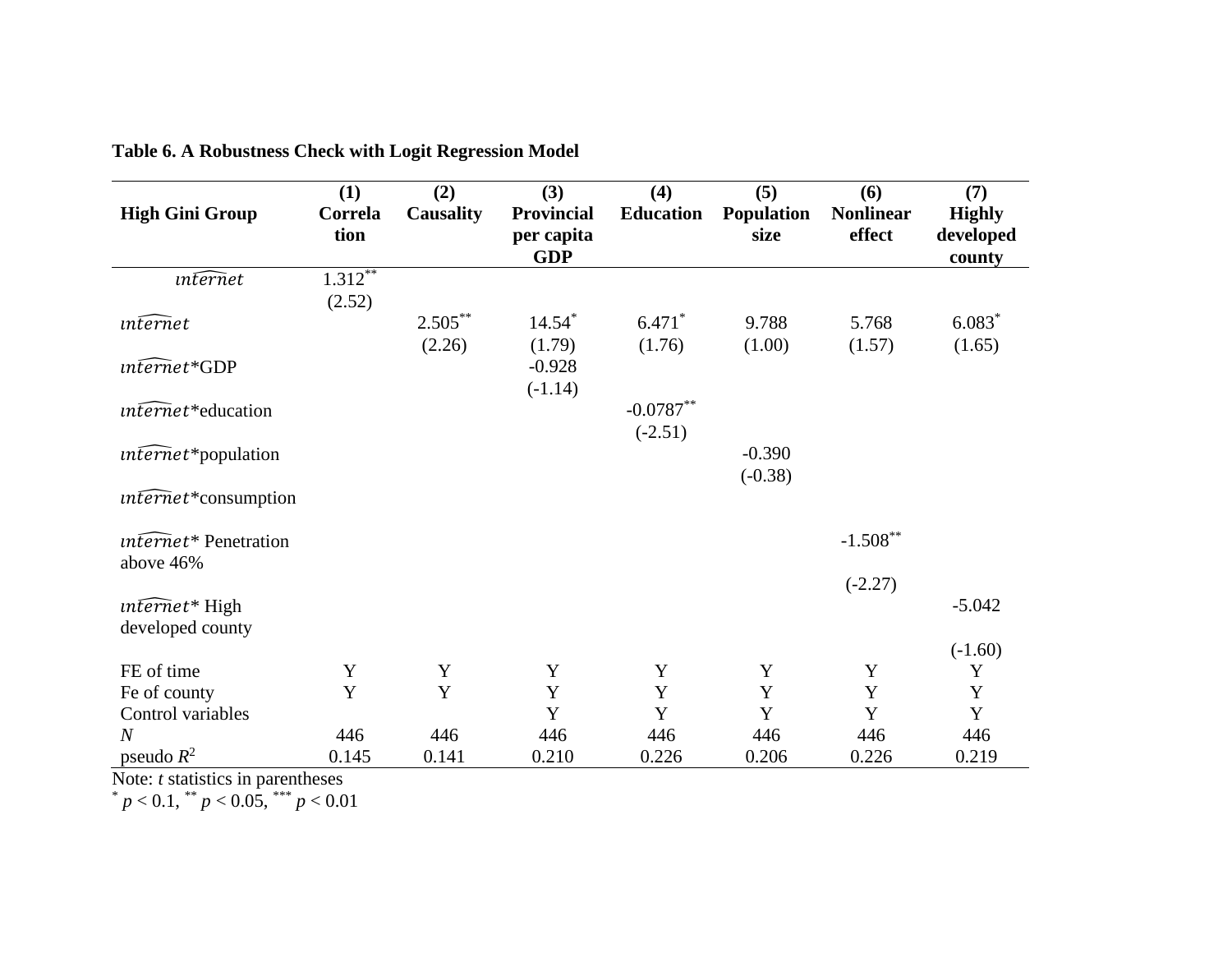|                               | (1)           | (2)           |
|-------------------------------|---------------|---------------|
|                               | <b>InGini</b> | <b>InGini</b> |
| Internet                      | $0.0758***$   | $0.0614***$   |
|                               | (2.69)        | (1.99)        |
| county consumption            | $-0.117***$   | $-0.122$ **   |
|                               | $(-3.06)$     | $(-2.53)$     |
| county GDP per capita         |               | $-0.0139$     |
|                               |               | $(-0.61)$     |
| county population             |               | $0.0418**$    |
|                               |               | (2.51)        |
| county employment rate        |               | 0.245         |
|                               |               | (1.30)        |
| average education year at     |               | 0.0211        |
| county level                  |               |               |
|                               |               | (1.13)        |
| age structure at county level |               | 0.00840       |
|                               |               | (1.57)        |
| cons                          | $4.566***$    | $3.823***$    |
|                               | (17.03)       | (11.11)       |
| $\overline{N}$                | 150           | 150           |
| adj. $R^2$                    | 0.059         | 0.097         |

**Table 7 The OLS Regression Based on data from 2010 Wave**

Note: *t* statistics in parentheses

 $p < 0.1$ ,  $p < 0.05$ ,  $p < 0.01$ 

From the 2010 wave of the CFPS dataset with detail county-level variables, the only one variable related to education is "Average education year at county level", which is then used for controlling education for the Table 7 and 8. "Internet" represents the county level internet penetration rate. The descriptions of the control variables are shown in Table 3 of the Appendix.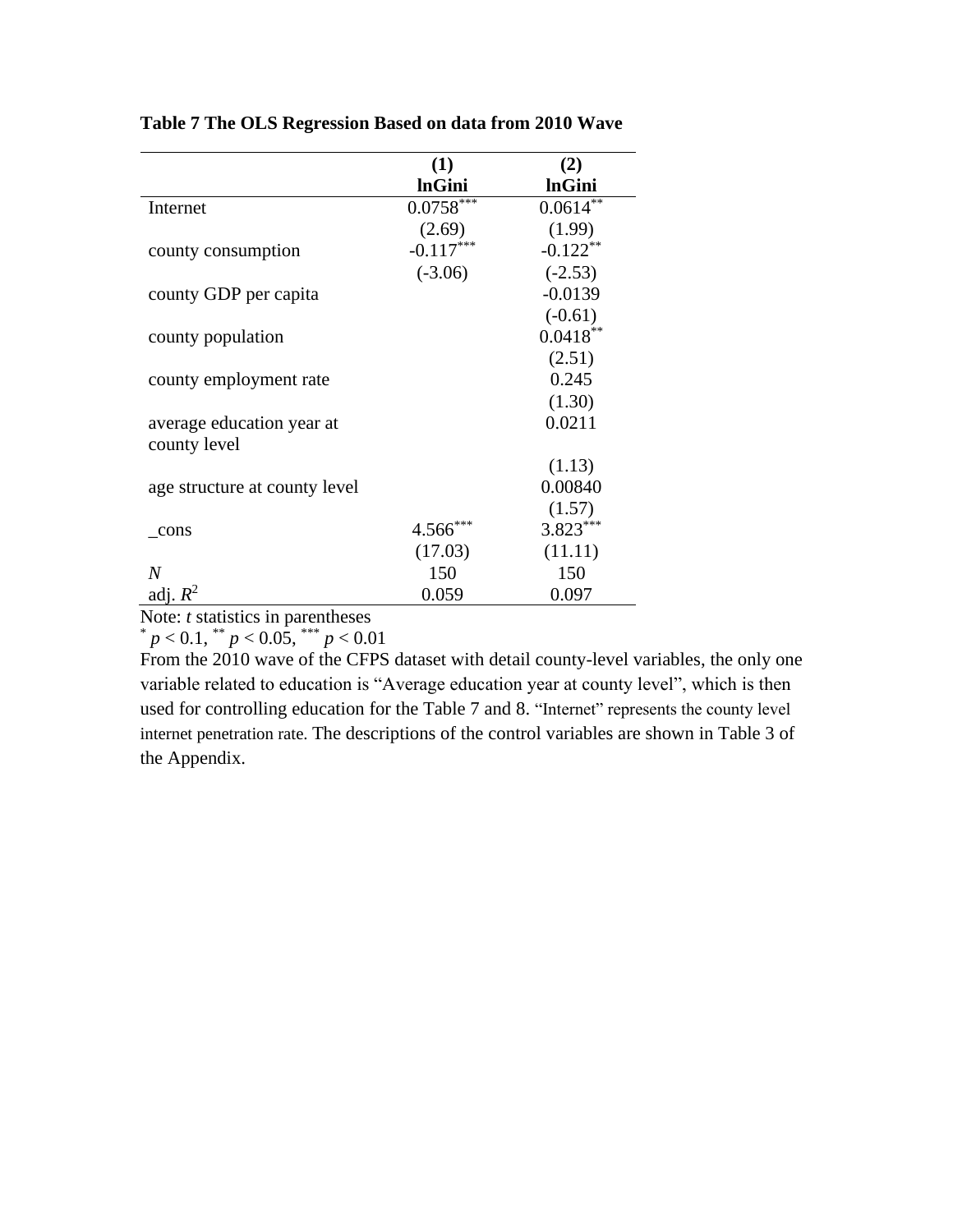|                                    | (1)           | (2)           | (3)           | (4)           |
|------------------------------------|---------------|---------------|---------------|---------------|
|                                    | <b>InGini</b> | <b>InGini</b> | <b>InGini</b> | <b>InGini</b> |
| Internet                           | $-0.116$      | $0.0722**$    | $0.0558*$     | $0.0644**$    |
|                                    | $(-0.71)$     | (2.24)        | (1.77)        | (2.07)        |
| Internet*county GDP per capita     | 0.0192        |               |               |               |
|                                    | (1.02)        |               |               |               |
| Internet*top 5% education level    |               | $-0.403**$    |               |               |
|                                    |               | $(-2.26)$     |               |               |
| Internet*penetration ratio over    |               |               | $-0.793**$    |               |
| 62.88%                             |               |               |               |               |
|                                    |               |               | $(-2.32)$     |               |
| penetration ratio over 62.88%      |               |               | $3.445***$    |               |
|                                    |               |               | (2.34)        |               |
| Internet*advanced county           |               |               |               | $-1.263***$   |
|                                    |               |               |               | $(-4.63)$     |
| advanced county                    |               |               |               | $5.502***$    |
|                                    |               |               |               | (4.64)        |
| cons                               | $3.821***$    | $3.984***$    | 3.986***      | $3.943***$    |
|                                    | (10.01)       | (10.54)       | (10.73)       | (11.03)       |
| Control variables                  | Y             | Y             | Y             | Y             |
| $\overline{N}$                     | 150           | 150           | 150           | 150           |
| adj. $R^2$                         | 0.096         | 0.106         | 0.115         | 0.124         |
| <i>t</i> statistics in parentheses |               |               |               |               |

## **Table 8. The Buffering Effect of Regional Factors**

 $p < 0.1$ ,  $\binom{4}{3}$  *p* < 0.05,  $\binom{4}{3}$  *p* < 0.01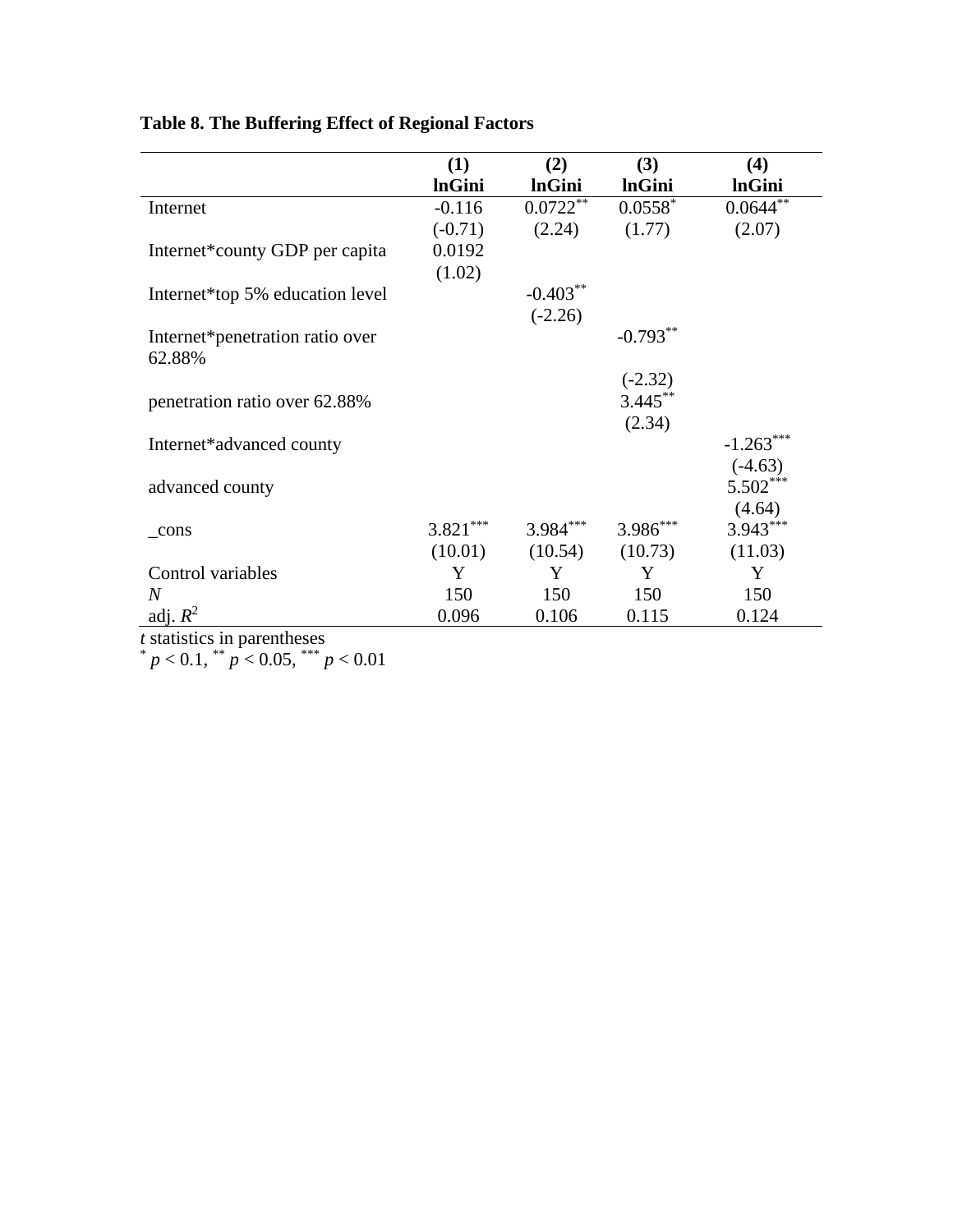#### **Appendix**

| vear | Mean   | Std. Dev. | mnn | max |
|------|--------|-----------|-----|-----|
| 2010 | 81.893 | 13.828    | 39  | 105 |
| 2012 | 81.338 | 16.060    | 40  | 107 |
| 2014 | 79.629 | 16.133    | 43  | 107 |
| 2016 | 79.044 | 17.056    | 39  | 107 |

Table 1 Numbers of Households Used to Measure Inequality in Each County

We drop the bottom 5% and the top 5% sample based on the rank of numbers of households in each county to minimize the size gap.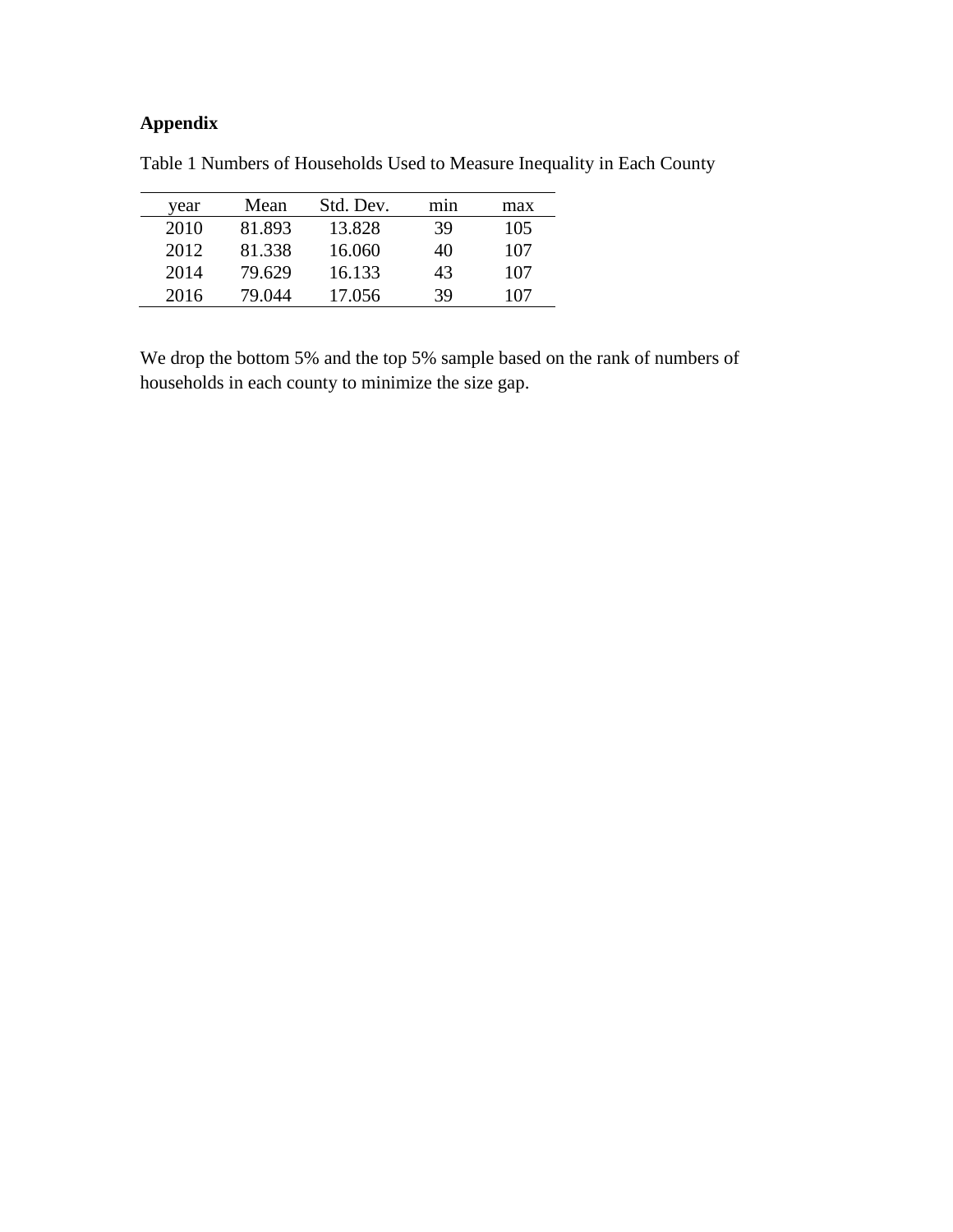| county         | Mean of<br>Gini index | std. dev. of<br>Gini index | Mean     | std.     | Mean of   | std.     |
|----------------|-----------------------|----------------------------|----------|----------|-----------|----------|
| id             |                       |                            | of       | dev. Of  | education | dev. of  |
|                |                       |                            | internet | internet |           | internet |
| $\mathbf{1}$   | 0.4492                | 0.0501                     | 0.3453   | 0.1735   | 0.1074    | 0.0750   |
| $\overline{c}$ | 0.4360                | 0.0578                     | 0.5223   | 0.1815   | 0.1935    | 0.0767   |
| 3              | 0.4988                | 0.0551                     | 0.3685   | 0.1002   | 0.1226    | 0.0638   |
| $\overline{4}$ | 0.4245                | 0.0388                     | 0.3244   | 0.2214   | 0.1073    | 0.0270   |
| 5              | 0.5418                | 0.0687                     | 0.3776   | 0.0000   | 0.0684    | 0.0204   |
| 6              | 0.4552                | 0.0611                     | 0.4537   | 0.1410   | 0.1160    | 0.0310   |
| $\overline{7}$ | 0.4254                | 0.0207                     | 0.6837   | 0.0856   | 0.2546    | 0.0458   |
| 8              | 0.4162                | 0.1202                     | 0.7193   | 0.0424   | 0.3454    | 0.0527   |
| 9              | 0.4327                | 0.0463                     | 0.4479   | 0.1600   | 0.1581    | 0.0459   |
| 10             | 0.4483                | 0.0521                     | 0.7100   | 0.0855   | 0.2566    | 0.0462   |
| 11             | 0.4865                | 0.0744                     | 0.5713   | 0.1065   | 0.1181    | 0.0325   |
| 12             | 0.4646                | 0.0461                     | 0.4247   | 0.0716   | 0.1197    | 0.0391   |
| 13             | 0.4333                | 0.0409                     | 0.5550   | 0.1887   | 0.1799    | 0.0447   |
| 14             | 0.4877                | 0.0895                     | 0.4300   | 0.1773   | 0.0999    | 0.0425   |
| 15             | 0.4081                | 0.0624                     | 0.3016   | 0.2123   | 0.0879    | 0.0367   |
| 16             | 0.4999                | 0.1261                     | 0.3623   | 0.1976   | 0.1089    | 0.0410   |
| 17             | 0.4458                | 0.0372                     | 0.3144   | 0.1693   | 0.1045    | 0.0161   |
| 18             | 0.4778                | 0.0593                     | 0.3212   | 0.1146   | 0.0405    | 0.0185   |
| 19             | 0.4459                | 0.0263                     | 0.4040   | 0.1793   | 0.0785    | 0.0384   |
| 20             | 0.3979                | 0.0501                     | 0.4604   | 0.0835   | 0.2274    | 0.0160   |
| 21             | 0.4942                | 0.0404                     | 0.3711   | 0.1676   | 0.0979    | 0.0525   |
| 22             | 0.4721                | 0.0173                     | 0.2289   | 0.1552   | 0.0770    | 0.0558   |
| 23             | 0.5741                | 0.0507                     | 0.3927   | 0.2048   | 0.1138    | 0.0531   |
| 24             | 0.4797                | 0.0158                     | 0.4328   | 0.1668   | 0.1507    | 0.0329   |
| 25             | 0.4740                | 0.0487                     | 0.3471   | 0.1955   | 0.0931    | 0.0471   |
| 26             | 0.4485                | 0.0399                     | 0.3766   | 0.2041   | 0.0991    | 0.0379   |
| 27             | 0.4949                | 0.0860                     | 0.4797   | 0.1716   | 0.0768    | 0.0403   |
| 28             | 0.4637                | 0.0573                     | 0.4180   | 0.1527   | 0.1051    | 0.0450   |
| 29             | 0.3967                | 0.0942                     | 0.8310   | 0.0685   | 0.5295    | 0.0025   |
| 30             | 0.3961                | 0.0512                     | 0.5565   | 0.1695   | 0.3176    | 0.0397   |
| 31             | 0.4430                | 0.0577                     | 0.3812   | 0.2215   | 0.1598    | 0.0559   |
| 32             | 0.4855                | 0.0168                     | 0.5183   | 0.1502   | 0.1429    | 0.0293   |
| 33             | 0.4902                | 0.0103                     | 0.2093   | 0.0699   | 0.0765    | 0.0381   |
| 34             | 0.5025                | 0.1114                     | 0.5628   | 0.1394   | 0.2390    | 0.0338   |
| 35             | 0.5319                | 0.0700                     | 0.5047   | 0.0783   | 0.2126    | 0.0626   |
| 36             | 0.5184                | 0.1126                     | 0.6215   | 0.0976   | 0.2446    | 0.0614   |
| 37             | 0.4064                | 0.0333                     | 0.7206   | 0.0975   | 0.2512    | 0.0464   |
| 38             | 0.4890                | 0.0411                     | 0.3494   | 0.1449   | 0.1365    | 0.0394   |
| 39             | 0.4461                | 0.0299                     | 0.3912   | 0.1339   | 0.1497    | 0.0281   |
| 40             | 0.3962                | 0.0355                     | 0.3101   | 0.1127   | 0.0989    | 0.0617   |

Table 2 Detail statistics about county-level variable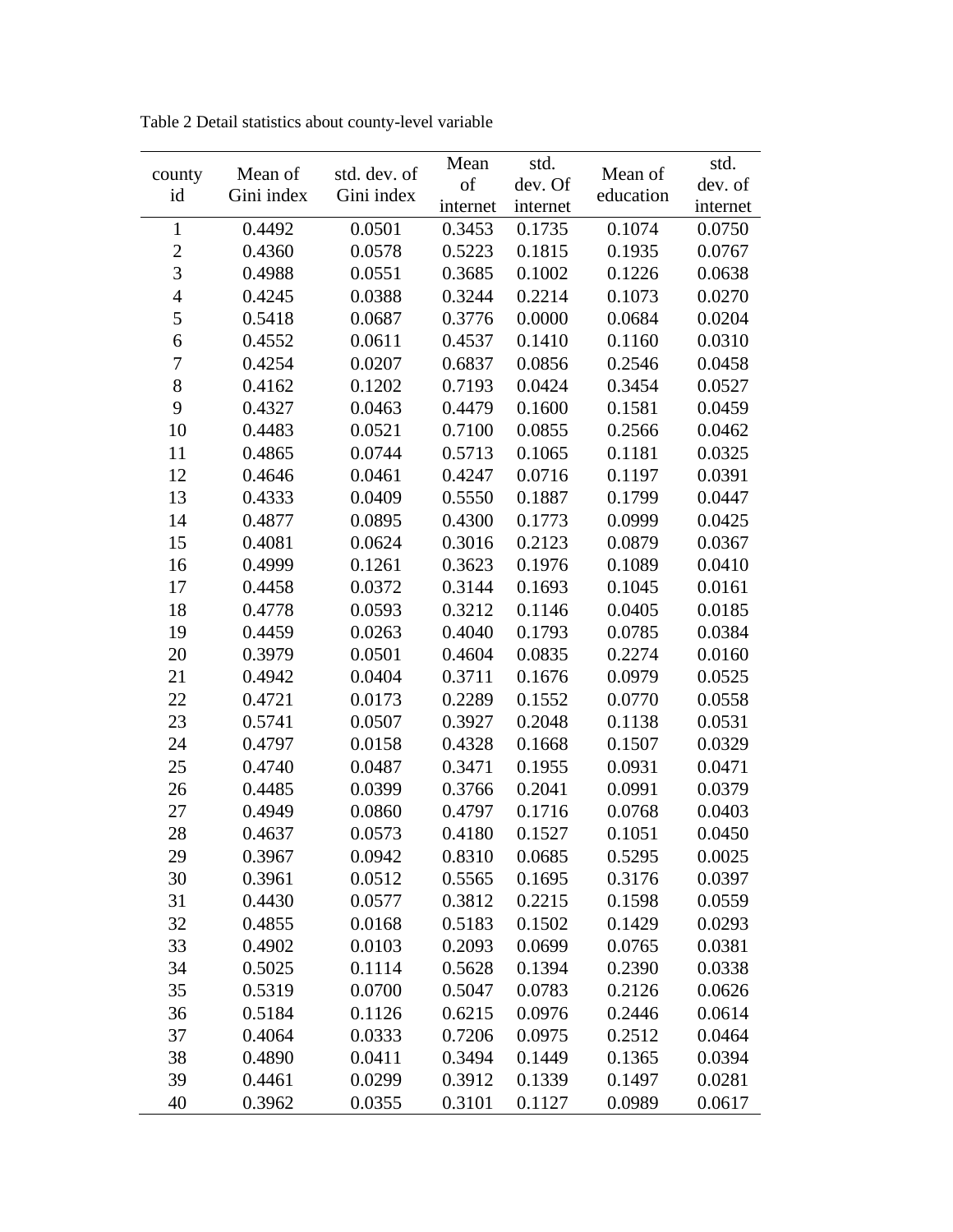| 41 | 0.4728 | 0.0753 | 0.2880 | 0.0786 | 0.1134 | 0.0573 |
|----|--------|--------|--------|--------|--------|--------|
| 42 | 0.4358 | 0.0406 | 0.4661 | 0.1039 | 0.0902 | 0.0351 |
| 43 | 0.4587 | 0.0400 | 0.2021 | 0.0520 | 0.1102 | 0.1317 |
| 44 | 0.3795 | 0.0586 | 0.2270 | 0.1606 | 0.2381 | 0.1951 |
| 45 | 0.4213 | 0.0740 | 0.6968 | 0.0821 | 0.4741 | 0.0151 |
| 46 | 0.4375 | 0.0000 | 0.4556 | 0.0000 | 0.1293 | 0.0000 |
| 47 | 0.4860 | 0.1082 | 0.4143 | 0.2050 | 0.0818 | 0.0302 |
| 48 | 0.4948 | 0.0370 | 0.4431 | 0.0923 | 0.1757 | 0.0407 |
| 49 | 0.4142 | 0.0375 | 0.4777 | 0.1845 | 0.1147 | 0.0206 |
| 50 | 0.4463 | 0.1053 | 0.3117 | 0.1405 | 0.1617 | 0.0333 |
| 51 | 0.4435 | 0.0857 | 0.5921 | 0.1336 | 0.3837 | 0.0533 |
| 52 | 0.4630 | 0.0773 | 0.3804 | 0.1251 | 0.1384 | 0.0327 |
| 53 | 0.4557 | 0.0466 | 0.2389 | 0.1008 | 0.1483 | 0.0195 |
| 54 | 0.3892 | 0.0624 | 0.4822 | 0.1274 | 0.2793 | 0.0340 |
| 55 | 0.4065 | 0.0184 | 0.4821 | 0.1065 | 0.1972 | 0.0223 |
| 56 | 0.3788 | 0.0445 | 0.2903 | 0.1779 | 0.1333 | 0.0357 |
| 57 | 0.3799 | 0.0753 | 0.4309 | 0.0912 | 0.2079 | 0.0332 |
| 58 | 0.4320 | 0.1643 | 0.5212 | 0.0545 | 0.4056 | 0.0566 |
| 59 | 0.4041 | 0.0551 | 0.4375 | 0.1039 | 0.2737 | 0.0246 |
| 60 | 0.4984 | 0.0881 | 0.3574 | 0.1257 | 0.1794 | 0.0615 |
| 61 | 0.4291 | 0.0294 | 0.4644 | 0.1567 | 0.1552 | 0.0395 |
| 62 | 0.3948 | 0.0491 | 0.4044 | 0.0888 | 0.1370 | 0.0430 |
| 63 | 0.4734 | 0.0853 | 0.4192 | 0.2014 | 0.1858 | 0.0421 |
| 64 | 0.4347 | 0.0567 | 0.4080 | 0.0891 | 0.1443 | 0.0639 |
| 65 | 0.5012 | 0.0596 | 0.3452 | 0.1151 | 0.2003 | 0.0370 |
| 66 | 0.4334 | 0.0355 | 0.4248 | 0.1657 | 0.1331 | 0.0324 |
| 67 | 0.4372 | 0.0170 | 0.3598 | 0.1499 | 0.1786 | 0.0595 |
| 68 | 0.3311 | 0.0658 | 0.1224 | 0.0000 | 0.0747 | 0.0478 |
| 69 | 0.4060 | 0.0495 | 0.3604 | 0.1514 | 0.1112 | 0.0339 |
| 70 | 0.4649 | 0.0559 | 0.6856 | 0.0714 | 0.1701 | 0.0146 |
| 71 | 0.4010 | 0.0228 | 0.4878 | 0.1427 | 0.1459 | 0.0344 |
| 72 | 0.4906 | 0.0265 | 0.4623 | 0.1660 | 0.1901 | 0.0330 |
| 73 | 0.4110 | 0.0329 | 0.5621 | 0.1873 | 0.1307 | 0.0323 |
| 74 | 0.4516 | 0.0179 | 0.2799 | 0.1459 | 0.1513 | 0.0485 |
| 75 | 0.4932 | 0.0842 | 0.5441 | 0.0826 | 0.3138 | 0.0402 |
| 76 | 0.4293 | 0.0329 | 0.5958 | 0.1273 | 0.2326 | 0.0465 |
| 77 | 0.4245 | 0.0195 | 0.6252 | 0.1091 | 0.1499 | 0.0472 |
| 78 | 0.4649 | 0.0486 | 0.3565 | 0.1226 | 0.1388 | 0.0340 |
| 79 | 0.4246 | 0.0448 | 0.6816 | 0.0561 | 0.3004 | 0.0392 |
| 80 | 0.3945 | 0.0000 | 0.3913 | 0.0000 | 0.0727 | 0.0000 |
| 81 | 0.3861 | 0.1358 | 0.4885 | 0.0421 | 0.4137 | 0.0259 |
| 83 | 0.5425 | 0.1766 | 0.6560 | 0.0374 | 0.3409 | 0.0043 |
| 85 | 0.5404 | 0.0000 | 0.6308 | 0.0000 | 0.4270 | 0.0000 |
| 87 | 0.4243 | 0.0000 | 0.8293 | 0.0000 | 0.5349 | 0.0000 |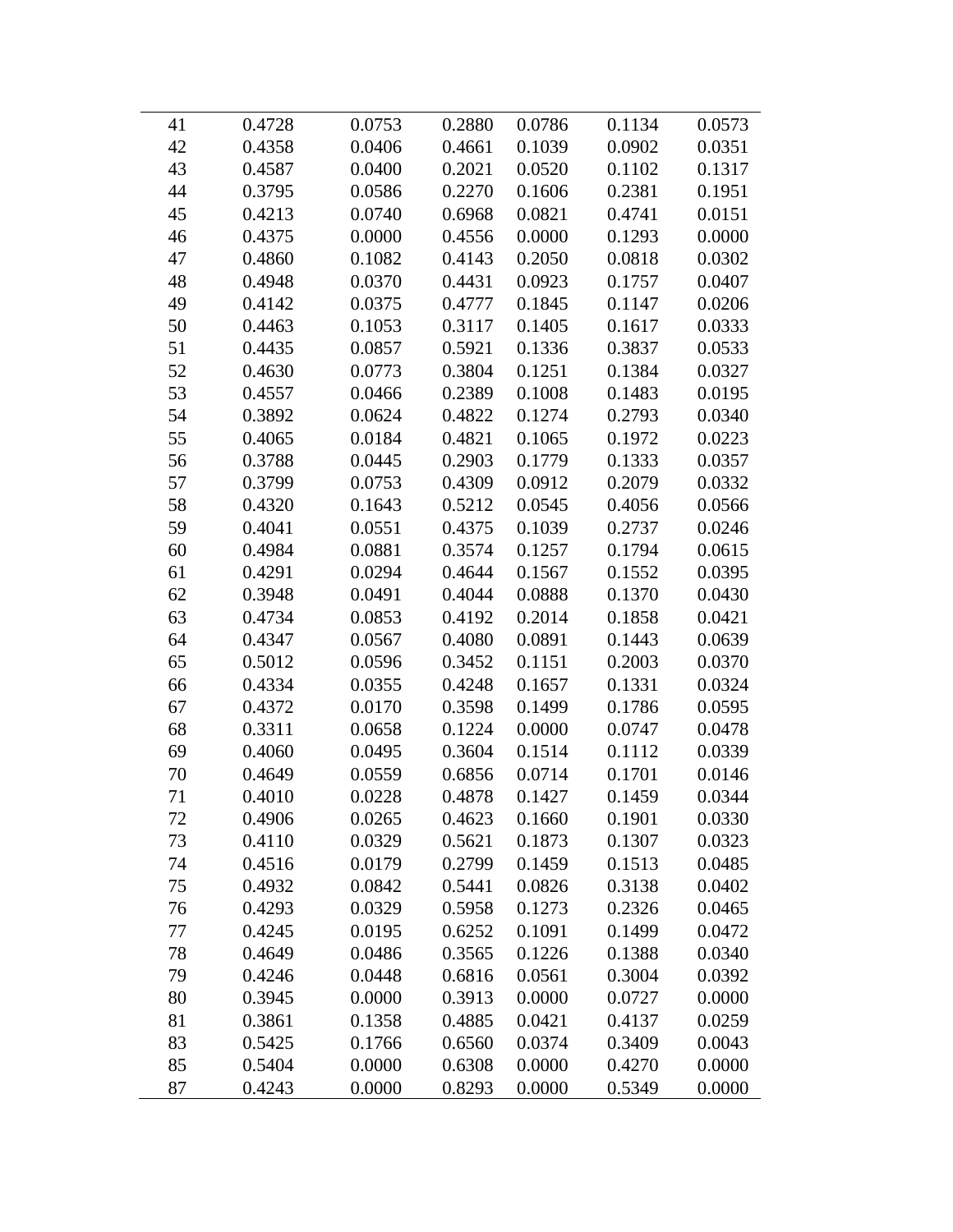| 88  | 0.3450 | 0.0262 | 0.7021 | 0.0931 | 0.4200 | 0.0316 |
|-----|--------|--------|--------|--------|--------|--------|
| 89  | 0.4521 | 0.0815 | 0.7202 | 0.0533 | 0.3598 | 0.0093 |
| 90  | 0.4854 | 0.0822 | 0.6718 | 0.1020 | 0.3801 | 0.0299 |
| 91  | 0.4301 | 0.0676 | 0.4827 | 0.0628 | 0.2418 | 0.0412 |
| 93  | 0.3494 | 0.0207 | 0.5086 | 0.0070 | 0.1658 | 0.0557 |
| 94  | 0.4683 | 0.0734 | 0.4443 | 0.0514 | 0.2130 | 0.0820 |
| 95  | 0.4277 | 0.0720 | 0.5918 | 0.1353 | 0.2622 | 0.0399 |
| 97  | 0.4747 | 0.0396 | 0.5255 | 0.0830 | 0.2960 | 0.0087 |
| 98  | 0.4419 | 0.0208 | 0.3550 | 0.0141 | 0.1209 | 0.0304 |
| 99  | 0.3841 | 0.1127 | 0.7181 | 0.0978 | 0.3558 | 0.0237 |
| 100 | 0.4517 | 0.1038 | 0.3389 | 0.1766 | 0.1030 | 0.0513 |
| 101 | 0.4912 | 0.0756 | 0.5171 | 0.1194 | 0.1610 | 0.0418 |
| 102 | 0.5013 | 0.0862 | 0.4651 | 0.1535 | 0.0903 | 0.0329 |
| 103 | 0.5170 | 0.1135 | 0.4348 | 0.1879 | 0.1051 | 0.0596 |
| 104 | 0.4878 | 0.0034 | 0.4628 | 0.0739 | 0.1080 | 0.0172 |
| 105 | 0.4173 | 0.0548 | 0.6729 | 0.1367 | 0.3767 | 0.0326 |
| 106 | 0.3954 | 0.0583 | 0.7062 | 0.1071 | 0.4146 | 0.0147 |
| 107 | 0.4679 | 0.0406 | 0.5706 | 0.0883 | 0.1983 | 0.0273 |
| 108 | 0.4616 | 0.0462 | 0.4232 | 0.1764 | 0.1390 | 0.0320 |
| 109 | 0.5277 | 0.0811 | 0.3931 | 0.1727 | 0.1251 | 0.0458 |
| 111 | 0.5125 | 0.0979 | 0.3904 | 0.1263 | 0.1323 | 0.0610 |
| 112 | 0.4627 | 0.0501 | 0.4097 | 0.1292 | 0.0703 | 0.0321 |
| 113 | 0.4903 | 0.0790 | 0.3298 | 0.1326 | 0.1078 | 0.0470 |
| 114 | 0.4857 | 0.0643 | 0.5248 | 0.1617 | 0.1701 | 0.0448 |
| 115 | 0.5067 | 0.0400 | 0.7014 | 0.1708 | 0.3319 | 0.0805 |
| 116 | 0.4353 | 0.1123 | 0.6200 | 0.1416 | 0.2115 | 0.0848 |
| 117 | 0.4759 | 0.0328 | 0.3731 | 0.1646 | 0.0953 | 0.0504 |
| 118 | 0.3728 | 0.0305 | 0.7776 | 0.0415 | 0.3105 | 0.0399 |
| 119 | 0.3653 | 0.0749 | 0.7136 | 0.0602 | 0.2141 | 0.0571 |
| 120 | 0.4423 | 0.0237 | 0.7794 | 0.0508 | 0.2958 | 0.0441 |
| 121 | 0.4850 | 0.0487 | 0.3052 | 0.0943 | 0.1081 | 0.0656 |
| 122 | 0.5839 | 0.0332 | 0.5769 | 0.1632 | 0.1534 | 0.0510 |
| 123 | 0.4993 | 0.0765 | 0.4152 | 0.0232 | 0.1379 | 0.0392 |
| 124 | 0.5082 | 0.0618 | 0.2867 | 0.1422 | 0.1532 | 0.0704 |
| 125 | 0.4277 | 0.0918 | 0.3421 | 0.1753 | 0.0929 | 0.0446 |
| 126 | 0.4847 | 0.1315 | 0.3837 | 0.1632 | 0.1022 | 0.0453 |
| 127 | 0.4374 | 0.0327 | 0.7452 | 0.1115 | 0.2724 | 0.0358 |
| 128 | 0.3564 | 0.0544 | 0.5021 | 0.1050 | 0.1138 | 0.0279 |
| 129 | 0.5041 | 0.0974 | 0.3623 | 0.1688 | 0.0869 | 0.0462 |
| 130 | 0.4432 | 0.0535 | 0.3755 | 0.2028 | 0.0918 | 0.0389 |
| 131 | 0.4337 | 0.1039 | 0.6992 | 0.1214 | 0.3076 | 0.0319 |
| 132 | 0.4327 | 0.0739 | 0.4065 | 0.1460 | 0.1564 | 0.0379 |
| 133 | 0.5231 | 0.0891 | 0.4697 | 0.1333 | 0.2492 | 0.0332 |
| 134 | 0.4537 | 0.0269 | 0.4534 | 0.2305 | 0.1828 | 0.0720 |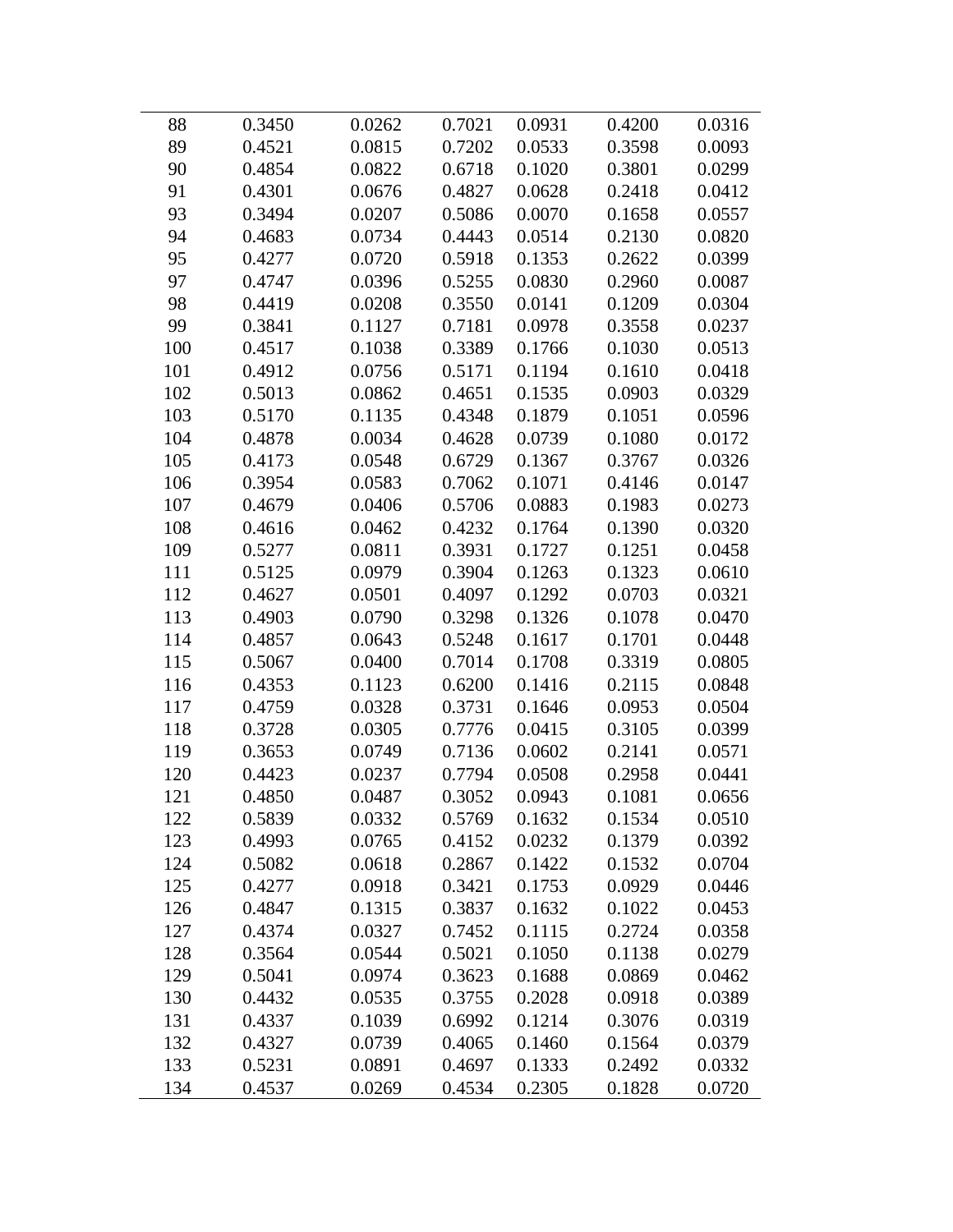| 135 | 0.4303 | 0.0613 | 0.4528 | 0.1332 | 0.1988 | 0.0521 |
|-----|--------|--------|--------|--------|--------|--------|
| 136 | 0.4123 | 0.0177 | 0.2971 | 0.1816 | 0.0820 | 0.0583 |
| 137 | 0.5034 | 0.0474 | 0.4128 | 0.2388 | 0.1193 | 0.0939 |
| 138 | 0.4336 | 0.0159 | 0.4624 | 0.1265 | 0.1529 | 0.0541 |
| 139 | 0.4283 | 0.0719 | 0.3627 | 0.0996 | 0.1286 | 0.0510 |
| 140 | 0.5488 | 0.1407 | 0.4875 | 0.2213 | 0.1281 | 0.0290 |
| 141 | 0.4892 | 0.0606 | 0.4548 | 0.1667 | 0.1241 | 0.0599 |
| 142 | 0.4648 | 0.0723 | 0.3193 | 0.1652 | 0.1387 | 0.0570 |
| 143 | 0.4881 | 0.0534 | 0.2330 | 0.1218 | 0.1309 | 0.0722 |
| 144 | 0.4094 | 0.0470 | 0.2854 | 0.2441 | 0.1039 | 0.1064 |
| 145 | 0.3931 | 0.0058 | 0.3660 | 0.0370 | 0.1012 | 0.0116 |
| 146 | 0.4979 | 0.1169 | 0.2251 | 0.1674 | 0.0770 | 0.0467 |
| 147 | 0.3486 | 0.0209 | 0.5312 | 0.1147 | 0.3924 | 0.0595 |
| 148 | 0.4189 | 0.0507 | 0.3069 | 0.0990 | 0.1553 | 0.0454 |
| 149 | 0.4019 | 0.0929 | 0.5795 | 0.0584 | 0.4787 | 0.0235 |
| 150 | 0.5496 | 0.0039 | 0.3520 | 0.0769 | 0.2013 | 0.0688 |
| 151 | 0.2926 | 0.0701 | 0.5869 | 0.1027 | 0.3567 | 0.0464 |
| 152 | 0.3462 | 0.0981 | 0.5362 | 0.1287 | 0.3179 | 0.0869 |
| 153 | 0.3736 | 0.0375 | 0.4642 | 0.0541 | 0.2720 | 0.0427 |
| 154 | 0.4330 | 0.0063 | 0.5682 | 0.1094 | 0.2617 | 0.0442 |
| 155 | 0.4277 | 0.0833 | 0.4040 | 0.0633 | 0.1934 | 0.0279 |
| 156 | 0.4085 | 0.0497 | 0.4988 | 0.0448 | 0.1244 | 0.0322 |
| 157 | 0.3689 | 0.0417 | 0.3834 | 0.2214 | 0.0901 | 0.0452 |
| 158 | 0.4457 | 0.0712 | 0.3738 | 0.0620 | 0.0849 | 0.0451 |
| 159 | 0.4423 | 0.0493 | 0.3377 | 0.2029 | 0.0831 | 0.0376 |
| 160 | 0.4776 | 0.0715 | 0.2447 | 0.1676 | 0.0879 | 0.0334 |
| 161 | 0.4097 | 0.0510 | 0.6255 | 0.0963 | 0.3671 | 0.0377 |
|     |        |        |        |        |        |        |